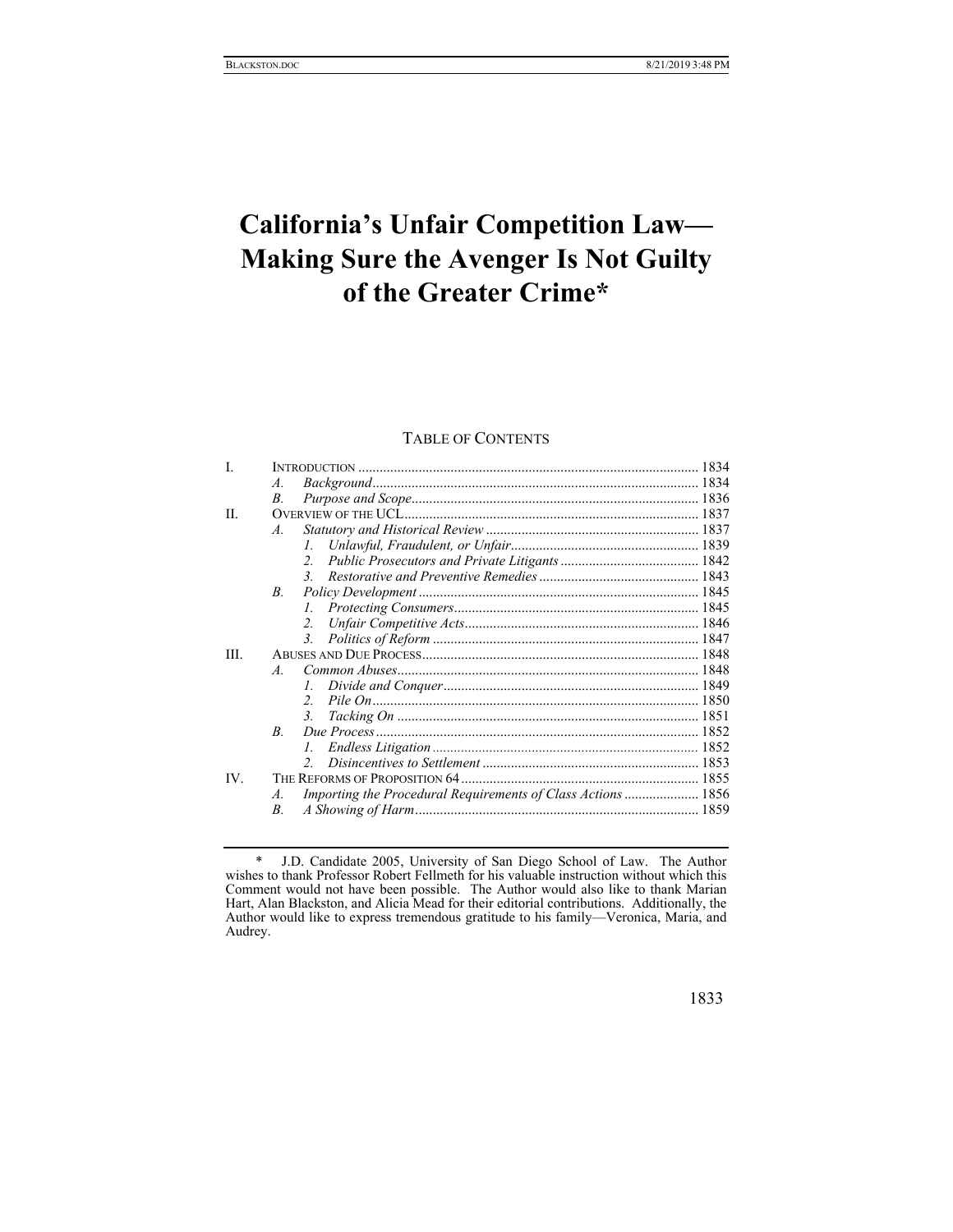| V — |  |  |
|-----|--|--|
|     |  |  |
|     |  |  |
|     |  |  |
|     |  |  |
|     |  |  |
|     |  |  |
|     |  |  |
| VI  |  |  |
|     |  |  |

*California's unfair competition law can be so "exquisitely ridiculous, it would confound Kafka. In a case that abounds with moral ironies, the worse is this: The avenger may be guilty of the greater crime."*<sup>1</sup>

#### I. INTRODUCTION

#### *A. Background*

In the spring of 2002, a group of young lawyers created a moneymaking plan. The plan was a simple one: (a) set up a shell plaintiff purporting to be a "consumer group"; (b) search agency websites for businesses that had been issued notices of minor regulatory violations; and (c) file omnibus claims against thousands of businesses "on behalf of the general public" under California's Unfair Competition Law (UCL). The Beverly Hills based Trevor Law Group named as defendants approximately 2200 auto repair shops. Trevor Law Group also filed UCL claims against more than 1000 restaurants and markets, many of which were owned by immigrants. Trevor Law Group's only prerequisite for suing was that the business's name had been posted on the website violation pages of either the California Bureau of Automotive Repair or the Los Angeles County Department of Health Services.<sup>2</sup> The only way

<sup>2</sup>*. In re* Damian S. Trevor, No. 03-TE-00998-RAH, slip op. at 20–21 (Cal. State Bar Ct. May 21, 2003). The Bureau of Automotive Repair did not attach a penalty to the notices, and the website contained a disclaimer stating that the Bureau made no guarantees as to the accuracy or timeliness of the information. *Id.* at 20. Nevertheless, Trevor Law Group did not investigate or monitor the defendant businesses. "They only used the limited information posted on the Bureau website as the basis for UCL lawsuits. They also knowingly sued businesses that had resolved the allegations with the Bureau or with the customers." *Id*. In December 2002, the Bureau suspended posting of the notices of violations due in part to Trevor Law Group's misuse of the information to secure UCL settlements. *Id*. at 21. Similarly, the Los Angeles County Department of Health Services website posted a disclaimer regarding possible errors in the notice of violation information posted. *Id*.



 <sup>1.</sup> Stop Youth Addiction, Inc. v. Lucky Stores, Inc., 950 P.2d 1086, 1114 (Cal. 1998) (Brown, J. dissenting).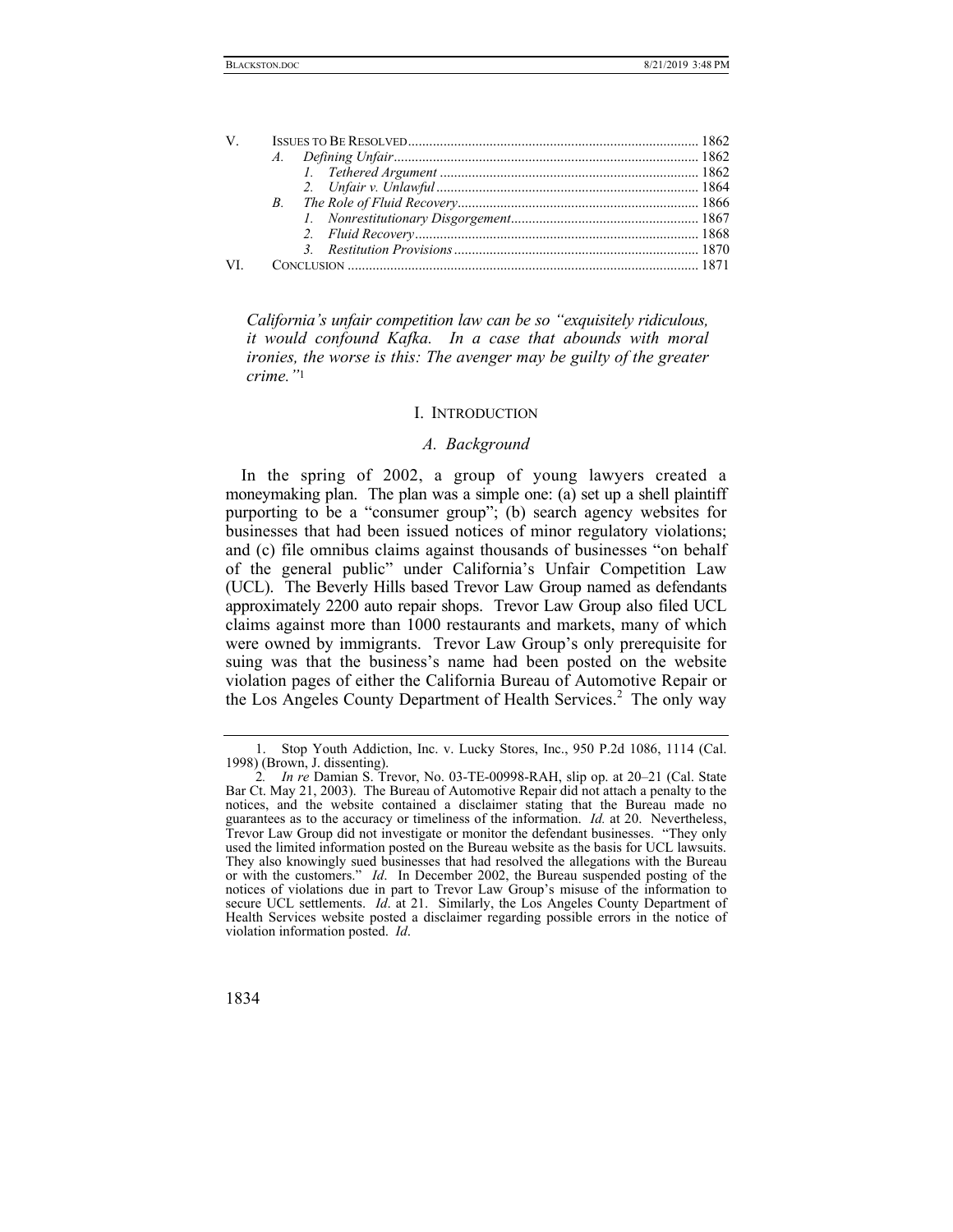defendants could avoid protracted and costly litigation was by signing a secret settlement agreement for an amount between \$6000 and \$26,000, according to a form letter Trevor Law Group sent defendants.<sup>3</sup> The Attorney General's Office estimated that the cozenage had the potential to net \$22 million.<sup>4</sup> According to the State Bar Court, Trevor Law Group settled approximately seventy to eighty claims before the deception was revealed.5

Trevor Law Group was not alone in using the UCL for illicit gain rather than vindicating consumer rights. The Attorney General's office took action in 2003 alleging that a partner in an Orange County law firm used the UCL to file fraudulent claims against nail salons. The claims alleged that the salons were in violation of the Code of Barbering and Cosmetology because they used the same bottle of nail polish for more than one patron.<sup>6</sup> According to the Attorney General, a major problem with the claims was that no such one bottle per patron regulation exists.<sup>7</sup>

These recent abuses spurred yet another round of legislative and popular debate over the problems created by the breadth and unique standing features of Business and Professions Code section 17200, a consumer statute that has inspired a multitude of proposals and criticisms over the years.<sup>8</sup> Included in much of that debate was the fact that Trevor Law Group and its counterparts had misused the law. Instead of using section 17200 to protect the public from unfair competition, the plaintiffs abused the UCL's broad standing provision to

<sup>3</sup>*. Id.* at 27. A typical form letter read as follows:

<sup>[</sup>Y]our company is being sued. Other shops have received notice as well. Some have challenged their lawsuits based on technicalities and now find themselves—after spending a lot of time, money, and energy—in exactly the same position in which they were initially. After all of that, they have two options: either pay even more money to fight in court or settle out of court and get on with business.

*Id*. at 26 n.19.

 <sup>4.</sup> Complaint at 6, State v. Trevor Law Group (Cal. Super. Ct., County of Los Angeles, Feb. 26, 2003), *available at* http://.caag.state.ca.us/newsalerts/2003/03-021.pdf (last visited Oct. 22, 2004).

<sup>5</sup>*. In re Trevor*, No. 03-TE-00998-RAH, at 15.

 <sup>6.</sup> Complaint at 4, State v. Brar (Cal. Super. Ct., County of Orange, July 8, 2003), *available at* http://caag.state.ca.us/newsalerts/2003/03-085.pdf (last visited Oct. 22, 2004).

<sup>7</sup>*. Id*.

 <sup>8.</sup> Eleven reform bills were drafted in 2003 alone. Jeff Chorney, *L.A. Attorneys at Center of 17200 Debate Could Lose Their Bar Cards*, S.F. RECORDER, Mar. 14, 2003, *available at* WL 3/14/2003-SF 1. All further statutory references are to California's Business and Professions Code unless otherwise provided.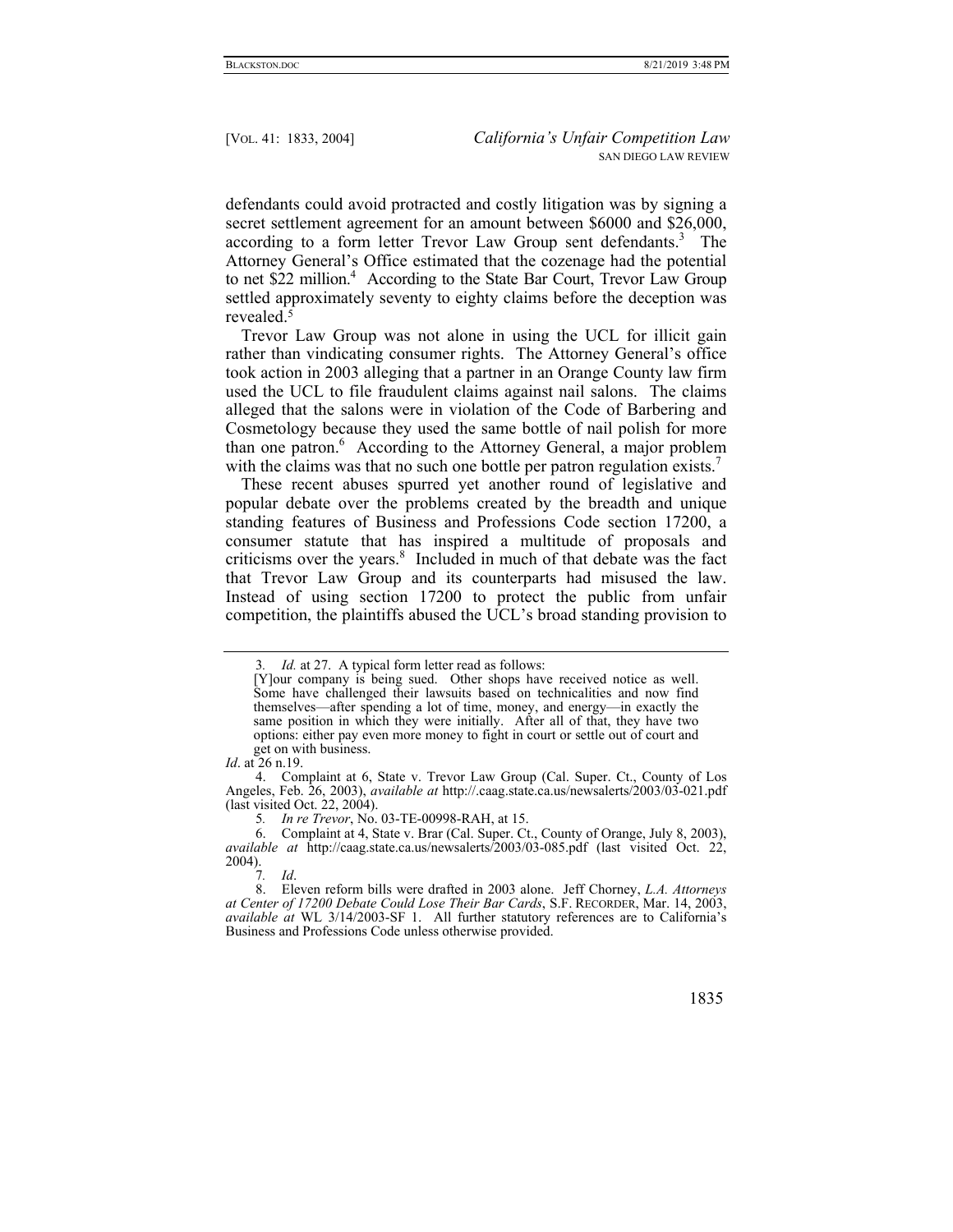commit unfair competitive acts themselves.<sup>9</sup>

However, unlike previous years, the debate over the UCL in 2004 culminated with the passage of Proposition 64, a voter initiative that curtails the breadth of the consumer statute by effectively limiting much of the law's enforcement to public prosecutors. Private individuals may no longer bring a UCL claim on behalf of the public without meeting class certification requirements and without demonstrating that they themselves have been harmed by the alleged unfair competitive act.10 While Proposition 64 will undoubtedly put an end to abuses, such as those committed by Trevor Law Group, it remains to be seen whether the Proposition will be the much needed cure-all for a law designed to protect the public from unfair business practices.

## *B. Purpose and Scope*

This Comment will discuss the problems underlying California's Unfair Competition Law that eventually led to the adoption of Proposition 64. It will also assess the Proposition's method of addressing those problems, which arose due to the UCL's broad standing provision and lack of res judicata effect.<sup>11</sup> Additionally, this Comment will look at outstanding issues not remedied by the recent amendments to 17200, as well as review recent judicial decisions and evaluate their success at clarifying a law that one California Supreme Court Justice has dubbed a "growth industry."<sup>12</sup>

12. Stop Youth Addiction, Inc. v. Lucky Stores, Inc., 950 P.2d 1086, 1106 (Cal.

 <sup>9.</sup> In an ironic twist, the Attorney General utilized section 17200 to prosecute the very same attorneys who had abused it. The Attorney General alleged that by entering into confidential settlement agreements, Trevor Law Group concealed its "compromise of the public interest in order to benefit [itself]" and therefore had committed an "unfair practice." Complaint at 9, *Trevor Law Group* (Cal. Super. Ct., County of Los Angeles, Feb. 26, 2003). Furthermore, Trevor Law Group allegedly misrepresented the UCL when it promised that settlement would preclude additional lawsuits by others, which section 17200 does not do. *Id*. Similarly, the Attorney General alleged that the Orange County firm violated section 17200 "by attempting to obtain, as part of their settlement scheme, civil penalties which may only be awarded in actions brought by public officials . . . ." Complaint at 7–8, *Brar* (No. 54773).

<sup>10</sup>*. See* Official Voter Information Guide, California General Election, Nov. 2, 2004. The language of Proposition 64 can be found at the California Secretary of State's website, *available at* http://www.voterguide.ss.ca.gov/propositions/prop64-title.htm (last visited Nov. 10, 2004). The language of the proposition is discussed *infra* Part IV and provided in full in notes 115 and 117.

 <sup>11.</sup> Res judicata provides that existing final judgments rendered upon the merits by a court of competent jurisdiction are conclusive of the rights and questions of facts at issue as to the parties and their privies. "Res Judicata is a common law doctrine that signifies 'claim or cause of action preclusion' in contrast to collateral estoppel, which is 'issue or fact preclusion.'" Res judicata and collateral estoppel have the same general objective, which is finality of litigation. *See* WARREN FREEDMAN, RES JUDICATA AND COLLATERAL ESTOPPEL: TOOLS FOR PLAINTIFFS AND DEFENDANTS 1 (1988).

<sup>1836</sup>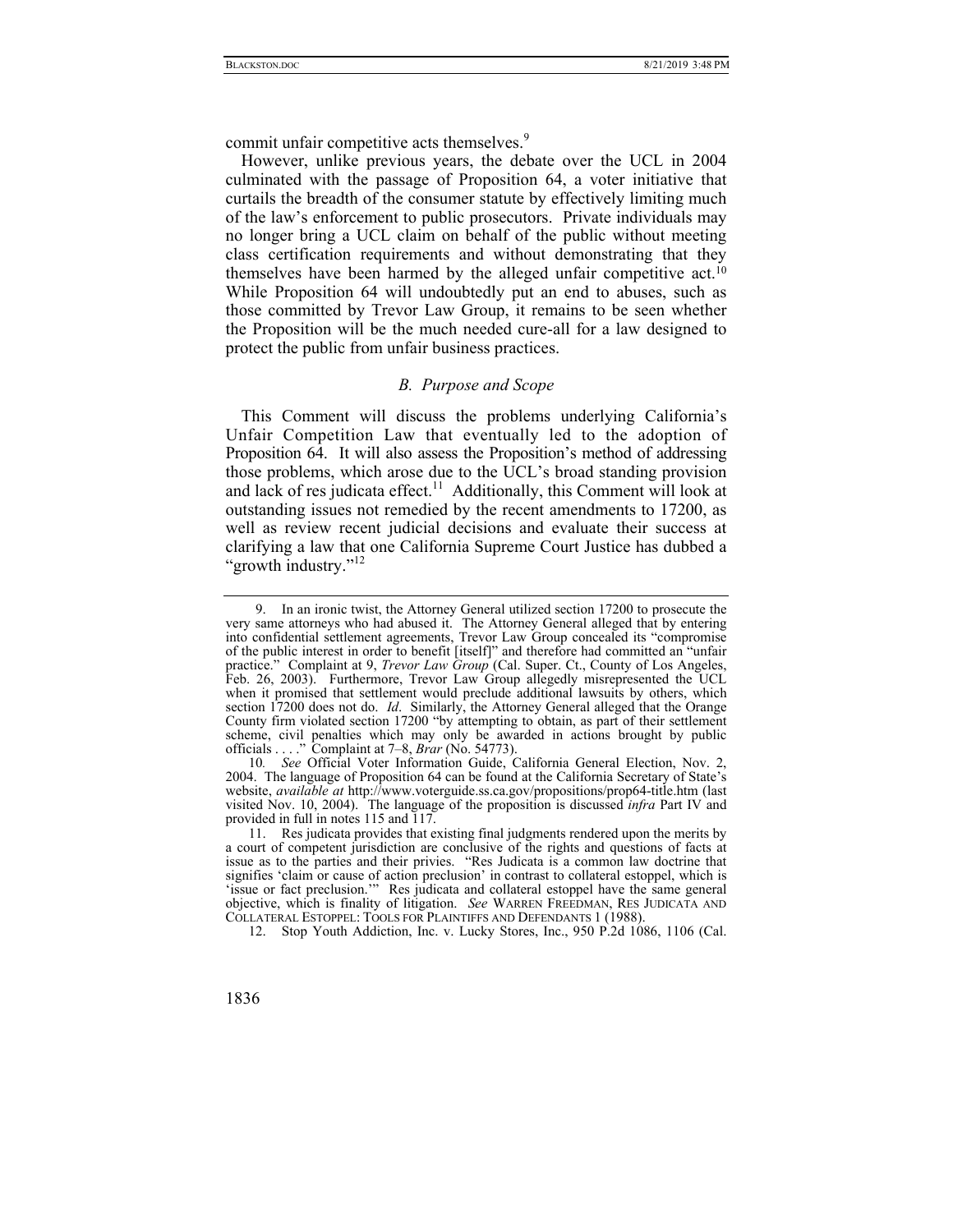Part II of this Comment provides an overview of the UCL prior to the passage of Proposition 64, focusing on what the law does and the policy justifications behind it. Part III illustrates the common UCL abuses that led to a need for reform, how the abuses occur and why due process considerations made judicial remedies difficult. Part IV discusses the impact of Proposition 64 and evaluates the amendments to 17200, which do away with what had been the law's unique standing provision. Part V proposes additional fine tuning of the law in order to maintain the UCL's policy of deterring unfair business practices.

#### II. OVERVIEW OF THE UCL

#### *A. Statutory and Historical Review*

California's UCL initiated in the state's Civil Code in  $1872<sup>13</sup>$  In its original form, under former Civil Code section 3369, the UCL provided a statutory cause of action for traditional business torts.<sup>14</sup> In 1933, the section was extensively rewritten to: (1) expressly grant authority to enjoin unfair competition; (2) define unfair competition to include an unfair or fraudulent business practice as well as misleading advertising; and (3) permit a person acting in the interest of the general public to bring an action for an injunction.<sup>15</sup> In 1976, the law was amended to allow for orders of restitution.<sup>16</sup>

Despite its broad definition of unfair competition, public prosecutors did not rely upon the statute as a consumer protection provision until the late  $1950s$ <sup>17</sup>. The UCL did not become widely used by private plaintiffs until the 1970s after the seminal decision of *Barquis v. Merchants Collection Ass'n*. 18 In 1977, the UCL was moved to section 17200 et seq. of California's Business and Professions Code.<sup>19</sup> The legislature most recently amended the law in 1992 when it broadened the UCL to

<sup>19</sup>*. See Kraus*, 999 P.2d at 727. All further statutory references are to California's Business and Professions Code unless otherwise specified.



<sup>1998) (</sup>Brown, J., dissenting). Justice Brown also disparaged the UCL as "[t]he creation of a standardless, limitless, attorney fees machine." *Id*. at 1115.

 <sup>13.</sup> Robert C. Fellmeth, *California's Unfair Competition Act: Conundrums and Confusions*, 26 CAL. L. REVISION COMM'N REPORTS 227, 231 (1995) [hereinafter *Conundrums*].

<sup>14</sup>*. Id*.

Kraus v. Trinity Mgmt. Servs., Inc., 999 P.2d 718, 727 (Cal. 2000).

<sup>16</sup>*. Id*.

<sup>17</sup>*. Id*.

 <sup>18. 496</sup> P.2d 817 (Cal. 1972).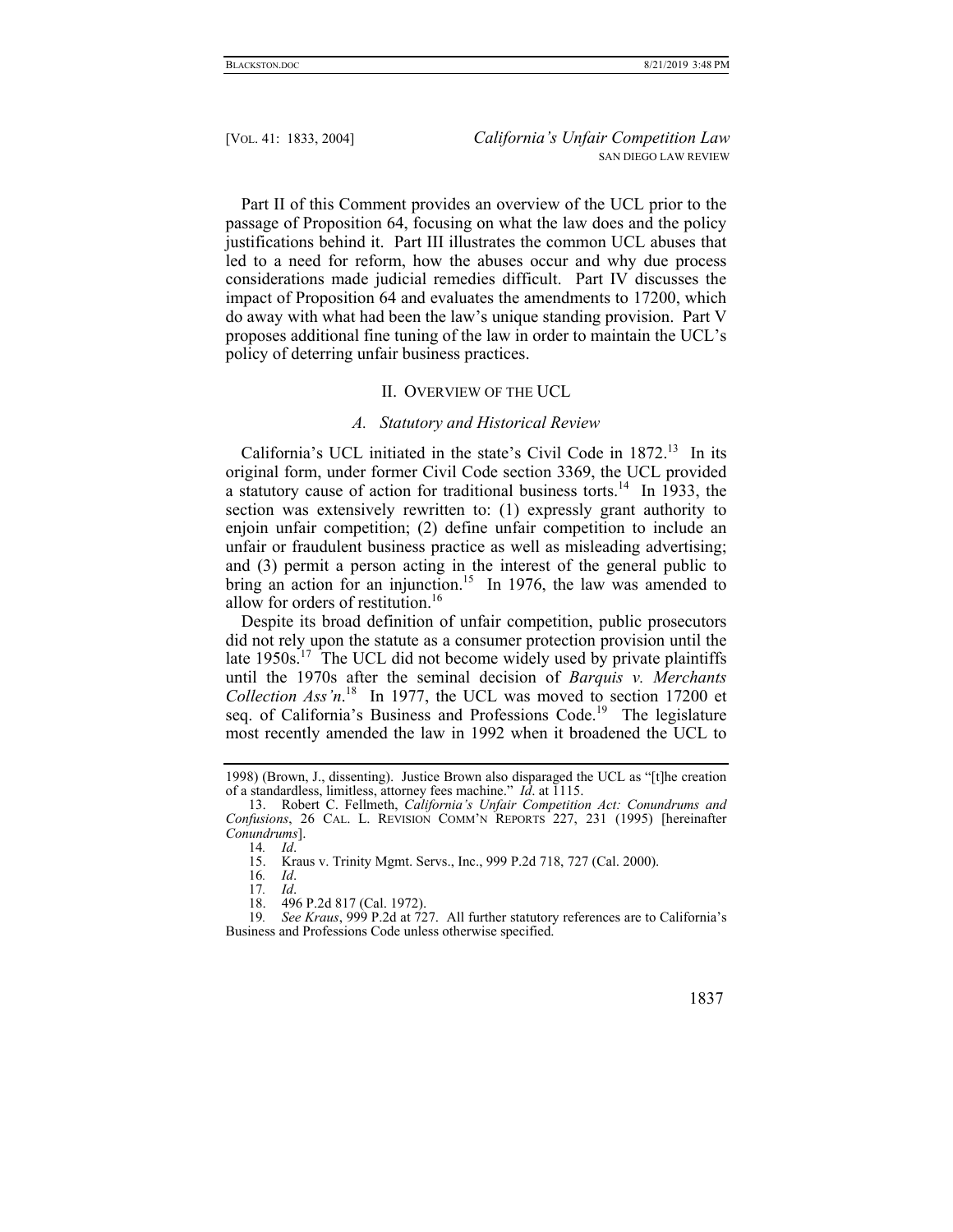(1) cover a single act of unfair competition and (2) apply to out-of-state activities that affect California consumers.<sup>20</sup>

The UCL prohibits "unlawful, unfair or fraudulent business act[s] or practice[s]"<sup>21</sup> and serves as a "wide standard to guide courts of equity."<sup>22</sup> Prior to the passage of Proposition 64, the law's broad standing provision allowed just about anyone to bring an unfair competition claim on behalf of himself or the general public regardless of whether the plaintiff had been injured by the unfair competitive act.<sup>23</sup> Courts "of competent jurisdiction"<sup>24</sup> are empowered under the UCL to "enjoin ongoing wrongful business conduct in whatever context such activity might occur."25

The primary remedies available under the UCL are restitution and injunction.26 However, in actions by public prosecutors, civil penalties of up to \$2500 per violation may be assessed. An additional \$2500 fine may be assessed if the unfair competitive act was perpetrated against a senior citizen or disabled person.<sup>27</sup>

 23. Along with a variety of public prosecutors, including the Attorney General and District Attorneys, section 17204 granted standing to "any person acting for the interests of itself, its members or the general public." CAL.BUS.&PROF.CODE § 17204.

24. *Id.*

 25. People v. McKale, 602 P.2d 731, 734 (Cal. 1979). The "court of competent jurisdiction" requirement was given teeth in *Greenlining Institute v. Public Utilities Commission*, 127 Cal. Rptr. 2d 736 (Ct. App. 2002). In *Greenlining*, the court of appeal held that the Public Utilities Commission could not entertain section 17200 claims because the commission was not a court of competent jurisdiction. "Actions seeking any relief under section 17200 et seq. 'shall,' i.e., *must*, be brought in court." *Id*. at 739–40.

26*. See* CAL. BUS. & PROF. CODE § 17203 ("Any person who engages, has engaged, or proposes to engage in unfair competition may be enjoined." Additionally, "[t]he court may make such orders or judgments . . . to restore to any person in interest any money or property, real or personal, which may have been acquired by means of . . . unfair competition."). *Id*.

 27. CAL. BUS. & PROF. CODE § 17206.1(a). Section 17206(a) provides that violators "shall be liable for a civil penalty not to exceed two thousand five hundred dollars (\$2,500) for each violation  $\ldots$  ." CAL. BUS. & PROF. CODE § 17206(a). In addition, section 17206.1(a) provides that "any person who violates this chapter, and the act or acts of unfair competition are perpetrated against one or more senior citizens or disabled persons, may be liable for a civil penalty not to exceed two thousand five hundred dollars (\$2,500) for each violation  $\dots$ ." CAL. BUS. & PROF. CODE § 17206.1(a).

 <sup>20.</sup> Stop Youth Addiction, Inc. v. Lucky Stores, Inc., 950 P.2d 1086, 1097 (Cal. 1998).

 <sup>21.</sup> CAL. BUS. & PROF. CODE § 17200 (West 1997).

 <sup>22.</sup> Barquis v. Merchs. Collection Ass'n, 496 P.2d 817, 830 (Cal. 1972). In 1992, the legislature amended section 17200 of California's Business and Professions Code to include any "act" of unfair competition as well as practices. That same year, the Legislature also amended section 17203 to "expand the scope of injunctive relief to encompass past activity and out-of-state activity." *See also* Stop Youth Addiction, Inc. v. Lucky Stores, Inc., 950 P.2d 1086, 1097 (Cal. 1998).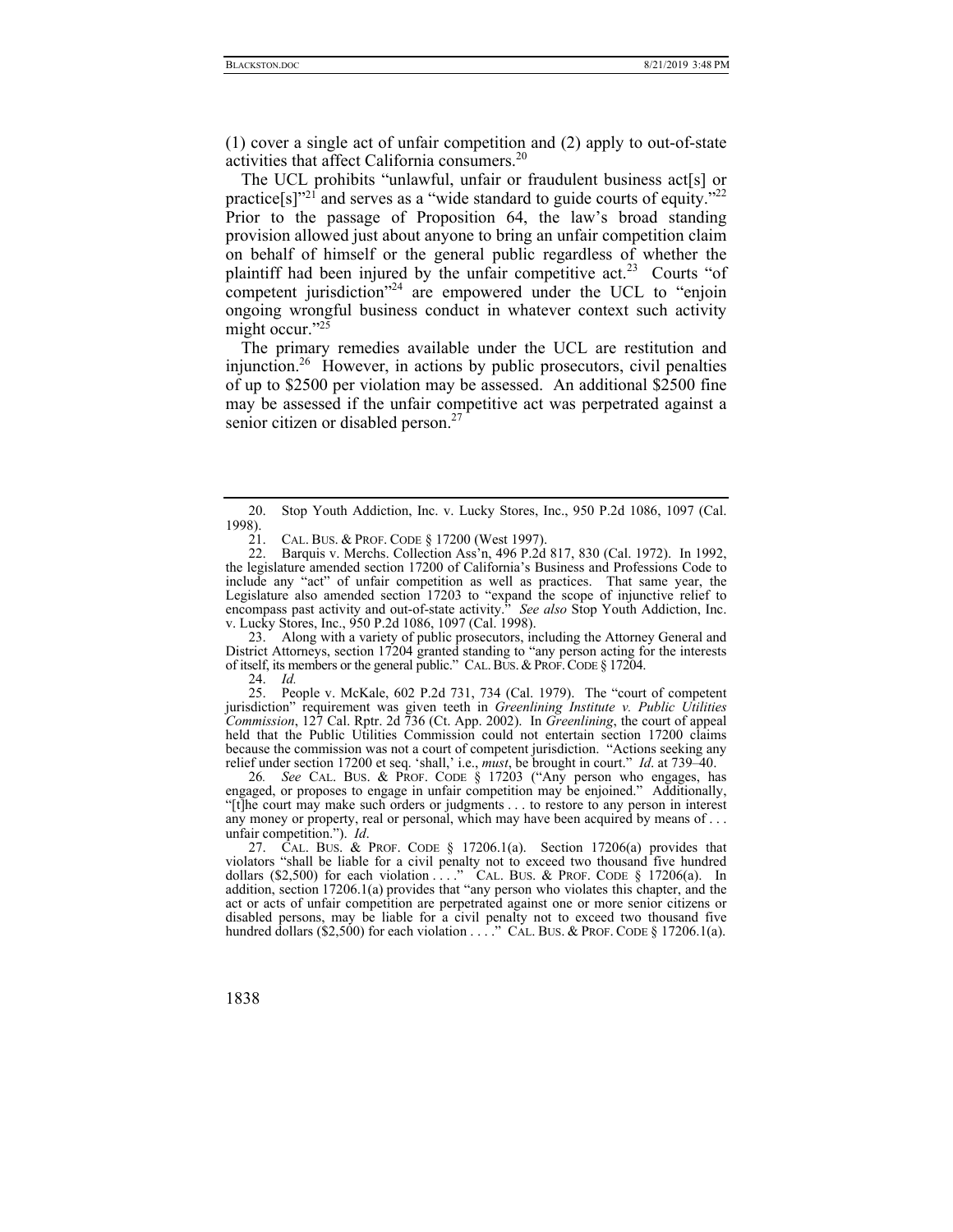## *1. Unlawful, Fraudulent, or Unfair*

Unfair competition is defined to include business practices that are either unlawful, fraudulent, or unfair.<sup>28</sup> "Put simply, a business act or practice is 'unlawful' if it violates some other law."<sup>29</sup> The UCL "borrows" violations of other laws, making it possible for plaintiffs to bring section 17200 actions regardless of whether the underlying statute grants standing.<sup>30</sup> Virtually any federal, state, or local law can serve as the predicate for a section 17200 action.<sup>31</sup> For example, a UCL claim may be brought against a defendant who has violated the penal code even where the code does not allow for a private right of action.<sup>32</sup>

In interpreting the UCL prior to the passage of Proposition 64, the California Supreme Court held that "it is in enacting the UCL itself, and not by virtue of particular predicate statutes, that the Legislature has conferred upon private plaintiffs 'specific power' to prosecute unfair

 <sup>28.</sup> CAL. BUS. & PROF. CODE § 17200. Section 17200 states that "[a]s used in this chapter, unfair competition shall mean and include any unlawful, unfair or fraudulent business act or practice and unfair, deceptive, untrue or misleading advertising . . . .

 <sup>29.</sup> JULIA B. STRICKLAND ET AL., AN OVERVIEW OF CALIFORNIA'S UNFAIR COMPETITION LAW, 1362 PLI/CORP. 531, 554 (2003), *available at* WL 1362 PLI/Corp. 531. The California Supreme Court has stated that the legislature intended the "sweeping" language of the UCL to include "'anything that can properly be called a business practice and that at the same time is forbidden by law.'" Bank of the West v. Superior Court, 833 P.2d 545, 553 (Cal. 1992) (quoting Barquis v. Merchs. Collection Ass'n, 496 P.2d 817, 830 (Cal. 1972)).

 <sup>30.</sup> Farmers Ins. Exch. v. Superior Court, 826 P.2d 730, 734 (Cal. 1992) (holding that the UCL borrows violations from other laws and treats the violations when committed in conjunction with a business activity as independently actionable under section 17200). "The unfair competition law, moreover, states that '[u]nless otherwise *expressly* provided, the remedies . . . are cumulative to each other and to the remedies or penalties available under all other laws of this state.'" Stop Youth Addiction, Inc. v. Lucky Stores, Inc., 950 P.2d 1086, 1099 (Cal. 1998) (quoting CAL. BUS. & PROF. CODE § 17205 (West 1997)). Borrowed violations can stem from state, federal, municipal, and administrative regulation. *See* James Wheaton, *California Business and Professional Code Section 17200: The Biggest Hammer in the Toolbox?*, 16 J. ENVTL. L. & LITIG. 421, 426 (2001).

 <sup>31.</sup> One limitation of the unlawful prong was seen in *Klein v. Earth Elements, Inc.*, 69 Cal. Rptr. 2d 623 (Ct. App. 1997), where the Court of Appeal held that an unfair competition action cannot be brought under the unlawful prong of the UCL when the action is based on the unintentional distribution of a defective product. The court held that liability imposed under the doctrines of strict products liability and breach of the implied warranty of fitness do not by themselves describe acts or practices that are illegal, and therefore cannot be a predicate for a UCL action based on the unlawful prong. *Id.* at 625–26.

<sup>32</sup>*. Stop Youth Addiction*, 950 P.2d at 1091.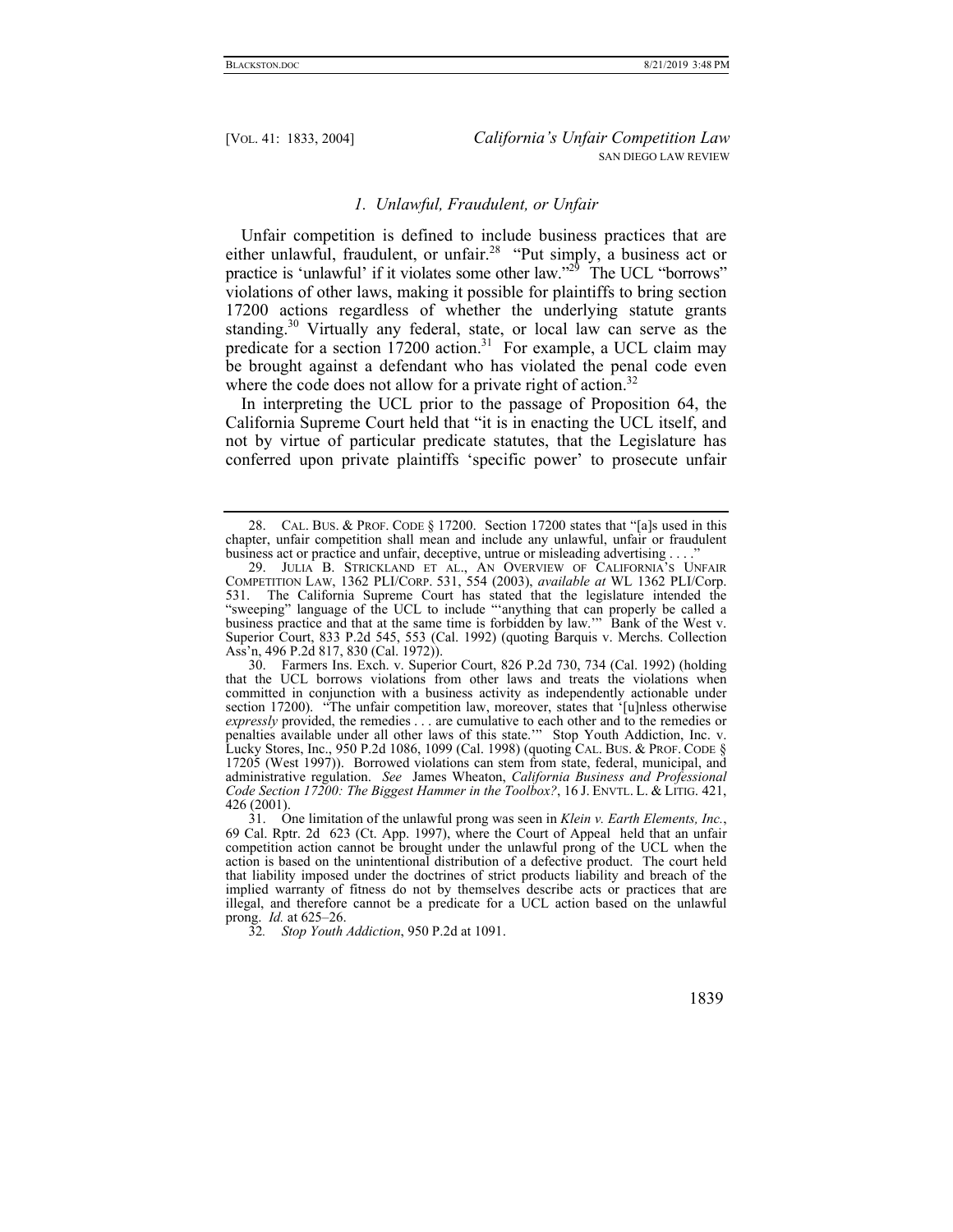competition claims."33 If a UCL claim is brought based on violation of a predicate statute, it stands to reason that any successful defense as to the predicate law will necessarily preclude the  $17200$  action.<sup>34</sup> Additionally, the California Supreme Court has adopted a safe harbor provision, stating that a plaintiff may not bring a UCL action against a practice that the legislature expressly permits.<sup>35</sup>

Fraudulent practices are those that are likely to deceive members of the public.<sup>36</sup> Any violation of California's false advertising law is deemed to necessarily violate the state's UCL as well.<sup>37</sup> Unlike common law fraud, allegations of actual deception, reasonable reliance, and damage are not necessary to bring a UCL claim based on the "fraudulent" prong of section 17200.<sup>38</sup>

The likely to deceive requirement implies more than a mere possibility that the alleged unfair competitive act might conceivably be misunderstood by a handful of unsophisticated consumers.<sup>39</sup> Instead, the UCL applies an ordinary or reasonable consumer standard when determining whether a business practice is likely to deceive.<sup> $40$ </sup> However, where advertising is aimed at a particularly susceptible group of consumers, such as children, its truthfulness is measured by the impact it will likely have on members of that group.<sup>41</sup>

Defining acts that fall within the unfair prong of the UCL has been a difficult task. California courts have long recognized the difficulty in predetermining what acts constitute unfair business, noting that "it would be impossible to draft in advance detailed plans and specifications of all acts and conduct to be prohibited . . . since unfair or fraudulent business practices may run the gamut of human ingenuity and chicanery.<sup>"42</sup>

 35. Cel-Tech Communications, Inc. v. L.A. Cellular Tel. Co., 973 P.2d 527, 541 (Cal. 1999).

 36. Comm. on Children's Television, Inc. v. Gen. Foods Corp., 673 P.2d 660, 668 (Cal. 1983).

37*. Id.* ("Any violation of the false advertising law, moreover, necessarily violates the unfair competition law.").

38*. Id.*

39. Lavie v. Procter & Gamble Co., 129 Cal. Rptr. 2d 486, 494–95 (Ct. App. 2003).

40*. Id.* at 494.

41*. Id.*

 42. People *ex rel*. Mosk v. Nat'l Research Co., 20 Cal. Rptr. 516, 521 (1962) (holding that the UCL is not void for vagueness and that determining what constitutes

<sup>33</sup>*. Id*. (quoting People v. McKale, 602 P.2d 731, 735 (Cal. 1979)).

<sup>34</sup>*. See, e.g.*, Metro Publ'g, Ltd. v. San Jose Mercury News, Inc., 861 F. Supp. 870, 881 (N.D. Cal. 1994) (dismissing a UCL claim based on alleged trademark infringement and dilution because the plaintiff had failed to meet the burden of showing that its alleged trademark was highly distinctive and well known as required by California's anti-dilution statute); Lee v. Interinsurance Exch. of the Auto Club, 57 Cal. Rptr. 2d 798, 810 (Ct. App. 1996) (stating that actions that fall within the business judgment rule are not forbidden by law and cannot constitute an unlawful business practice).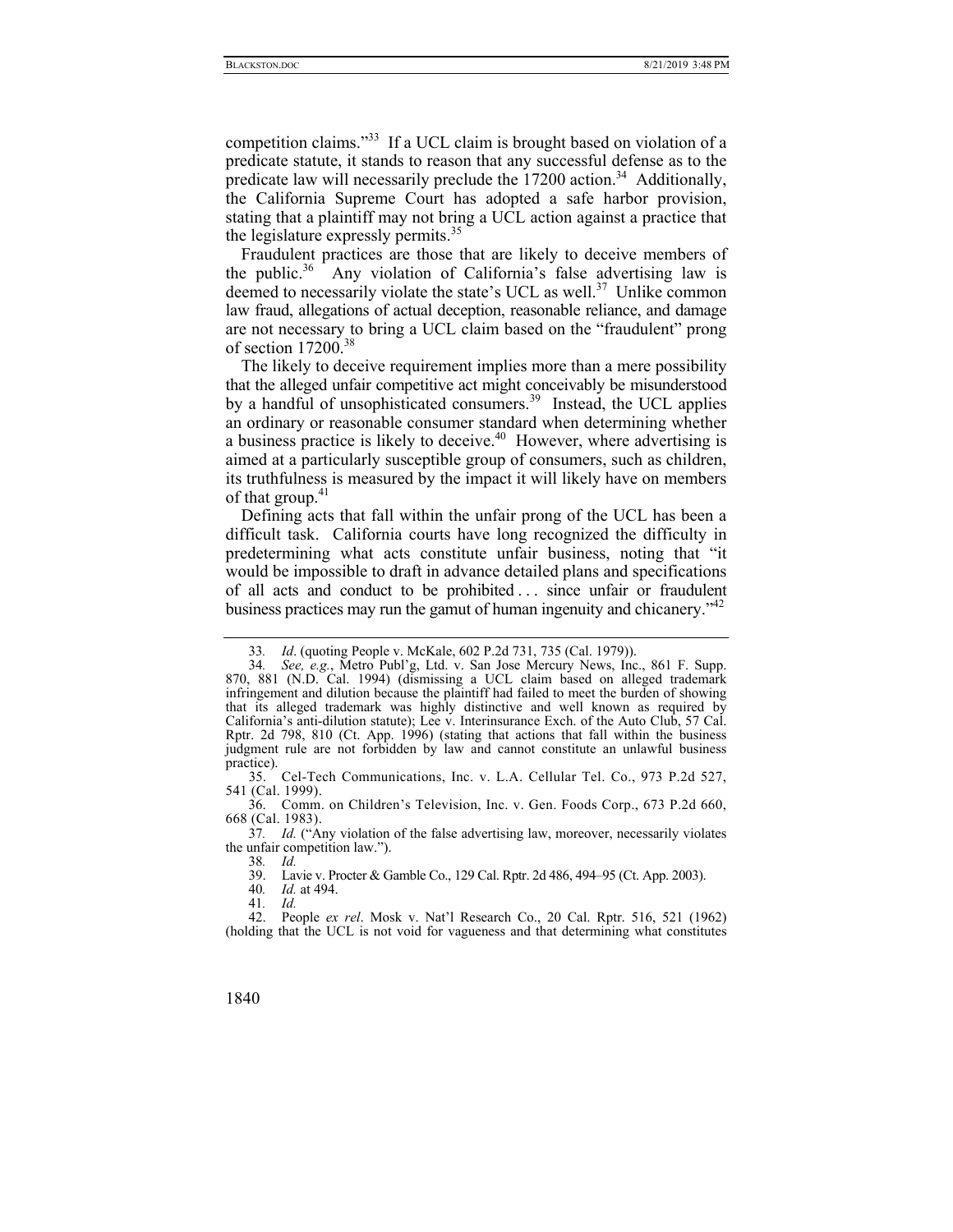The language of California's UCL fails to provide any guidance as to what business practices will be deemed "unfair" as opposed to unlawful or fraudulent. The legislature has given courts the task of deciding ex post whether a practice falls within the purview of the unfairness component.43 In cases of unfair acts amongst competitors, the California Supreme Court has defined unfair as "conduct that threatens an incipient violation of an antitrust law, or violates the policy or spirit of one of those laws."44 The state's high court, however, has expressly declined to define what acts will be deemed unfair within the consumer context.<sup>45</sup>

California's appellate courts have generally held that an act will be found to be unfair by weighing the utility of the defendant's conduct against the gravity of the harm alleged to the victim<sup>46</sup> or by determining whether the alleged unfair act offends an established public policy or is immoral, unethical, oppressive, unscrupulous, or substantially injurious to consumers.47 The California Supreme Court disapproved of both of these definitions in *Cel-Tech Communications, Inc. v. Los Angeles Cellular Telephone Co.*, stating that they were "too amorphous and provide too little guidance ....<sup>,48</sup> Nonetheless, the court did not delineate the types of business practices that would be deemed unfair where injury to consumers is alleged.<sup>49</sup>

43*. See, e.g.*, *Barquis*, 496 P.2d at 817.

[T]he section was intentionally framed in its broad, sweeping language, precisely to enable judicial tribunals to deal with the innumerable '"new schemes which the fertility of man's invention would contrive."' [Am. Philatelic Soc'y v. Claibourne, 46 P.2d 135, 140 (Cal. 1935).] 'When a scheme is evolved which on its face violates the fundamental rules of honesty and fair dealing, a court of equity is not impotent to frustrate its consummation because the scheme is an original one. . . ." [*Id.*]

*Id*. at 830.

 44. Cel-Tech Communications, Inc. v. L.A. Cellular Tel. Co., 973 P.2d 527, 544 (Cal. 1999).

unfair competition is a question of fact). The essential test in determining whether a given practice is unfair is whether "the public is likely to be deceived." *Id*.

<sup>45</sup>*. Id*. at n.12.

 <sup>46.</sup> State Farm Fire & Casualty Co. v. Superior Court, 53 Cal. Rptr. 2d 229, 234 (Ct. App. 1996).

 <sup>47.</sup> People v. Casa Blanca Convalescent Homes, Inc., 206 Cal. Rptr. 164, 177 (Ct. App. 1984).

<sup>48</sup>*. Cel-Tech Communications*, 973 P.2d at 543.

<sup>49</sup>*. Id.* at 544 n.12.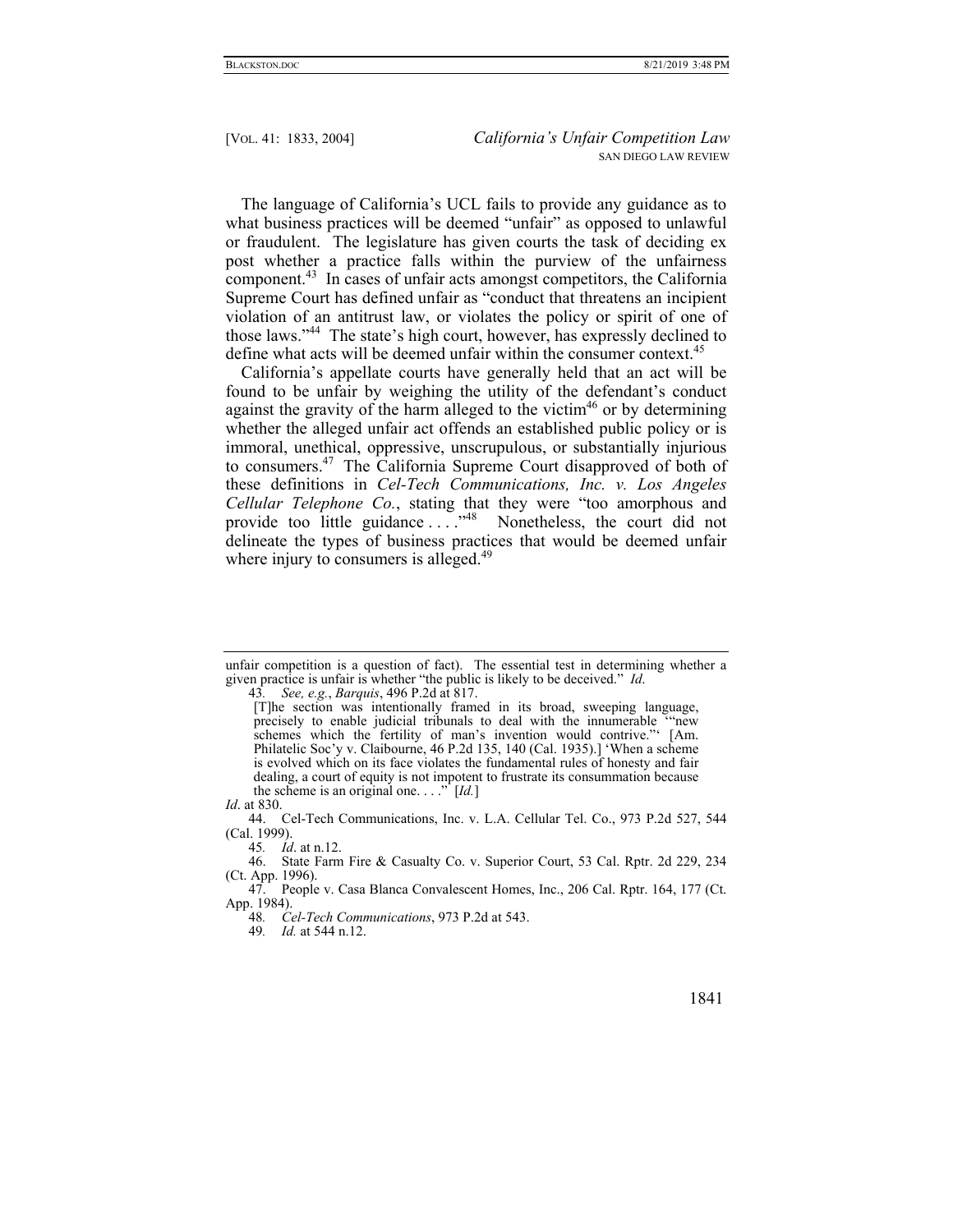#### *2. Public Prosecutors and Private Litigants*

California's UCL empowers two broad categories of plaintiffs: public prosecutors and private litigants.<sup>50</sup> The statutory scheme of the UCL confers greater authority to public prosecutors who, unlike their private counterparts, may seek civil penalties. Public prosecutors are also given a monitoring role in private litigant UCL actions where application of section 17200 is at issue before a court of appeal.<sup>51</sup>

Prior to passage of Proposition 64, the UCL conferred standing to "any person acting for the interests of itself, its members or the general public."<sup>52</sup> A private party was not required to have suffered a harm to bring what was commonly called a "private attorney general" action on behalf of the public.<sup>53</sup> The law's broad standing provision prompted the Practicing Law Institute to claim that the proper question under the UCL was not who may file a section 17200 action but "who may not?"<sup>54</sup> This was an apt question given that whenever the legislature had amended the law, it "ha[d] done so only to *expand* its scope, never to narrow it."55

In short, under the previous language of section 17204, "a private plaintiff who ha[d] himself suffered no injury at all [could] sue to obtain relief for others."<sup>56</sup> Furthermore, a private attorney general was not required to show that the defendant's act caused harm to anyone, but merely had to demonstrate that the "alleged unfair practices . . . are likely

 52. CAL. BUS. & PROF. CODE § 17204 (West 1997). "Persons" are defined as "natural persons, corporations, firms, partnerships, joint stock companies, associations and other organizations of persons." *Id.* § 17201.

54. STRICKLAND ET AL., *supra* note 29, at 541.<br>55. Stop Youth Addiction, Inc. v. Lucky Stop

 <sup>50.</sup> CAL. BUS. & PROF. CODE § 17204 (West 1997). The section provides for two classes of plaintiffs that can bring a UCL action. The first class is the public attorney general. "Actions for any relief pursuant" to the state's UCL can be brought by the Attorney General or any district attorney. *Id.* Any full-time city attorney may also file an unfair competition claim as long as she has the consent of the district attorney. *Id.* Similarly, upon agreement with the district attorney, county counsel may file a UCL action for violation of a county ordinance. *Id.* The second class includes "any person acting for the interests of itself, its members or the general public." *Id*.

 <sup>51.</sup> CAL. BUS. & PROF. CODE § 17209 (West 1997 & Supp. 2004). If a UCL violation is alleged or application of the UCL is before a Court of Appeal, "the person who commenced that proceeding shall serve notice thereof ... on the Attorney General . . . and on the district attorney of the county in which the lower court action or proceeding was originally filed." *Id*.

<sup>53</sup>*. See* Comm. on Children's Television, Inc. v. Gen. Foods Corp., 673 P.2d 660, 668–69 (Cal. 1983) ("Allegations of actual deception, reasonable reliance, and damage are unnecessary. The court may also order restitution without individualized proof of deception, reliance, and injury" if such a remedy is needed to prevent or stop an unfair practice.).<br>54.

 <sup>55.</sup> Stop Youth Addiction, Inc. v. Lucky Stores, Inc., 950 P.2d 1086, 1097 (Cal. 1998).

<sup>56</sup>*. Id*. at 1091.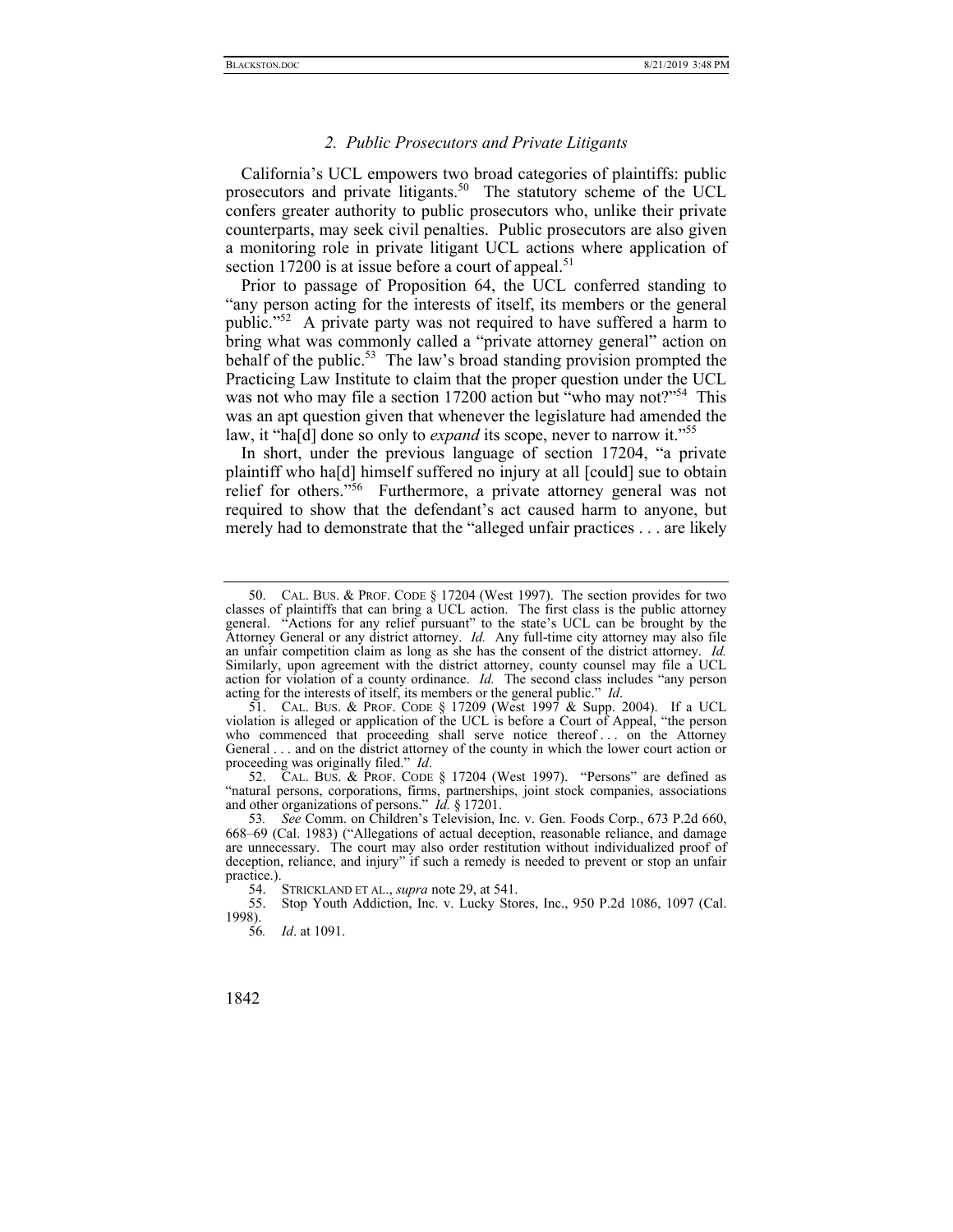to deceive  $\dots$ <sup>57</sup> Upholding the policy of the UCL was in essence public domain, and it could be "vindicated by multiple parties . . . under the broad standing provision of . . . section 17204."58

#### *3. Restorative and Preventive Remedies*

The UCL remedies are in equity. The theory behind the UCL's broad standing provision was to allow the general public to enjoin unfair competitive acts but limit remedies in order to discourage fraudulent suits. "A lot of actors can sue, so the courts will get the cases. But excessive, spurious, and duplicative cases will not be generated because the remedies are substantially prospective, and there is no (or uncertain) allowance for attorneys' fees, even if the plaintiff prevails."59 This theory, unfortunately, proved false. Spurious suits proliferated because the UCL's broad standing provision, permitting just about anyone to allege unlawful, fraudulent or unfair acts, made it possible for unscrupulous plaintiffs to extort settlements without having to demonstrate a colorable claim.

The express language of the UCL remedies provision includes both a restorative and a preventive element. The court is given the power to enjoin unfair competitive acts, as well as to "make such orders or judgments . . . as may be necessary to prevent the use or employment . . . of any practice which constitutes unfair competition  $\dots$  . .<sup>560</sup> The sole monetary remedy under the UCL is restitution.<sup>61</sup>

 <sup>61.</sup> While anyone can bring an UCL claim to enjoin a business from engaging in unfair competition or restore those injured by the practice, individuals may not recover damages. Bank of the West v. Superior Court, 833 P.2d 545, 552–53 (Cal. 1992). The Court of Appeal had permitted disgorgement via fluid recovery funds in representative UCL claims. *See* People v. Thomas Shelton Powers, M.D., Inc., 3 Cal. Rptr. 2d 34, 40 (Ct. App. 1992), *overruled in part by* Kraus v. Trinity Mgmt. Servs., Inc., 999 P.2d 718 (Cal. 2000); People v. Parkmerced Co., 244 Cal. Rptr. 22, 26 (Ct. App. 1988), *overruled in part by Kraus*, 999 P.2d 718.However, in 2000, the California Supreme Court



 <sup>57.</sup> Fletcher v. Sec. Pac. Nat'l Bank, 591 P.2d 51, 57 (Cal. 1979) ("[O]ur concern with thwarting unfair trade practices has been such that we have consistently condemned not only those alleged unfair practices which have in fact deceived the victims, but also those which are likely to deceive them.").

 <sup>58.</sup> Rubin v. Green, 847 P.2d 1044, 1054 (Cal. 1993). "[T]he courts have repeatedly permitted persons not personally aggrieved to bring suit for injunctive relief under the unfair competition statute on behalf of the general public, in order to enforce *other* statutes under which parties would otherwise lack standing." Consumers Union of United States, Inc. v. Fisher Dev., Inc., 257 Cal. Rptr. 151, 155 (Ct. App. 1989).

 <sup>59.</sup> Robert C. Fellmeth, *Unfair Competition Act Enforcement by Agencies, Prosecutors, and Private Litigants: Who's on First?*, 15 CAL. REG. L. REP. 1, 6 (1995) [hereinafter *Who's on First?*].

 <sup>60.</sup> CAL. BUS. & PROF. CODE § 17203 (West 1997).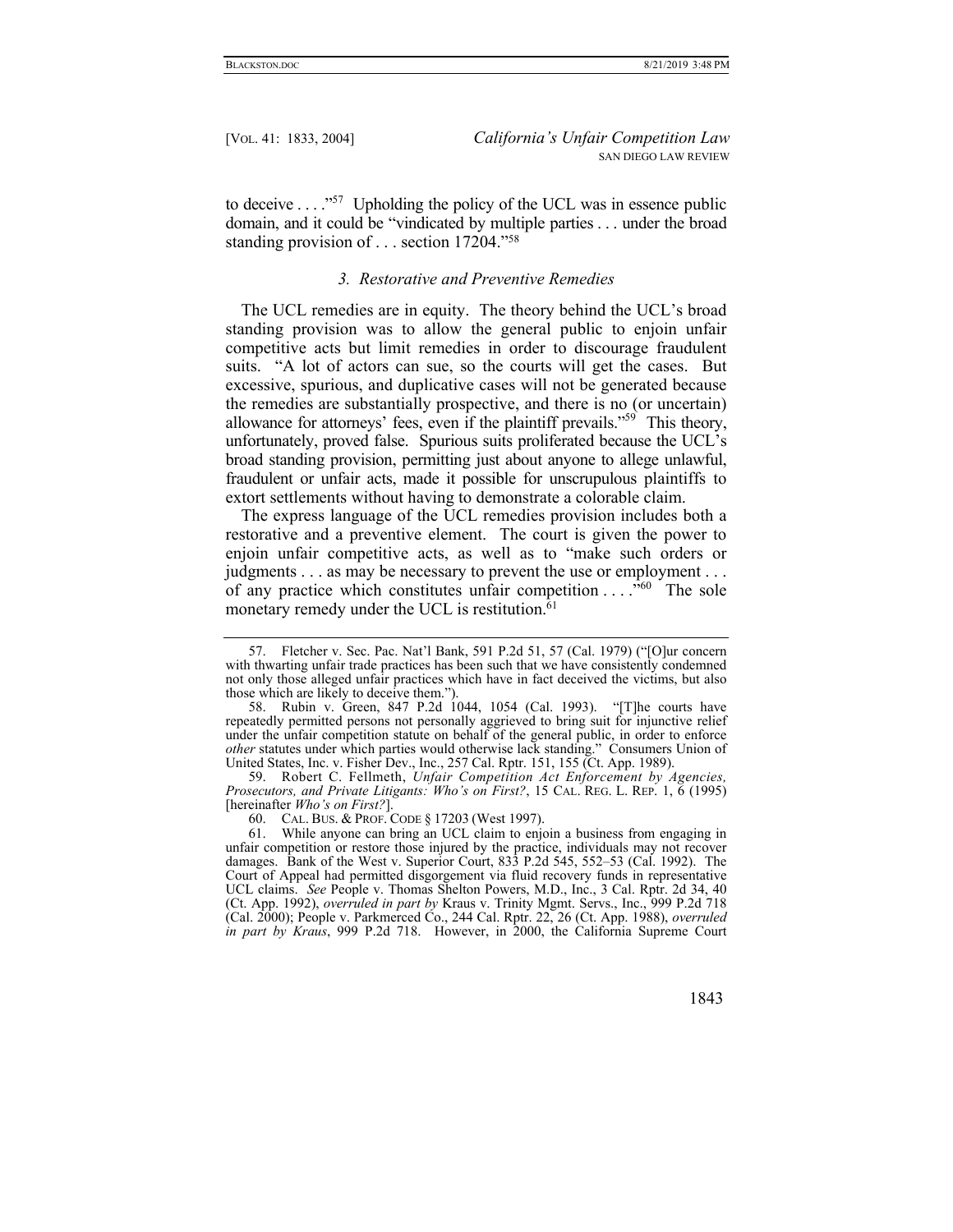Prior to Proposition 64, a court could order restitution without proof of individualized reliance if the court determined that such a remedy was necessary to "deter future violations of the unfair trade practice statute and to foreclose retention by the violator of its ill-gotten gains."<sup>62</sup> The goal of deterring violations of the UCL had been deemed so important that the legislature "authorized courts to order restitution without individualized proof of deception, reliance, and injury if necessary to prevent the use or employment of an unfair practice."63 Orders compelling restitution under the UCL require the defendant to return money acquired through an unfair business practice to persons in interest from whom the property was taken.<sup>64</sup>

The UCL itself does not provide for attorney's fees, but fees were often awarded in private attorney general actions pursuant to the California Code of Civil Procedure. The applicable section allows a court to award attorneys fees in "the enforcement of an important right affecting the public interest" to a successful party where "a significant benefit . . . has been conferred on the general public or a large class of persons."65

 63. Prata v. Superior Court, 111 Cal. Rptr. 2d 296, 302 (Ct. App. 2001) (citing Committee on Children's Television Inc. v. Gen. Foods Corp., 673 P.2d 660, 668 (Cal. 1983).

64*. See* Day v. AT&T Corp., 74 Cal. Rptr. 2d 55, 64 (Ct. App. 1998); *cf*. Burt v. Danforth, 742 F. Supp. 1043, 1053–54 (E.D. Mo. 1990) (holding that a shareholder's claim for restoration of all remuneration paid to board members did not constitute restitution within the meaning of California's Unfair Competition Law because any remuneration that individual board members received was for their services and was not acquired by means of the alleged fraudulent acts). Similarly, a consumer who had not paid allegedly unfair finance and interest charges was not permitted to seek individual restitution because there was nothing for the court to restore. *Prata*, 111 Cal. Rptr. 2d at 304.

effectively removed the option of nonrestitutionary disgorgement and fluid recovery from the possible monetary UCL remedies in representative private attorney general actions by strictly construing the UCL as expressly authorizing restitution as the only monetary remedy. *Kraus*, 999 P.2d at 726.

 <sup>62.</sup> Fletcher v. Sec. Pac. Nat'l Bank, 591 P.2d 51, 55 (Cal. 1979). Nevertheless, while restitution is intended to deter future improper conduct in the absence of a measurable loss, the UCL does not allow the imposition of a monetary sanction merely to achieve a deterrent effect. Day v. AT&T Corp., 74 Cal. Rptr. 2d 55, 64 (Ct. App. 1998).

 <sup>65.</sup> CAL.CIV. PROC.CODE § 1021.5 (West Supp. 2004); *see also* Nestande v. Watson, 4 Cal. Rptr. 3d 18, 23 (Ct. App. 2003) (holding that "attorney fees may be recovered by a private party who acts to enforce laws that public agencies are . . . unwilling to enforce"); Punsly v. Ho, 129 Cal. Rptr. 2d 89, 97 (Ct. App. 2003) (providing that private attorney general fees may be awarded to individual parties as well as corporate and governmental parties).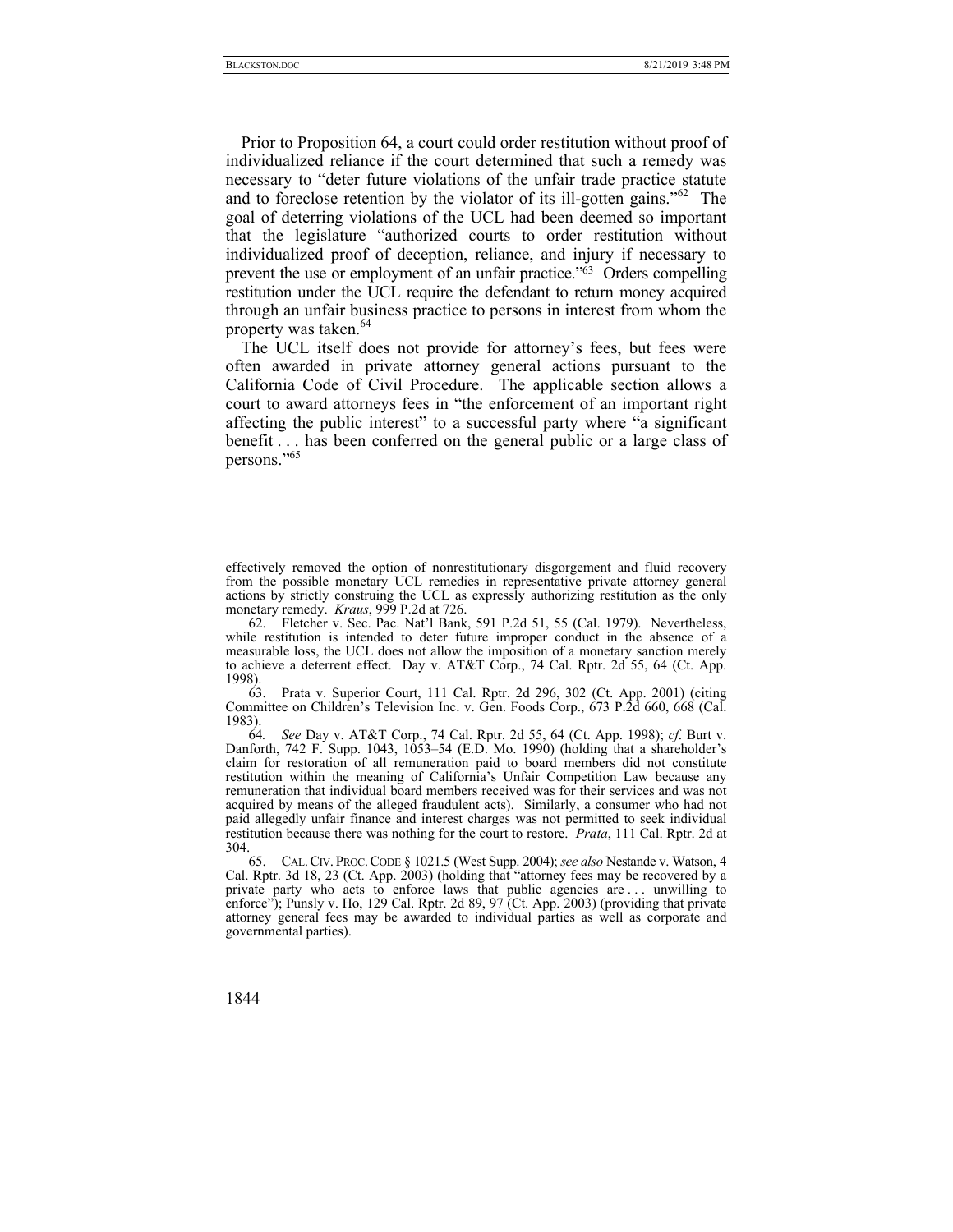## *B. Policy Development*

#### *1. Protecting Consumers*

California's UCL was arguably the broadest statutory scheme in the nation to fight market abuses.<sup>66</sup> Though initially a statutory remedy for torts committed against competing businesses, California's UCL is now primarily directed toward protecting aggrieved consumers by providing a means to prevent or enjoin unscrupulous business practices.<sup>67</sup> The California Supreme Court has stated that the primary goal of the UCL is to protect the consuming public.<sup>68</sup>

Since the decision of *Barquis v. Merchants Collections Ass'n,* which broadened both the UCL's "standing provision and [the] conduct falling within its ambit,<sup>"69</sup> section 17200 has been used to combat a variety of unlawful or unfair business practices that have harmed consumers.<sup>70</sup>

<sup>66</sup>*. Conundrums*, *supra* note 13, at 239–49. Of the states with unfair competition statutes similar to California none "gives private attorney general status to any person without qualification." *Id.* at 248. Other state statutes allow punitive and treble damages, whereas California limits damages to injunction and restitution. *Id*. at 247. For a plaintiff to file "for others similarly situated," many states require the plaintiff meet some of the traditional class action certification standards, notably adequate representation and notice to absent class members. *Id*. at 247–48. California's UCL and similar statutes in other states have been influenced by the analogous Federal Trade Commission Act, 15 U.S.C. § 45 (2000). *Who's on First?*, *supra* note 59, at 3. While the California UCL and its federal counterpart both seek to eliminate unfair competition, the two statutes are enforced in significantly different ways. California has no administrative agency equivalent to the Federal Trade Commission (FTC), and in California private citizens have a right to seek enforcement of the UCL on behalf of a representative class. *Id*.

 <sup>67.</sup> For a synopsis of the UCL's legislative history, see *Kraus*, 999 P.2d at 727 and *Who's on First?*, *supra* note 59, at 2–3. The state's UCL originated in 1872 and over a century the statute "evolved through amendment and developing caselaw . . . ." *Id*. at 2. As the law evolved "it became a means to vindicate consumer or public market abuses . . . ." *Id*.

<sup>68</sup>*. See* Barquis v. Merchs. Collection Ass'n, 496 P.2d 817, 829 (Cal. 1972) ("We conclude that in a society which enlists a variety of psychological and advertising stimulants to induce the consumption of goods, consumers, rather than competitors, need the greatest protection from sharp business practices."). *Id*.

 <sup>69.</sup> Stop Youth Addiction, Inc. v. Lucky Stores, Inc., 950 P.2d 1086, 1107 (Cal. 1998) (Brown, J., dissenting).

 <sup>70.</sup> The broad concept of unfair competition has been applied to violations of the Penal Code, California's endangered species laws, the Health and Safety Code, the Labor Code, the Civil Code, the Public Resources Code, and violations of federal law. THOMAS A. PAPAGEORGE & ROBERT C. FELLMETH, CALIFORNIA WHITE COLLAR CRIME § 3.2221 (2d ed. 2003). The UCL also "sweeps within its scope acts and practices not specifically proscribed by any other law." Kasky v. Nike, Inc., 45 P.3d 243, 249 (Cal. 2002), *cert. dismissed*, 539 U.S. 654 (2003).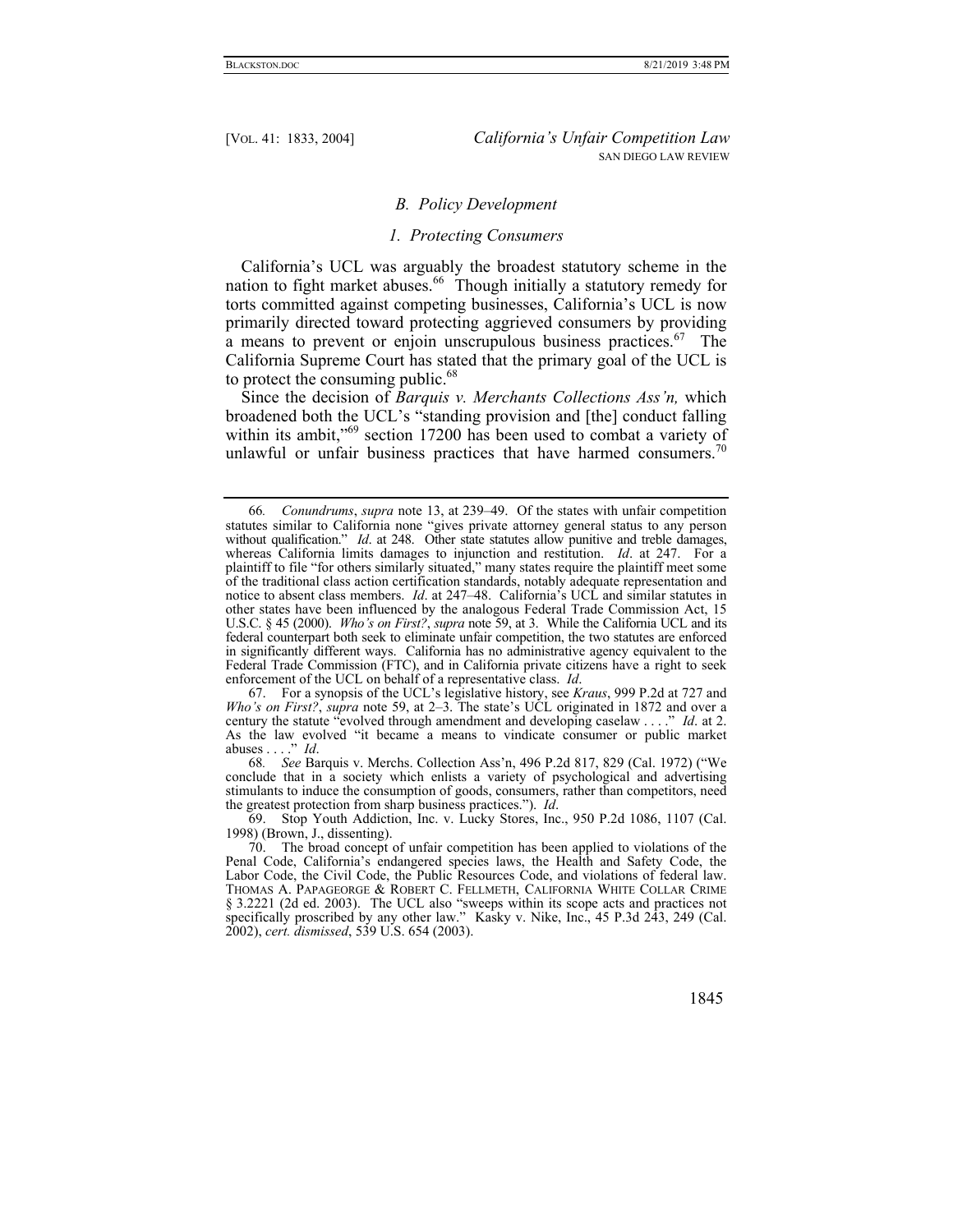Examples include enjoining a lender from using personal property as collateral in loans for the purchase of used cars<sup>71</sup> and ending a cigarette manufacturer's use of a cartoon character that "improperly target[ed] minors, and [sought] to make cigarette smokers of them."72 *Barquis* itself is an example of how the UCL protects consumers from unfair practices. In that case, a private representative action enjoined a collection agency's practice of filing lawsuits in improper counties as a means to better its chances of receiving default judgments.<sup>73</sup>

Despite the recent emphasis on consumer protection, businesses still often use the UCL to enjoin unfair practices by their competitors. In *Southwest Marine, Inc. v. Triple A Machine Shop, Inc.*, an unsuccessful bidder for a Navy contract sought to enjoin a competitor's alleged practice of "obtaining Navy contracts through low bids and costs achieved by improper disposal of hazardous wastes . . . ."74 While there was an immediate benefit to the plaintiff—not losing business to an unfair player in the market—plaintiff's action necessarily resulted in a public benefit as well, preventing improper disposal of hazardous waste.

## *2. Unfair Competitive Acts*

A common policy justification for California's UCL is to avoid the socalled "race to the bottom" or "lowest common denominator" problem. When unfair or unlawful acts go unchecked and the offender is allowed to benefit from the acts, a competitor's only recourse more often than not is to respond with "more extensive abuse in order to preserve market share, which in turn leads the initiator to further abuse."75

Take for example the advertising industry, where unchecked false advertising could cause an industry to degenerate to such an extent that it is no longer beneficial for an advertiser to tell the truth.<sup>76</sup> In an industry

 <sup>71.</sup> Hernandez v. Atl. Fin. Co., 164 Cal. Rptr. 279, 290 (Ct. App. 1980).

 <sup>72.</sup> Mangini v. R. J. Reynolds Tobacco Co., 875 P.2d 73, 74 (Cal. 1994).

<sup>73</sup>*. Barquis*, 496 P.2d at 819, 831.

 <sup>74.</sup> Southwest Marine, Inc. v. Triple A Mach. Shop, Inc., 720 F. Supp. 805, 808 (N.D. Cal. 1989) (holding that defendant's alleged conduct fell within the UCL and that the plaintiffs had standing to sue in federal court under section 17200 because the plaintiff had sufficiently alleged an injury in losing the Navy contracts to the competitor).

<sup>75</sup>*. Conundrums*, *supra* note 13, at 250. Many unfair or unlawful acts by a given competitor may confer a competitive advantage on the offender. This in turn leads to a downward spiral where others in the industry seek to obtain the advantage obtained through unfair acts. Unless the marketplace or a public body creates a "counterforce," there is little to prevent the industry from adopting the unfair practice as a norm. This danger is especially prevalent in industries where there is not a repeat business dynamic and where consumers are unable to judge standards of performance on their own. *Id*. at 249–50.

 <sup>76.</sup> False or misleading advertising claims are typically brought under CAL. BUS. &

<sup>1846</sup>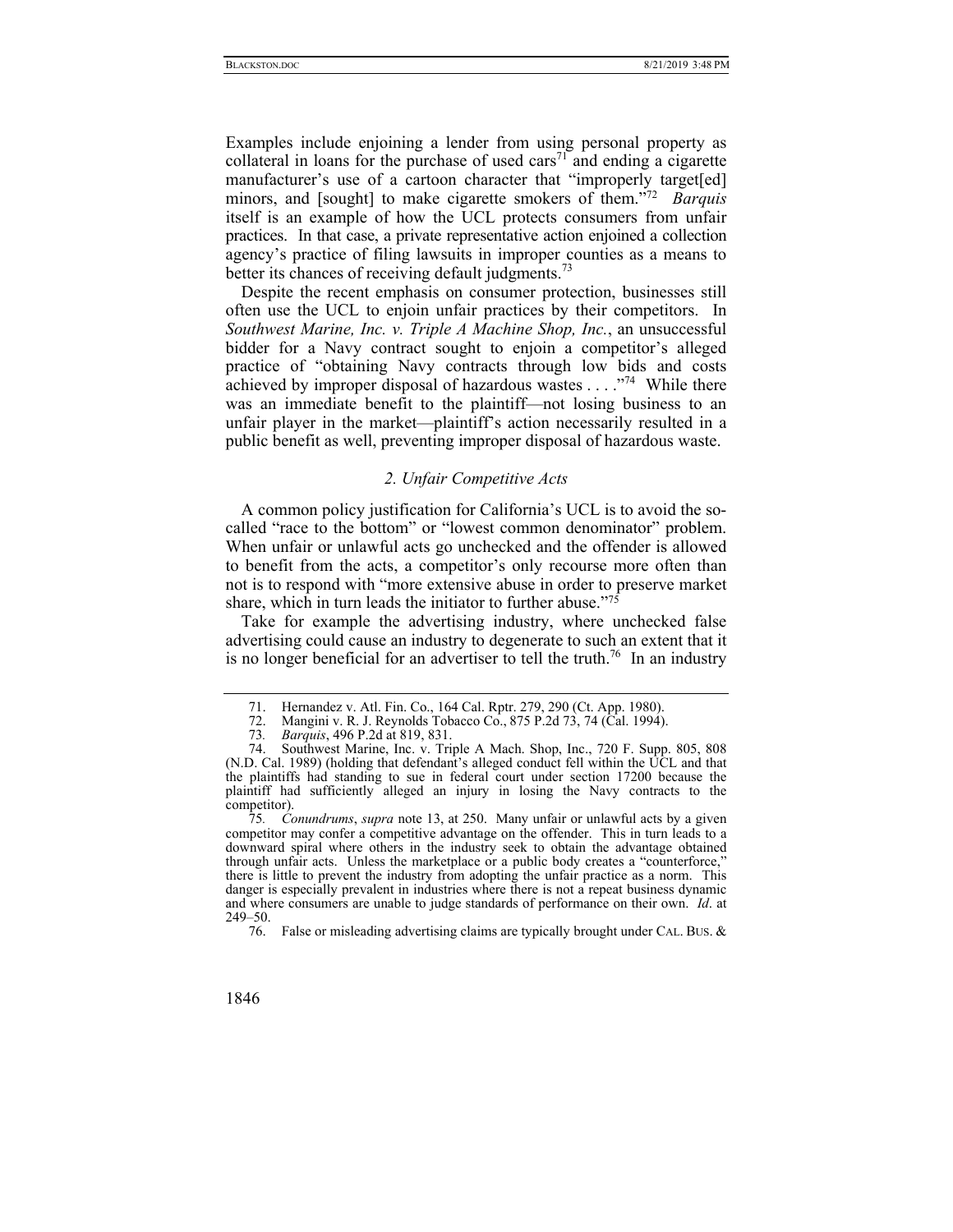of lies, the consumer will not be able to distinguish truths, and the product advertised will not reap the benefits of truth telling. However, before the public becomes inured to the falsities and simply stops believing all ads, there will be consumers who believe the half truths and are thereby harmed.<sup>77</sup> The UCL attempts to avoid private injury due to unfair competitive acts and stem the "race to the bottom" by providing an immediate remedy for the injury, as well as a mechanism to prevent future occurrences of the unfair business practice. However, the UCL's inherent due process problems made it difficult to achieve these policy goals.

## *3. Politics of Reform*

At least eleven reform bills were introduced in 2003 to address the problems stemming from the UCL.<sup>78</sup> Proposals included broadening the

PROF. CODE § 17500 et seq. However, section 17500 and section 17200 claims are often brought in conjunction by a plaintiff acting as a private attorney general. *See, e.g.*, Day v. AT&T Corp., 74 Cal. Rptr. 2d 55, 57, 59 (Ct. App. 1998) (holding that a private attorney general action which seeks to enjoin misleading practicing in the advertising of rates and seeks no monetary discovery falls outside of the federal filed rate doctrine and can proceed under sections 17200 and 17500). Included in the definition of unfair competition is "deceptive, untrue or misleading advertising." CAL. BUS. & PROF. CODE § 17200 (West 1997). The standard for bringing a successful section 17500 claim is not whether a consumer has actually been misled, but whether the advertisement is likely to deceive. *Day*, 74 Cal. Rptr. 2d at 61 (stating that a UCL action may proceed if the language used is likely to deceive, mislead, or confuse); *see also* STRICKLAND ET AL., *supra* note 29, at 568–69.

 <sup>77.</sup> In the advertising context, a number of issues arise when applying section 17200. For one, the cost of the individual injury is not easy to discern. Would the consumer not have bought the product but for the false advertising, or would the consumer still have been willing to buy the product but only for a lesser amount? The answer to this question will determine the proper amount of restitution due the consumer. In a mass market climate, it is reasonable to assume that where there is one injury there are likely to be many. How should the collective cost be assessed? What if the other consumers who have been injured do not come forward to be restored? Should the false advertiser be allowed to reap the benefits of his false claims because injured parties have not bothered to file a complaint? If so, how can future unfair competitive acts be deterred? If not, what is the court to do with the disgorged profits? More importantly, who should have the right to seek a remedy for the aggrieved absent consumers? Should the duty belong to an individual consumer, whose primary interest is being made whole? Should the duty belong to a public prosecutor whose interest is arguably to right wrongs but due to time constraints and political factors may not be in a position to take action on the unfair competition claim? For further discussion, see *Conundrums*, *supra* note 13, at 249–76.

 <sup>78.</sup> Jeff Chorney, *L.A. Attorneys at Center of 17200 Debate Could Lose Their Bar Cards*, S.F. RECORDER, Mar. 14, 2003, at 1, *available at* WL 3/14/2003 RECORDER-SF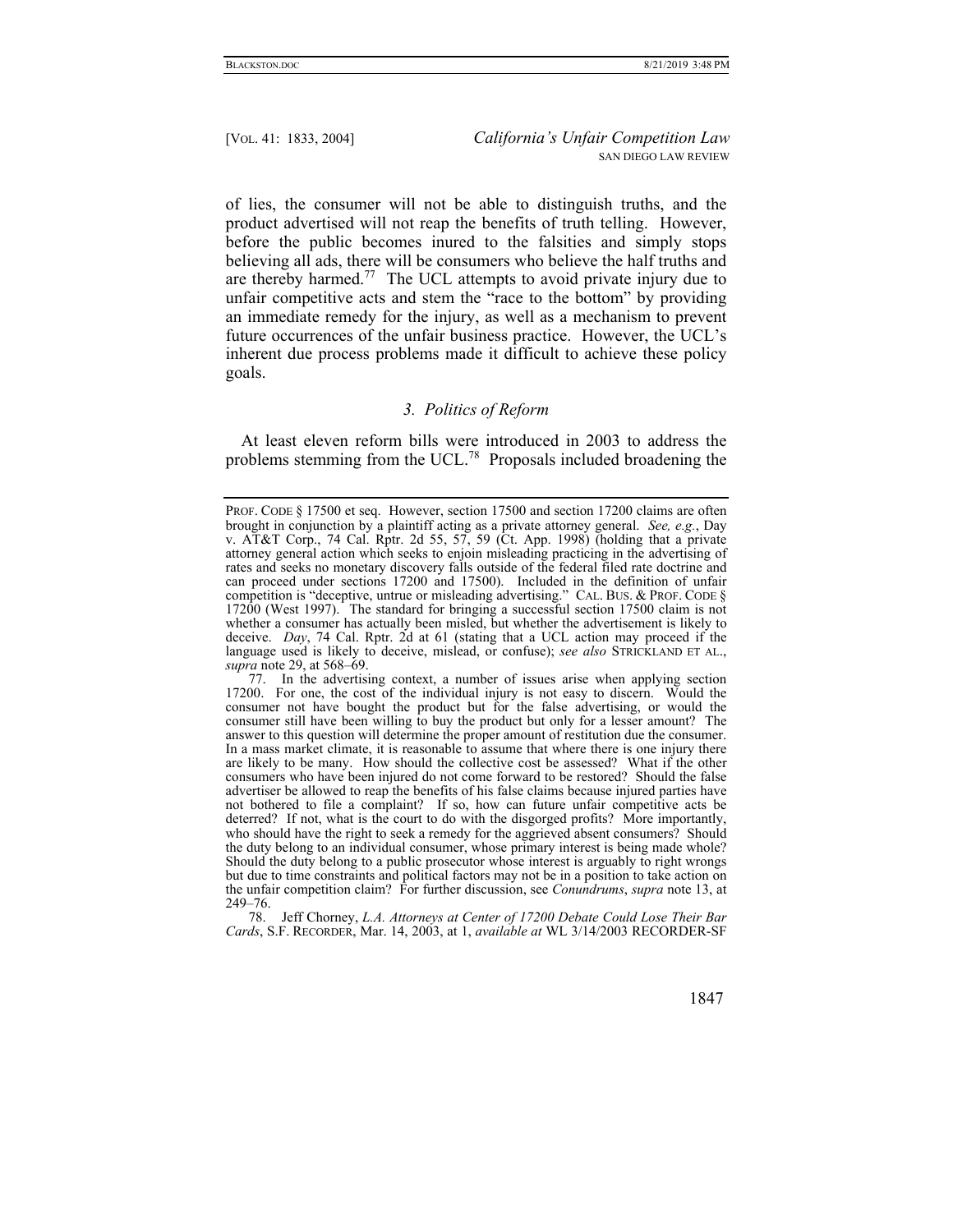UCL remedies, $79$  requiring notification of public prosecutors when a private litigant brings a representative section  $17200$  claim,<sup>80</sup> and requiring plaintiffs to have suffered harm and demonstrate typicality of claims before filing a representative action.<sup>81</sup> Nonetheless, the legislature failed to enact section  $17200$  reform.<sup>82</sup> The legislature's inability to reach consensus on UCL reform was not new. Numerous proposals, including procedural improvements suggested by the California Law Revision Commission in 1996, have not survived committee.<sup>83</sup>

In 1998, California Supreme Court Justice Janice Rogers Brown encouraged legislators to summon the "political will" to draft changes to the state's UCL and urged more restrictive UCL standing requirements as a good start.<sup>84</sup> Justice Brown suggested that the inertia preventing reform was the result of an unwillingness of two "politically potent and contentious groups" to allow a change in the "balance of advantage between . . . those who sue under the Law, and those who defend."85 Indeed, political jockeying in 2003 also halted attempts to amend the  $law.<sup>86</sup>$ 

#### III. ABUSES AND DUE PROCESS

#### *A. Common Abuses*

There have generally been three common types of abuses committed

81. A.B. 102, 2003–04 Assemb. (Cal. 2003).

 82. Jeff Chorney, *For Plaintiffs Bar, A Mixed Bag; Despite Last-Minute Setbacks, Consumer Attorneys Grab a Few Goodies*, S.F. RECORDER, Sept. 15, 2003, at 1, *available at* WL 9/15/2003 RECORDER-SF 1.

83*. See Unfair Competition Litigation Recommendation*, 26 CAL. L. REVISION COMM'N REPORTS 191, 217–26 (1996) [hereinafter *Unfair Competition Litigation*]. The Law Revision Commission proposals to implement adequate plaintiff standards, notice requirements for filing and settlements of judgment, as well as a preference to public prosecutors, has been included in various bills. For examples of bills that incorporated aspects of the 1996 Law Revision Commission recommendations prior to the 2003–2004 Legislative Session, see S.B. 593 (Morrow, 1999–2000 Session); A.B. 2511 (Morrow, 1997–1998 Session); A.B. 1295 (Caldera, 1997–1998 Session).

 84. Stop Youth Addiction, Inc. v. Lucky Stores, Inc., 950 P.2d 1086, 1115 (Cal. 1998) (Brown, J., dissenting).

85*. Id*.

86*. See* Jeff Chorney, *Plaintiffs Bar Drops Fight for Disgorgement*, S.F. RECORDER, Sept. 5, 2003, at 1, *available at* WL 9/5/2003 RECORDER-SF 1. Much of the contention was between trial lawyers, who sought to reinstate a UCL disgorgement remedy and tort reformers who proposed doing away with private attorney general actions. *Id*.

<sup>1.</sup> Many of the reform bills were drafted in response to the abuses committed by Trevor Law Group. *Id*.

<sup>79</sup>*. See* S.B. 122, 2003–04 S. (Cal. 2003). The proposal to broaden the UCL remedies by expressly providing for fluid recovery in representative claims was later removed from the bill's language.

 <sup>80.</sup> A.B. 69, 2003–04 Assemb. (Cal. 2003).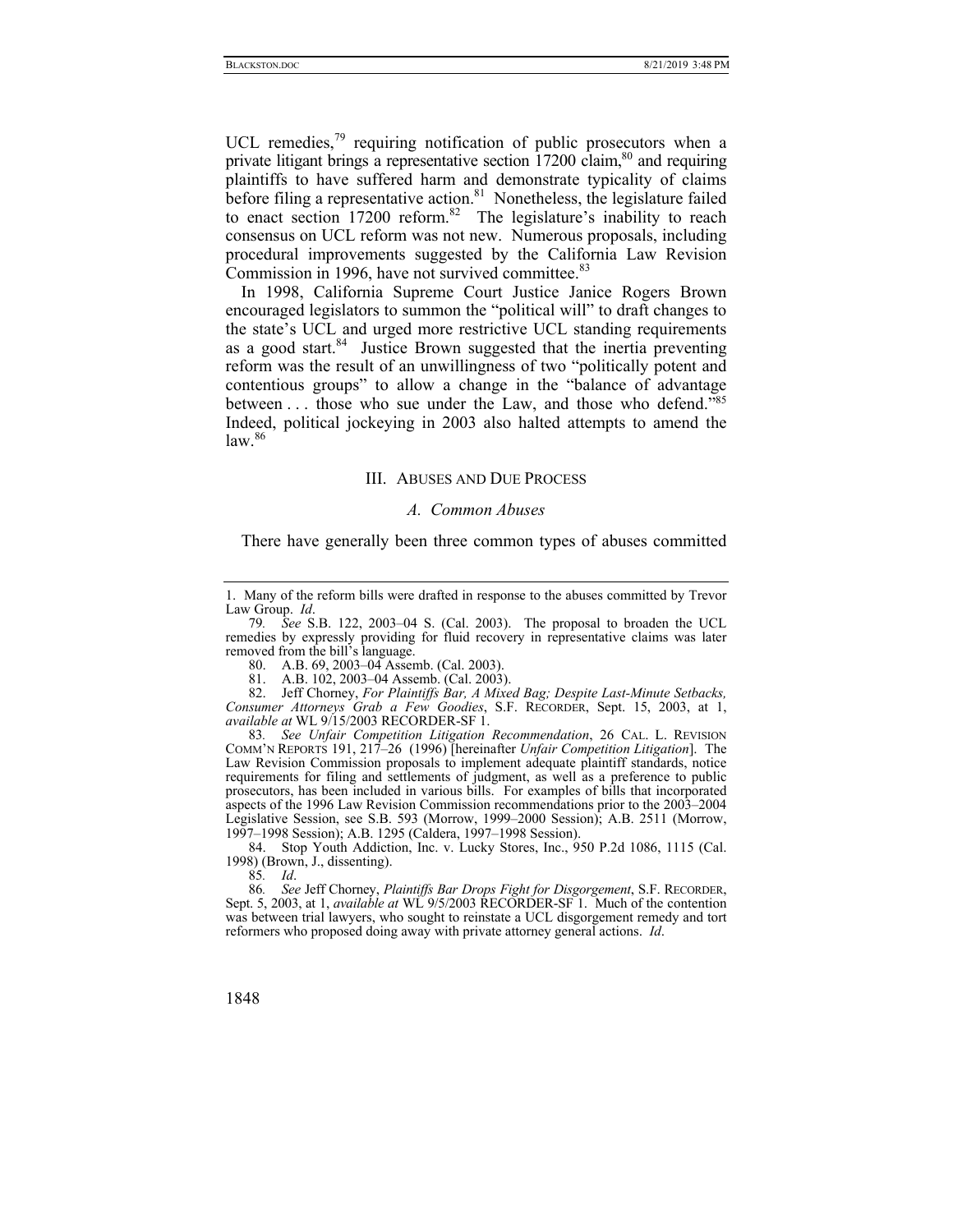by plaintiffs in UCL litigation. The abuses continued because section 17200 did not require court review of UCL claims or settlements. While it is possible that a plaintiff will receive attorney fees and costs for successful UCL claims, the lure of attorney fees alone did not spawn UCL abuse. Rather, it was the possibility of mass settlement demands combined with a lack of court review that led to section 17200 abuse.

## *1. Divide and Conquer*

Plaintiffs could use the UCL to extort money from defendants via a process of divide and conquer. The Attorney General's action against the Orange County law firm for filing frivolous lawsuits against nail salons illustrates this tactic. According to the Attorney General's brief, after filing a UCL complaint which named one defendant accompanied by 500 "Does," the firm directly contacted individual nail salons with an offer of settlement. The settlement proposal first threatened a lawsuit, the cost of which could exceed \$10,000. The settlement letter then offered to "compromise" the action and release the defendant from "all claims" for a "consideration" of \$1000. For good measure, the firm threw in an expediency clause, noting that if the defendant did not act fast, discovery would soon commence and the cost of settlement would rise to \$2500.<sup>87</sup>

A defendant's quick cost-benefit analysis, which may or may not have included the cost of investigating the merits of the claim, would likely yield the conclusion that paying off the firm would be the simplest and cheapest solution. Under the pre Proposition 64 language of the UCL, an unscrupulous plaintiff held all the cards. By playing divide and conquer, such plaintiffs could take advantage of two important factors. First, the plaintiffs could file representative actions against an extraordinary number of defendants without having to worry about a reciprocal defendant class because the UCL contains no notice requirement. Public prosecutors and the defendant recipients of the settlement offers had no way of knowing that other defendants were being targeted in the same manner.<sup>88</sup> Secondly, plaintiffs were able to parlay the low cost of filing



 <sup>87.</sup> Complaint at 4, State v. Brar (Cal. Super. Ct., County of Orange, July 8, 2003), *available at* http://caag.state.ca.us/newsalerts/2003/03-085.pdf (last visited Oct. 22, 2004).

<sup>88</sup>*. In re* Damian S. Trevor, No. 03-TE-00998-RAH, slip op. at 25–26 (Cal. State Bar Ct. May 21, 2003). The State Bar Court found that it appeared Trevor Law Group misused the "Doe" procedures in order to make it difficult for defendants to contact each other and take advantage of the UCL's lack of notice provisions: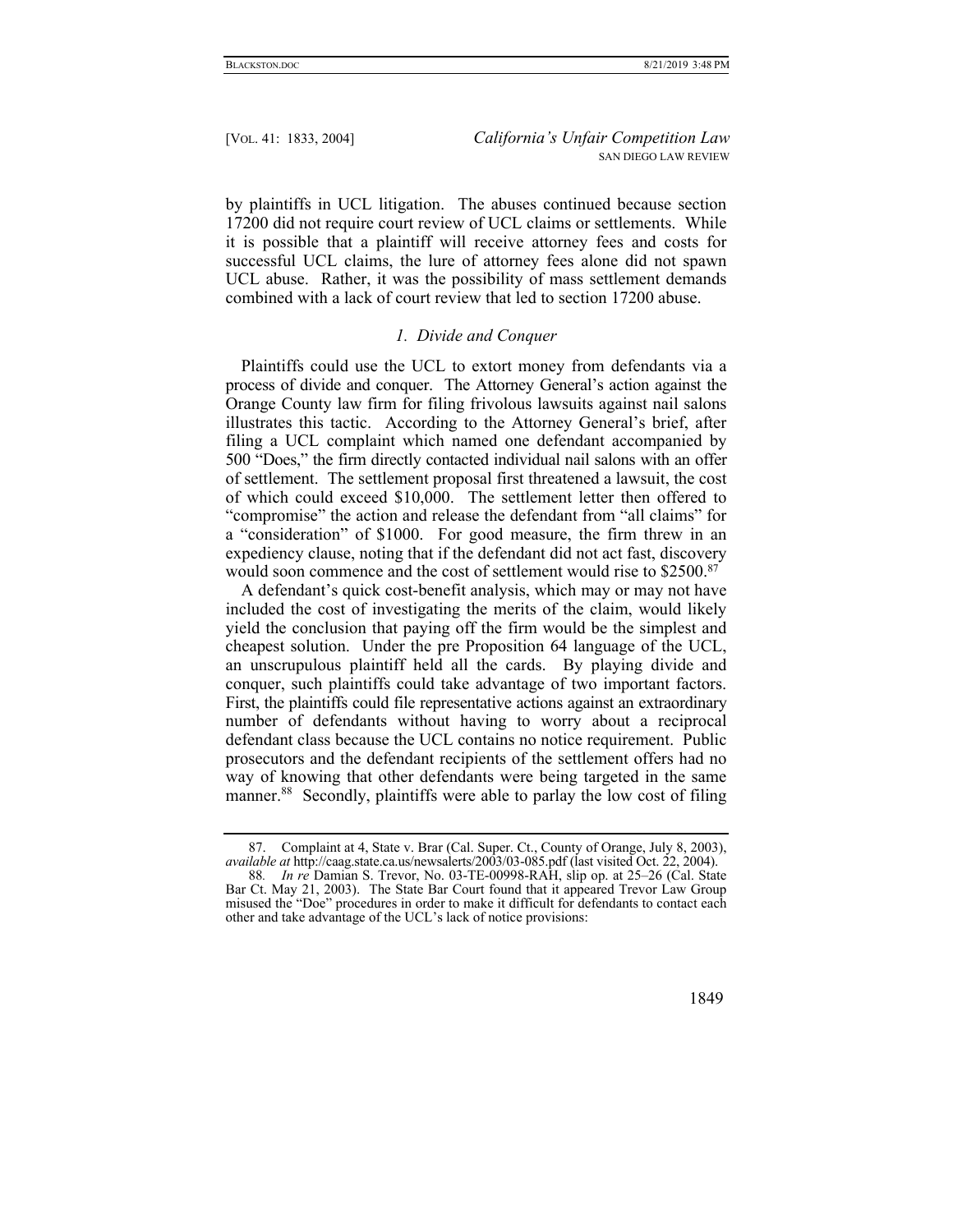numerous claims under the UCL's broad standing provision with threats of expensive litigation and restitution exposure against many defendants. This combination allowed plaintiffs to offer low settlement demands that were likely to be accepted by each individual defendant and still yield substantive rewards by merely playing the numbers.<sup>89</sup>

# *2. Pile On*

Along with divide and conquer, the UCL allowed plaintiffs to play "pile on." The Trevor Law Group litigation illustrates this problem. Trevor Law Group found its defendants by preying on actions taken by administrative agencies. An investigator with the respective regulatory agency sent the notices of violation to the auto repair shops and restaurants because the investigator determined that the violation did not merit formal disciplinary action.90 The purpose of the notice was to inform the business owner and to seek voluntary compliance with agency regulations.

However, Trevor Law Group used these requests for voluntary compliance as a means to file UCL claims and then proceeded to play divide and conquer. The only cost associated with Trevor Law Group's investigation of its claims was the brief amount of time it took to peruse the agency websites. An unharmed plaintiff with private attorney general status should not have been able to file a case on behalf of the general public solely to pile on an additional sanction against a defendant who is in the midst of complying with a regulatory process. In such a case, the public interest was already being served.

<sup>90</sup>*. In re Trevor*, No. 03-TE-00998-RAH, at 20. The Bureau of Automotive Repair issued the notice of violations when it determined that no formal disciplinary action was warranted. Trevor Law Group, rather than investigating the merits of their claims, used the limited information posted on the Bureau website as the basis for its section 17200 lawsuits. *Id.* Similarly, the notices issued to the restaurant defendants by the Los Angeles County Department of Health Services entailed minor violations where the department still gave the establishment a high letter grade of "A" or "B". *Id.* at 32.



By using the "Doe" procedures . . . [Trevor Law Group attorneys] were able to keep these identities unknown for a long enough time to allow their aggressive settlement tactics . . . to take place. The effect of such acts would be to discourage or prevent other defendants from joining together and retaining joint defense counsel to litigate their claims.

*Id*. The lawyers would try to "quickly settle the claims before they were required to disclose the defendants' identities; using paralegals to engage in high pressure settlement tactics; and dismissing defendants who demurred in the lawsuits, sometimes naming them again in later cases." *Id*. at 5.

 <sup>89.</sup> The Attorney General estimated the alleged Brar & Gamulin abuse had the potential to net approximately \$1.5 million in costs and attorney fees. *See* Complaint at 4, *Brar* (Cal. Super. Ct., County of Orange, July 8, 2003).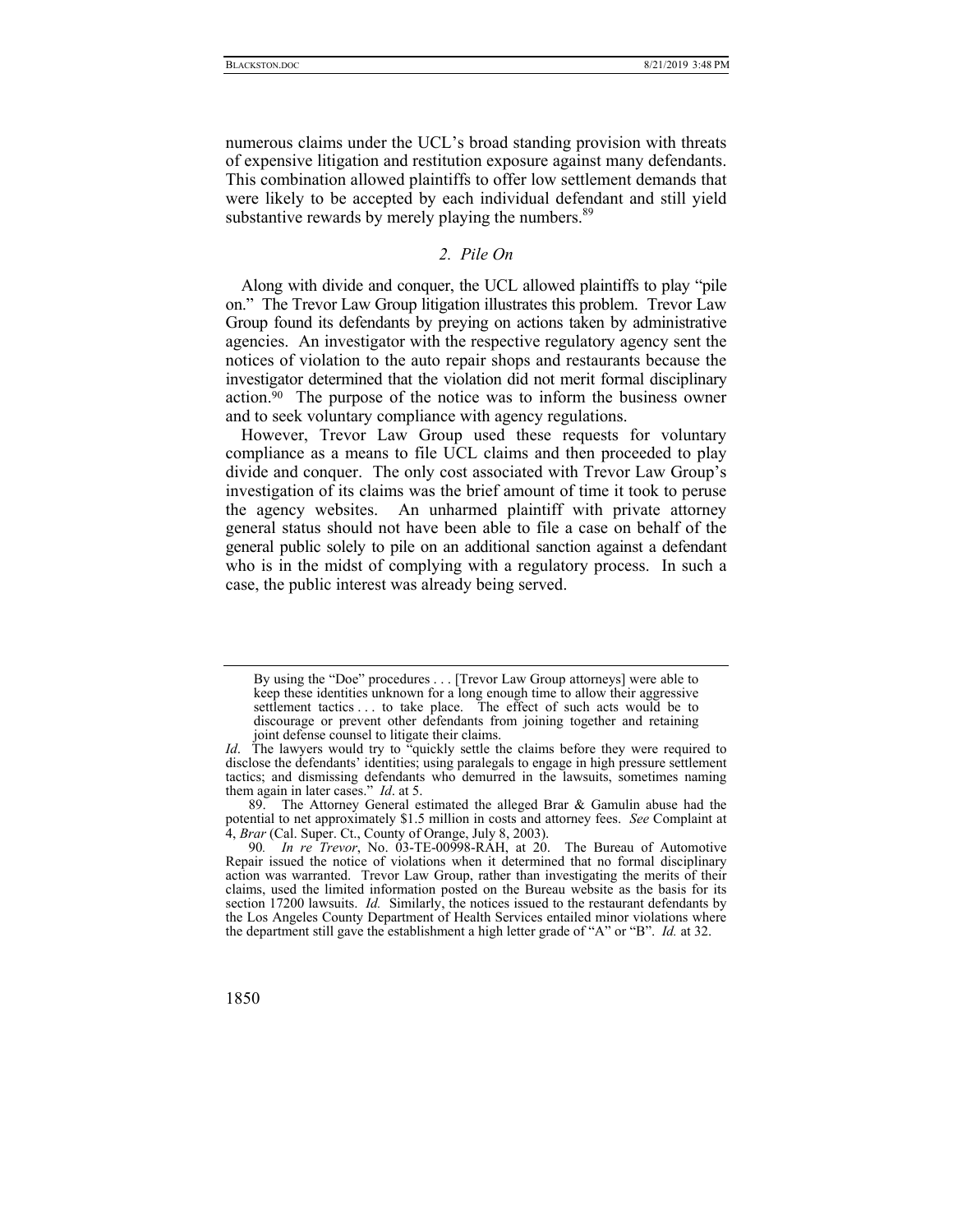## *3. Tacking On*

A third common area of abuse under the UCL was the practice of "tacking on" section 17200 claims in an effort to broaden a plaintiff's scope of discovery and increase settlement leverage.<sup>91</sup> A plaintiff with an individual and distinct complaint against a single defendant would almost be foolish not to have taken advantage of the UCL's broad standing provision if the opportunity arose. A plaintiff merely needed to find an alleged "unfair" practice of the defendant that affects a number of people, and the plaintiff was transformed from a private party suing on one's own behalf into a private attorney general suing on behalf of the public. The transformation gave unscrupulous plaintiffs a powerful artifice for broadening discovery and extorting settlements.

A problem that often arose in such a scenario was that the concern for the "public interest" disappeared as soon as the individual plaintiff's interests were met.<sup>92</sup> In some settlement scenarios the plaintiff could compromise the public interest in order to better benefit his own. That is, the plaintiff could lower the cost of the UCL restitution remedy, which would apply to absent plaintiffs, in exchange for an increase in damages for his personal claim.<sup>93</sup> If the defendant was amenable, a bargain that compromises the public interest would likely stand because section 17200 did not require judicial review of settlements based on private attorney general actions.94

 <sup>94.</sup> The problem of collusive settlements is exacerbated by the fact that "[c]ourts understandably tend to sign judgments proffered to them by apparently adverse parties." *Who's on First?*, *supra* note 59, at n.102.



 <sup>91.</sup> Trevor Law Group employed this tactic and routinely threatened UCL defendants with audits or reviews of their business records, which they claimed would reveal more violations and cost defendants more money to settle. *Id.* at 28.

<sup>92</sup>*. See* Jan T. Chilton & William L. Stern, *California's Unfair Business Practices Statutes: Settling the "Nonclass Class" Action and Fighting the "Two-Front War"*, 12 CIV. LITIG. REP. 95, 96 (1990).

<sup>93</sup>*. Id*.

For plaintiffs, [section 17200] claims offer many of the attractions of class actions, including the threat of classwide relief, but without the drawbacks of true class actions. A plaintiff, permitted to assert claims of absent persons, may be tempted to settle those claims by taking a larger payment for himself or herself and a lower payment for the absent persons. This invites "blackmail" suits, a prospect worsened by the fact that lawyers can sue without the need for an injured client, eliminating even that modest restraint.

*Id*.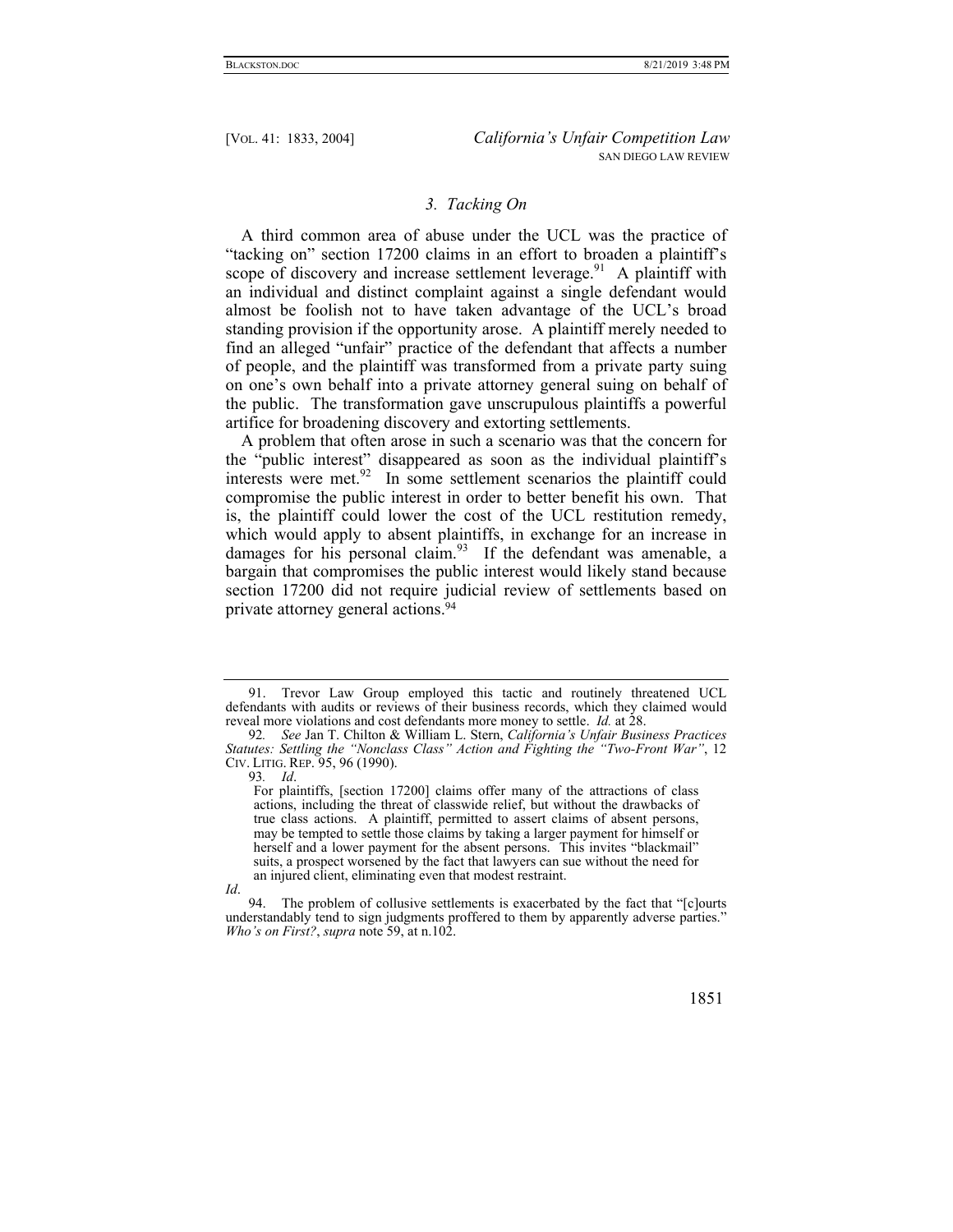#### *B. Due Process*

#### *1. Endless Litigation*

A major dilemma with the UCL had been the law's lack of finality. When combined with section 17204's broad standing provision, the lack of finality created a quagmire of due process problems for both defendants and absent plaintiffs. While the granting of private attorney general status gave California residents sweeping authority to fight market abuses, it also subjected defendants to multiple claims regardless of whether a previous suit over the same unfair competitive act had already been resolved by settlement or adjudication.<sup>95</sup> On the other hand, simply granting finality to UCL claims jeopardized the due process rights of absent plaintiffs who may have had their rights litigated under section 17200 without ever having the opportunity to ensure their rights were adequately protected.<sup>96</sup>

Unlike class action litigation, pre Proposition 64 UCL actions did not provide finality. Thus, another party could bring forth a UCL action against the same defendant regarding the exact same unfair competitive  $act.^{97}$  Principles of equity may have given finality to a claim where the victims had been restored because estoppel will not permit double recovery.98 But in cases such as *Trevor Law Group*, where settlements

<sup>95</sup>*. See* Chilton & Stern, *supra* note 92, at 97–100.

<sup>96</sup>*. See* Bronco Wine Co. v. Frank A. Logoluso Farms, 262 Cal. Rptr. 899, 910–11 (Ct. App. 1989) (holding that an award of restitution on behalf of twenty-seven absent grape farmers denied the absent plaintiffs their right to notice and opportunity to be heard).

 <sup>97.</sup> Part[ies] will be collaterally estopped from relitigating an issue only if: "(1) the issue decided in a prior adjudication is identical with that presented in the action in question; *and* (2) there was a final judgment on the merits; *and* (3) the party against whom the plea is asserted was a party or in privity with a party to the prior adjudication." Stop Youth Addiction, Inc. v. Lucky Stores, Inc., 950 P.2d 1086, 1105 n.5 (Cal. 1998) (Baxter, J., concurring) (quoting Clemmer v. Hartford Ins. Co., 587 P.2d 1098, 1101–02 (Cal. 1978)). However, a defendant in a subsequent UCL representative action on behalf of the general public will be hard pressed to prove that the subsequent plaintiff was in privity with the prior plaintiff. A Court of Appeal decision holding that collateral estoppel barred a subsequent UCL action by Los Angeles residents suing manufacturers and distributors for violating the Toxic Enforcement Act was ordered depublished. A San Francisco based nonprofit corporation had filed a similar claim four months prior. The Court of Appeal had reasoned that the Los Angeles and San Francisco plaintiffs were in privity because they were both bringing the representative action on behalf of the California general public. *See* Am. Int'l Indus. v. Superior Court, 85 Cal. Rptr. 2d 815, 824 (Ct. App. 1999) (ordered depublished). For additional discussion, see Scott C. Lascari, *Res Judicata and California's Unfair Competition Law*, LOS ANGELES LAWYER, Apr. 2003, at 20.

<sup>98</sup>*. See* Kraus v. Trinity Mgmt. Servs., Inc., 999 P.2d 718, 746 (Cal. 2000) (Werdegar, J., concurring in part and dissenting in part). A remedial order requiring defendant to restore funds gained through unfair competition forecloses the possibility of double recovery for restored plaintiffs. *Id*.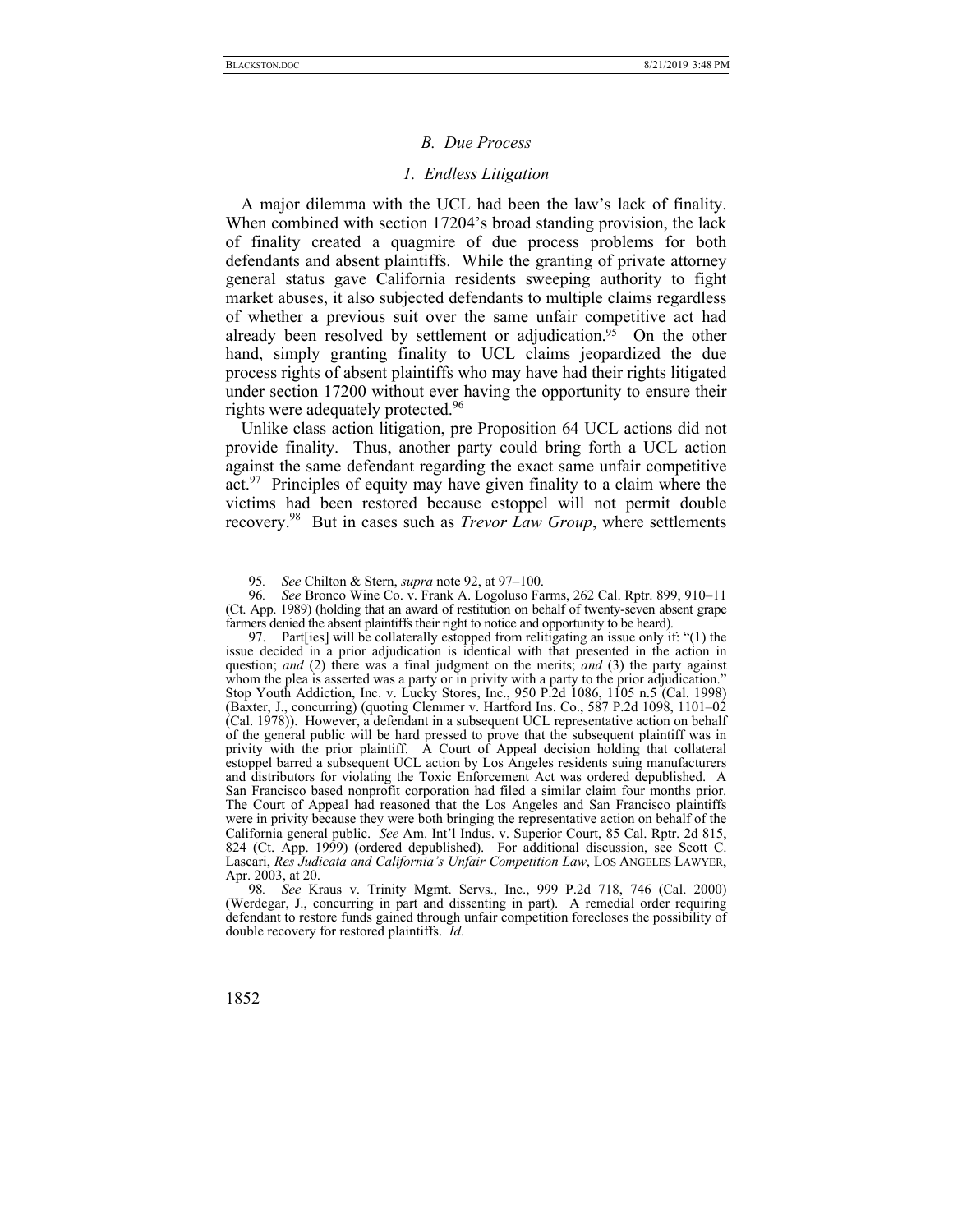that would be split between attorneys and a single plaintiff were sought, subsequent lawsuits could not be estopped because only a single plaintiff would have been restored.<sup>99</sup> Furthermore, even if a defendant successfully defended a UCL action brought on behalf of the general public, the defendant could once again find himself defending essentially the same claim for the same allegedly unfair competitive act despite the prior litigation.<sup>100</sup> This problem was compounded by the fact that virtually anyone could file a UCL action on behalf of the public interest.

Unlike class action litigation, representative actions under section 17200 did not require superiority, typicality, notice to absent plaintiffs, the option to opt out, adequate representation, or adequate counsel.<sup>101</sup> It is precisely these safeguards, designed to protect the interests of absent plaintiffs, that permit courts to grant finality to class action litigation. In contrast, a representative action on behalf of a specified group of consumers could have commenced without the affected absent plaintiffs ever knowing that their "interests" were being litigated.<sup>102</sup> As many courts have noted, representative actions where the alleged victims are not parties have "serious and fundamental due process deficiencies."<sup>103</sup>

#### *2. Disincentives to Settlement*

The problems that stemmed from the UCL's lack of finality were most acute in the realm of settlements. Instead of creating an incentive to

 <sup>103.</sup> Bronco Wine Co. v. Frank A. Logoluso Farms, 262 Cal. Rptr. 899, 911 (Ct. App. 1989) ("One must question the utility of a procedure that results in a judgment that is not binding on the nonparty and has serious and fundamental due process deficiencies for parties and nonparties.").



 <sup>99.</sup> Despite this lack of finality, Trevor Law Group stated that its shell plaintiff, CEW, promised to release defendants from all claims arising from the alleged occurrences that led to the section 17200 claim. Furthermore between 70% and 90% of the settlement fees obtained went to Trevor Law Group's attorney fees. *In re* Damian S. Trevor, No. 03-TE-00998-RAH, slip op. at 27–28 (Cal. State Bar Ct. May 21, 2003).

<sup>100</sup>*. See Stop Youth Addiction*, 950 P.2d at 1105 (Baxter, J., concurring).

<sup>101</sup>*. See* FED. R. CIV. P. 23(b). For a comparison between class action procedures and representative actions under the UCL, see *Dean Witter Reynolds, Inc. v. Superior Court*, 259 Cal. Rptr. 789, 798 (Ct. App. 1989) (holding that for class certification on an unfair competition theory, the court shall weigh whether formation of a representative class affords plaintiffs a better opportunity to protect their interests than would an individual action). "In contrast to the streamlined procedure expressly provided by the Legislature, the management of a class action is a 'difficult legal and administrative task.'" *Id*. at 799 (citing Lazar v. Hertz Corp., 191 Cal. Rptr. 849, 858 (Ct. App. 1983)).

<sup>102</sup>*. See, e.g.*, Comm. on Children's Television, Inc. v. Gen. Foods Corp., 673 P.2d 660 (Cal. 1983); *Stop Youth Addiction*, 950 P.2d at 1086.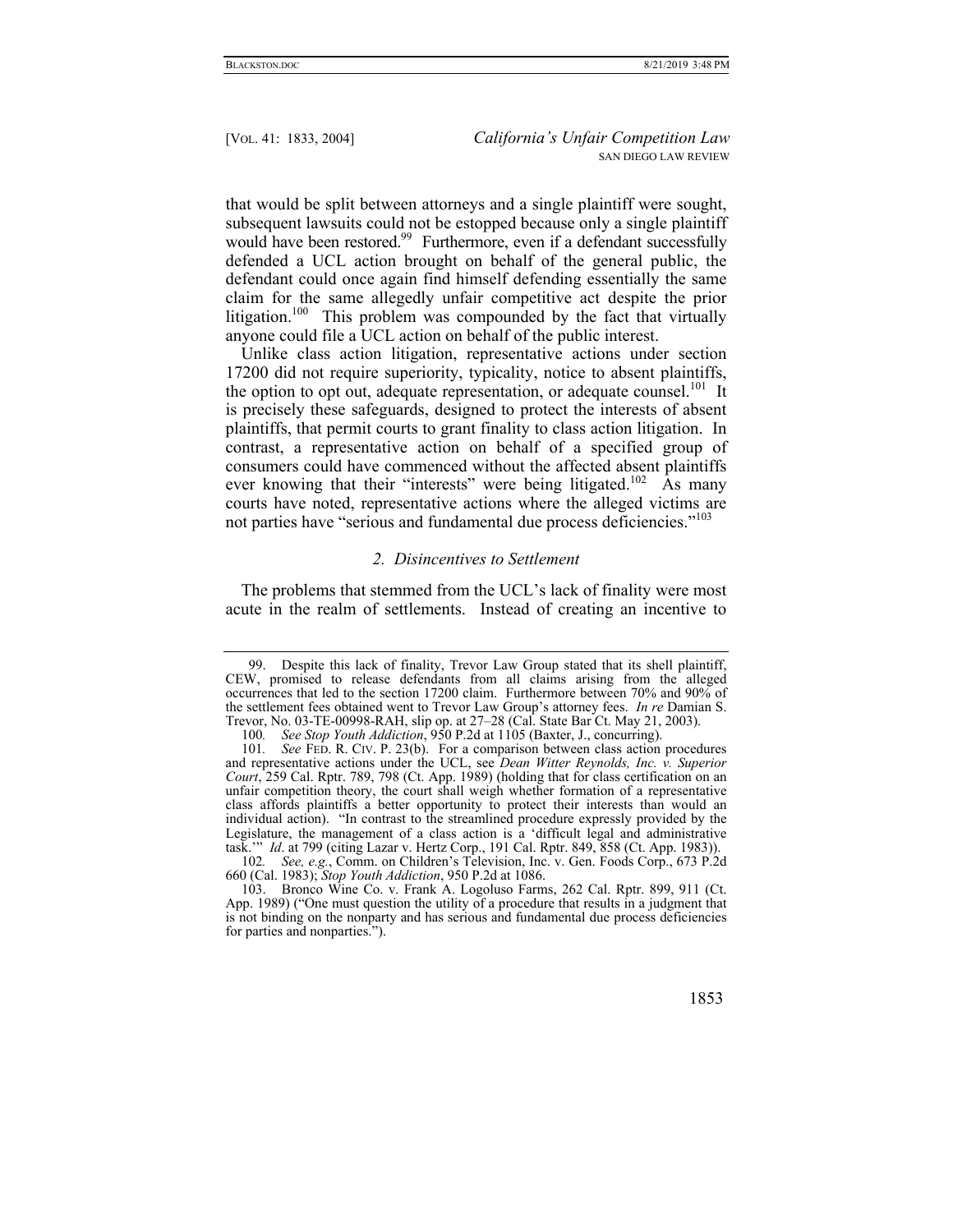settle, the UCL's lack of finality frustrated defendants "who [were] unable to end a dispute they [were] willing to resolve."<sup>104</sup> The lazy litigation style of Trevor Law Group provides ample reason why a defendant would be reluctant to settle a representative action with both private parties and government agencies. If a simple posting of a notice of violation could proliferate private attorney general action, the unending litigation that a settlement agreement could bring would be daunting.105

*People v. Cox Cable Communications, Inc*., in which three section 17200 claims stemmed from the same alleged unfair act, is such an example. Cox first agreed to settle a district attorney's investigation into the cable company's alleged practices of issuing excessive late charges. In return, Cox received assurances from the district attorney that paying full restitution would preclude private attorney general actions on the same charges.<sup>106</sup> However, shortly before settlement, a private plaintiff's firm filed its own section 17200 claim against  $\cos$ .<sup>107</sup> The cable company demurred based on the settlement agreement with the district attorney. The superior court overruled the demurrer, finding that the district attorney's office was not in privity with the consumer interest the private firm represented.<sup>108</sup>

Without privity, the doctrine of res judicata could not be applied, and therefore the settlement agreement lacked the stamp of finality that both the cable company and the district attorney's office sought.<sup>109</sup> Moreover, the private action against Cox lacked finality as well. A few

 106. People v. Cox Cable Communications, Inc., No. 679554, slip op. at 3 (Cal. Super. Ct. 1994). For further discussion, see *Who's on First?*, *supra* note 59, at 6–8.

<sup>104</sup>*. See Who's On First?*, *supra* note 59, at 7. The lack of finality also causes a serious "dilemma for public prosecutors and *bona fide* public interest attorneys attempting to resolve unfair competition cases; they cannot confer assured finality." *Id.*

<sup>105</sup>*. See* Chilton & Stern, *supra* note 92, at 97–100. Absent class certification, defendants may remain subject to numerous future lawsuits based on the same alleged unfair competitive act even if the defendant has prevailed in the UCL action. *Id*. If the plaintiff prevails, the defendant still remains liable to all of the nonjoined representative UCL class members who are entitled to a restitution award. *Id*. The California Supreme Court declined to address the due process concerns that arise in multiple section 17200 suits against defendants. *See* Kraus v. Trinity Mgmt. Servs., Inc., 999 P.2d 718, 733 (Cal. 2000). In *Kraus*, the defendant's concern about multiple suits was rendered moot by the applicable statute of limitations. As a practical matter, the likelihood that any potential plaintiffs could successfully overcome the applicable statute of limitations and separately recover judgment against the defendant was too remote to establish denial of due process concerns. *Id*.

 <sup>107.</sup> Ross v. Cox Cable Communications, Inc., No. 678526 (Cal. Super. Ct. 1994).

<sup>108</sup>*. See also* People v. Pac. Land Research Co., 569 P.2d 125, 129 (Cal. 1977) (holding that an action by the public prosecutors lacks fundamental attributes of a class action filed by a private party because a prosecutor's role as protector of the public may be inconsistent with the welfare of the class).

<sup>109</sup>*. Ross*, No. 678526 (Cal. Super. Ct. 1994).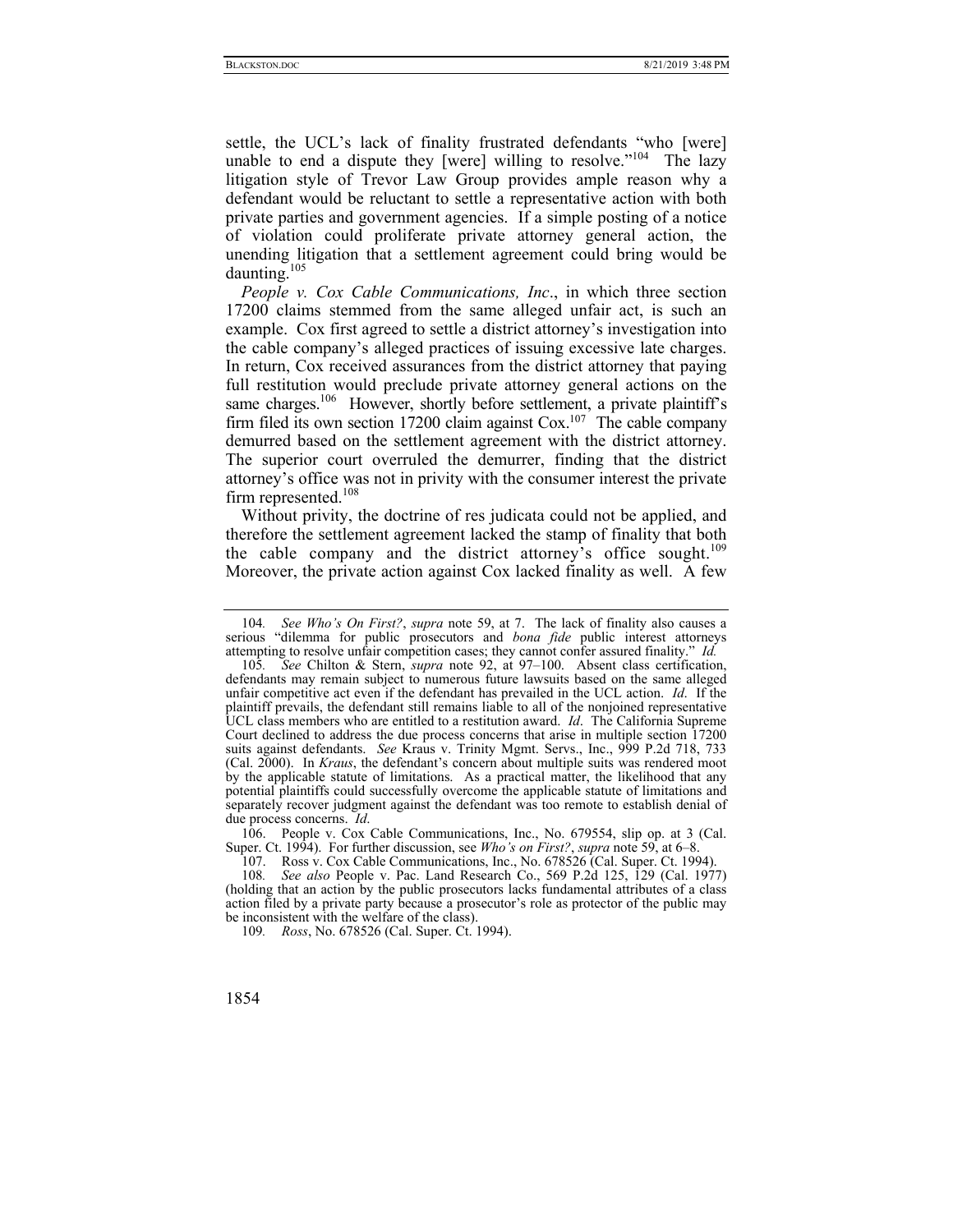months after the court's refusal to sustain Cox's demurrer, a second private plaintiff sued the cable company for the exact same alleged late charges.110 The UCL's broad standing provision turned section 17200 into a source of endless litigation.

Despite obvious disincentives to settle, some defendants have settled UCL claims, as evidenced by the seventy to eighty settlements Trevor Law Group obtained. Settling a UCL claim, under the pre Proposition 64 scheme, was not necessarily foolery.<sup>111</sup> For one, the likelihood of subsequent UCL actions may have been miniscule in light of the applicable four-year statute of limitations.<sup>112</sup> Defendants also may have been able to reduce potential restitution costs by finding a collusive plaintiff with which to settle and thus avoid litigation by paying off the plaintiff, while at the same time keeping monies gained from the unfair practice via a less than adequate restitution remedy.<sup>113</sup>

#### IV. THE REFORMS OF PROPOSITION 64

Proposition 64 fundamentally alters California's UCL. The proposition: (1) requires representative claims brought by private plaintiffs to comply with procedural requirements applicable to class action litigation, (2) authorizes only public prosecutors to sue on behalf of the general public to enforce unfair business competition laws, and (3) limits an individual's

 <sup>113.</sup> While not necessarily foolery, defendants did take a great risk when settling representative UCL claims with individual plaintiffs. The ability to settle a UCL suit "without court approval may appear, at first blush, to be a boon for defendants. If the plaintiff is not altruistically serving the interests of absent nonclass members, the defendant may be able to settle for less than if class action procedures were followed." Chilton & Stern, *supra* note 92, at 97. However, "[t]o meet the demands of due process, the interests of absent parties must be 'adequately represented' in the litigation if absent parties are to be bound by any settlement or judgment in the action." *Id*. (quoting Phillips Petroleum Co. v. Shutts, 472 U.S. 797, 812 (1985)). "Thus, the ... defendant may be able to settle with the unharmed plaintiff cheaply, but the defendant buys little or no peace by such a settlement" because both initial and subsequent plaintiffs are not required to meet adequate plaintiff standards to bring a representative UCL claim. *Id*.



 <sup>110.</sup> Preisendorfer v. Cox Cable Communications, Inc., No. 678198 (Cal. Super. Ct. 1994); *cf*. Hewlett v. Squaw Valley Ski Corp., 63 Cal. Rptr. 2d 118, 124 (Ct. App. 1997) (discussing that a private individual, an environmental rights organization, and the county district attorney were all allowed to bring an unfair competition claim against a ski resort that refused to abide by an injunctive order).

 <sup>111.</sup> One way to avoid subsequent suits is to include a nonpublicity clause in the settlement. However, the clauses can be "easily breached without detection" and "the breach is virtually impossible to remedy." Chilton & Stern, *supra* note 92, at 98.

 <sup>112.</sup> CAL. BUS. & PROF. CODE § 17208 (West 1997); *see, e.g.*, Kraus v. Trinity Mgmt. Servs., Inc., 999 P.2d 718, 733 (Cal. 2000).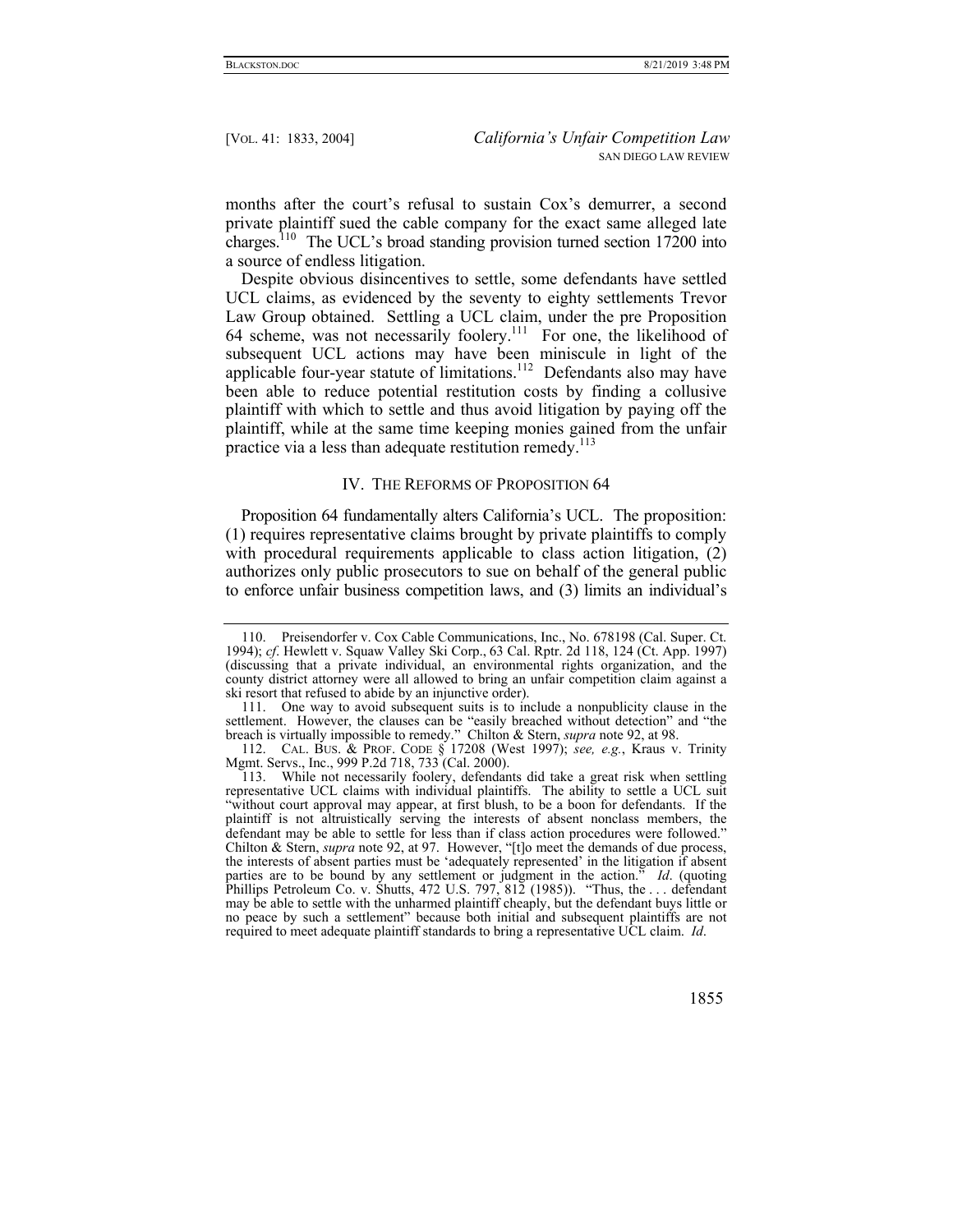right to sue by allowing private enforcement only if that individual has been actually injured by, and suffered financial/property loss because of an unfair business practice.<sup>114</sup> Under the proposition, penalties recovered by the Attorney General or local prosecutors are to be used only for enforcement of consumer protection laws.<sup>115</sup>

The measure greatly restricts who can bring an unfair competition claim and in essence eliminates all private attorney general actions. By importing the elements of class certification into UCL claims, the proposition resolves the due process and lack of finality concerns that had besieged section 17200 actions. As with class certification requirements, imposing a harm requirement on private UCL actions also limits standing. Individuals no longer have standing to seek judicial relief under the UCL by simply crying foul. Rather, they must be harmed themselves and "establish the existence of an ascertainable class and a well-defined community of interest among the class members."<sup>116</sup>

## *A. Importing the Procedural Requirements of Class Actions*

In order to bring a representative UCL claim on behalf of others, Proposition 64 requires the plaintiff to establish a section 17200 class.<sup>117</sup> Under California Law, formation of a class entails, *inter alia*, demonstrating: (1) a predominate question of law or fact, (2) representation by plaintiffs who have claims typical of the class, and (3) competent counsel.<sup>118</sup> Additionally, in many instances, class formation also Additionally, in many instances, class formation also

<sup>114</sup>*. See* Official Voter Information Guide, California General Election, Nov. 2, 2004. The language of Proposition 64 can be found at the California Secretary of State's website, *available at* http://www.voterguide.ss.ca.gov/propositions/prop64-title.htm (last visited Nov. 10, 2004). See *infra* note 117 for the actual language of the proposition pertaining to the class action and harm requirement.

<sup>115</sup>*. See* Proposition 164, *supra* note 114. Proposition 64 amends section 17206 so that civil penalties collected by public prosecutors in UCL actions "shall be for the exclusive use by the Attorney General, the district attorney, the county counsel, and the city attorney for the enforcement of consumer protection laws." *Id*.

 <sup>116.</sup> Richmond v. Dart Indus., Inc., 629 P.2d 23, 27–28 (Cal. 1981).

<sup>117</sup>*. See* Official Voter Information Guide, California General Election, Nov. 2, 2004. The language of Proposition 64 can be found at the California Secretary of State's website, *available at* http://www.voterguide.ss.ca.gov/propositions/prop64-title.htm (last visited Nov. 10, 2004). The Proposition amends Section 17203 so that it reads:

Any person may pursue representative claims or relief on behalf of others only if the claimant meets the standing requirements of Section 17204 and complies with Section 382 of the Code of Civil Procedure, but these limitations do not apply to claims brought under this chapter by the Attorney General, or any district attorney, county counsel, city attorney, or city prosecutor in this state.

*Id.* Additionally the amendments to section 17204 state that any person can bring a UCL claim as long as that person has "suffered injury in fact and has lost money or property as a result of such unfair competition." *Id*.

<sup>118</sup>*. Richmond*, 629 P.2d at 28.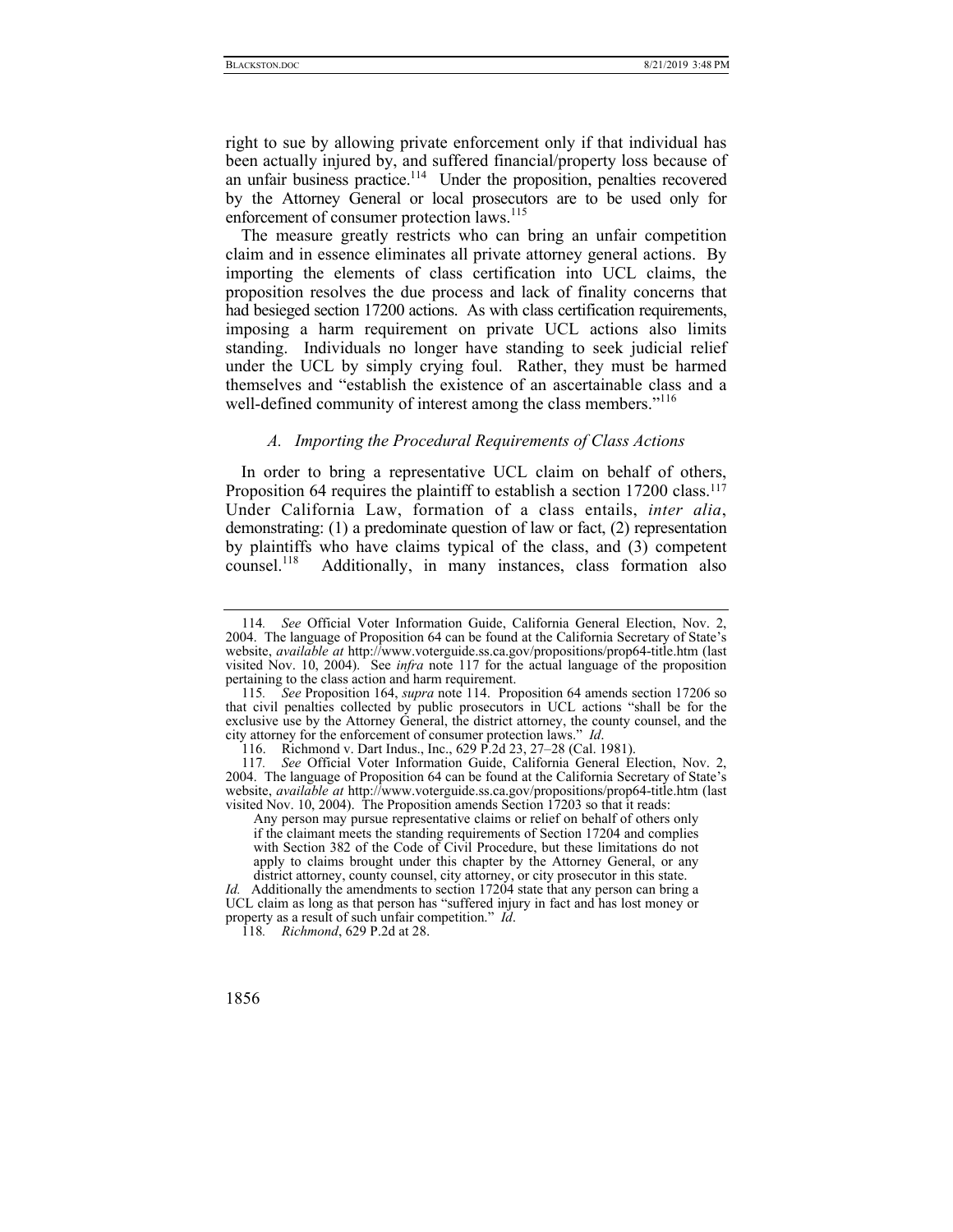requires notifying absent class members of pending class litigation and of any settlements stemming from the class action.<sup>119</sup> Class action procedures ensure that representative plaintiffs are competent to litigate the interests of the absent class members, which in turn assists in affording defendants the benefit of finality. Furthermore, requiring a private plaintiff to form a class before alleging a violation of section 17200 on behalf of others similarly situated reduces the potential for abuse stemming from plaintiffs simply tacking on a UCL claim. Plaintiffs will no longer be able to gain leverage by purporting to bring an action on behalf of others unless they can establish before a court that they are competent to bring forth such a claim.

The goal of the UCL is to provide a "streamlined procedure by which to challenge unfair business practices"120 and to promote a "policy of permitting members of the public to police the spectrum of 'unfair competition."<sup>121</sup> It has been argued that class action notice requirements have the potential to become an obstruction to this streamlined approach. Under federal and California class action law, plaintiffs are often required to notify all potential plaintiffs of the pending litigation before forming a class.122 The "cost of individual notice lessens the usefulness of class actions in enforcing consumer protection laws" because it acts as a "considerable deterrent" to filing, especially when the cost of notice outweighs the potential recovery.123 The California Law Revision Commission expressly declined to adopt all of the class certification procedural requirements in its proposal to improve the UCL in large part because of fears that notice requirements would hinder section 17200

 <sup>119.</sup> CAL. CIV. CODE § 1781(d–e) (West 1998). Although section 1781 is written so as to be applied to consumer actions, the California Supreme Court has suggested that, along with Federal Rule of Civil Procedure 23, it be used as a procedural guideline to ensure fairness in class action lawsuits. *Richmond*, 629 P.2d at 27 n.7.

<sup>120.</sup> Kraus v. Trinity Mgmt. Servs., Inc., 999 P.2d 718, 724 (Cal. 2000).<br>121. Rubin v. Green, 847 P.2d 1044, 1052 (Cal. 1993).

Rubin v. Green, 847 P.2d 1044, 1052 (Cal. 1993).

 <sup>122.</sup> Mullane v. Cent. Hanover Trust Co., 339 U.S. 306, 314 (1950). "[A] fundamental requirement of due process" is to provide notice "reasonably calculated, under all the circumstances, to apprise interested parties of the pendency of the action and afford them an opportunity to present their objections." *Id*. In California class action litigation, "'meaningful' notice by publication may [in some instances] be sufficient to satisfy [state constitutional] due process" concerns. However, in many cases California courts are likely to require individual notice as well. James R. McCall et al., *Greater Representation for California Consumers—Fluid Recovery, Consumer Trust Funds, and Representative Actions*, 46 HASTINGS L.J. 797, 805 (1995).

 <sup>123.</sup> McCall, *supra* note 122, at 806.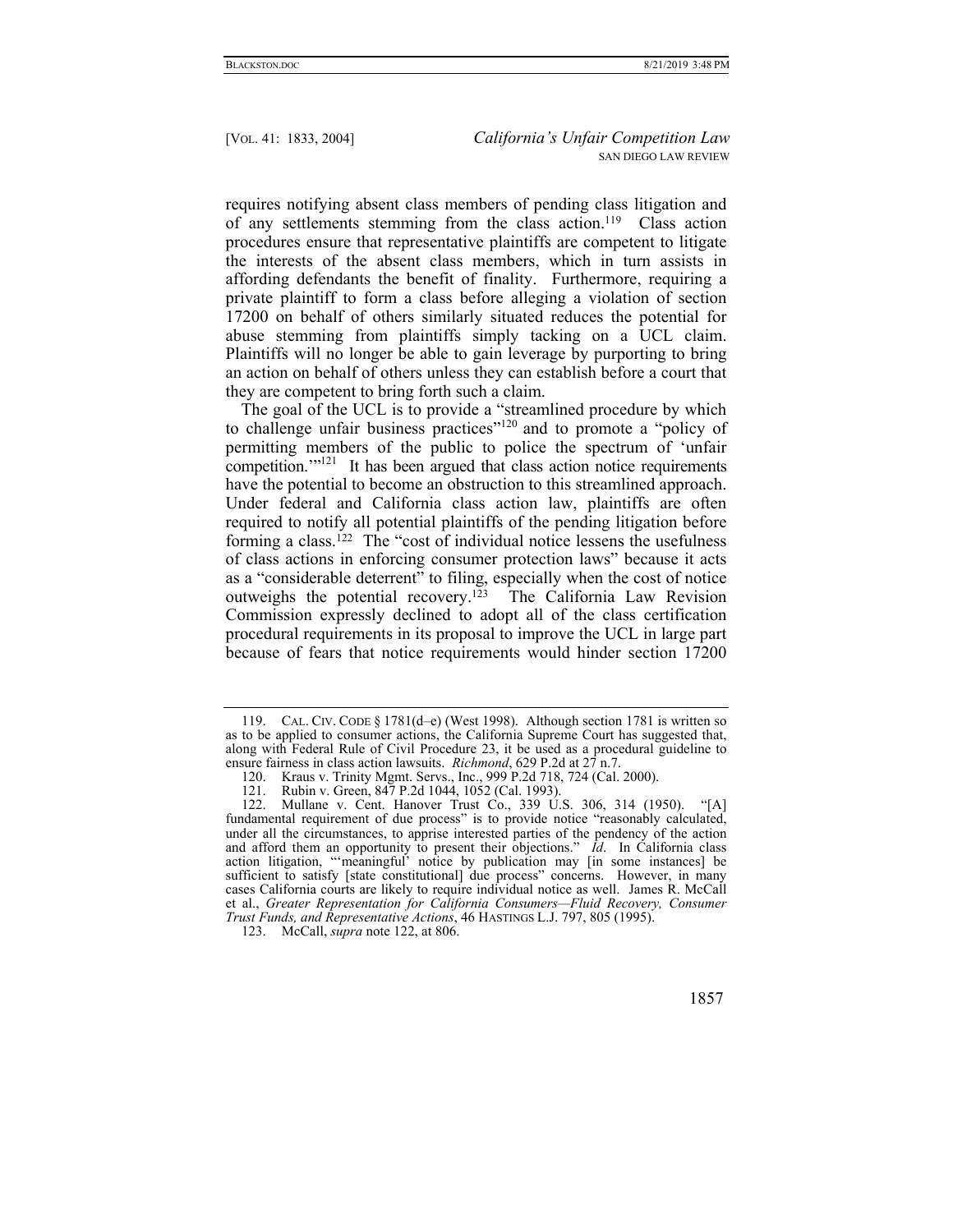enforcement.<sup>124</sup>

However, given California's liberal class action laws, this fear may prove to be unfounded. California courts have taken a lenient approach to class notification procedures and allowed notice by publication when the class action predominately seeks injunctive relief and the damages sought per class member are minimal.<sup>125</sup> Because the only remedies available under section 17200 are injunction and restitution, it should follow that in many representative UCL claims individual notice to absent plaintiffs may not be required. Additionally, in consumer class actions, the courts are authorized to shift the burden of the cost of notification from plaintiffs to defendants.<sup>126</sup>

Furthermore, under California's class action law, courts have broad discretion and may certify a class as one seeking injunctive relief when the relief sought is predominately prospective and seeks to prevent future abuses.<sup>127</sup> An intermediate appeals court has held that even where a class action seeks monetary damages, it may be classified as an injunctive class with its less stringent notice requirements, as long as the plaintiff's request for injunctive relief predominates.128 Thus, in *Bell v. American Title Insurance Co*., the court approved a class action settlement and did not require individualized notice to absent class members or the option to opt out of the class even though the settlement required the defendant to pay \$250,000 in restitution and implement a price rollback scheme for a period of four years.<sup>129</sup> The court expressed a preference for the injunctive class, noting one commentator's opinion that the injunctive class provides res judicata effect as to the entire class because it does not provide absent class members the opportunity to opt out.<sup>130</sup>

Recently adopted Rule 1856 of the California Rules of Court provides guidance for the appropriate notification necessary for absent class members.

<sup>124</sup>*. Unfair Competition Litigation*, *supra* note 83, at 211. The Commission Report noted that one of the most significant practical distinctions between class actions and pre-Proposition 64 UCL actions is that representative UCL actions are a "simpler and cheaper" alternative to class actions because representative plaintiffs are able to avoid the substantial costs often associated with class action notice requirements. *Id*. at 207.

 <sup>125.</sup> California courts will require individual mailed notice to class members where members of the class have a substantial damage claim such that members may decide to "opt out" of the class and pursue their independent remedies, but when membership in the class is huge and damages per member minimal, notice by publication may be adequate. Cooper v. Am. Sav. & Loan Ass'n, 127 Cal. Rptr. 579, 585 (Ct. App. 1976).

 <sup>126.</sup> CAL. CIV. CODE § 1781(d) (West 1998).

 <sup>127.</sup> Bell v. Am. Title Ins. Co., 277 Cal. Rptr. 583, 592 (Ct. App. 1991).

<sup>128</sup>*. Id.* at 591–94.

<sup>129</sup>*. Id.* at 586–87.

<sup>130</sup>*. Id.* at 594.

<sup>1858</sup>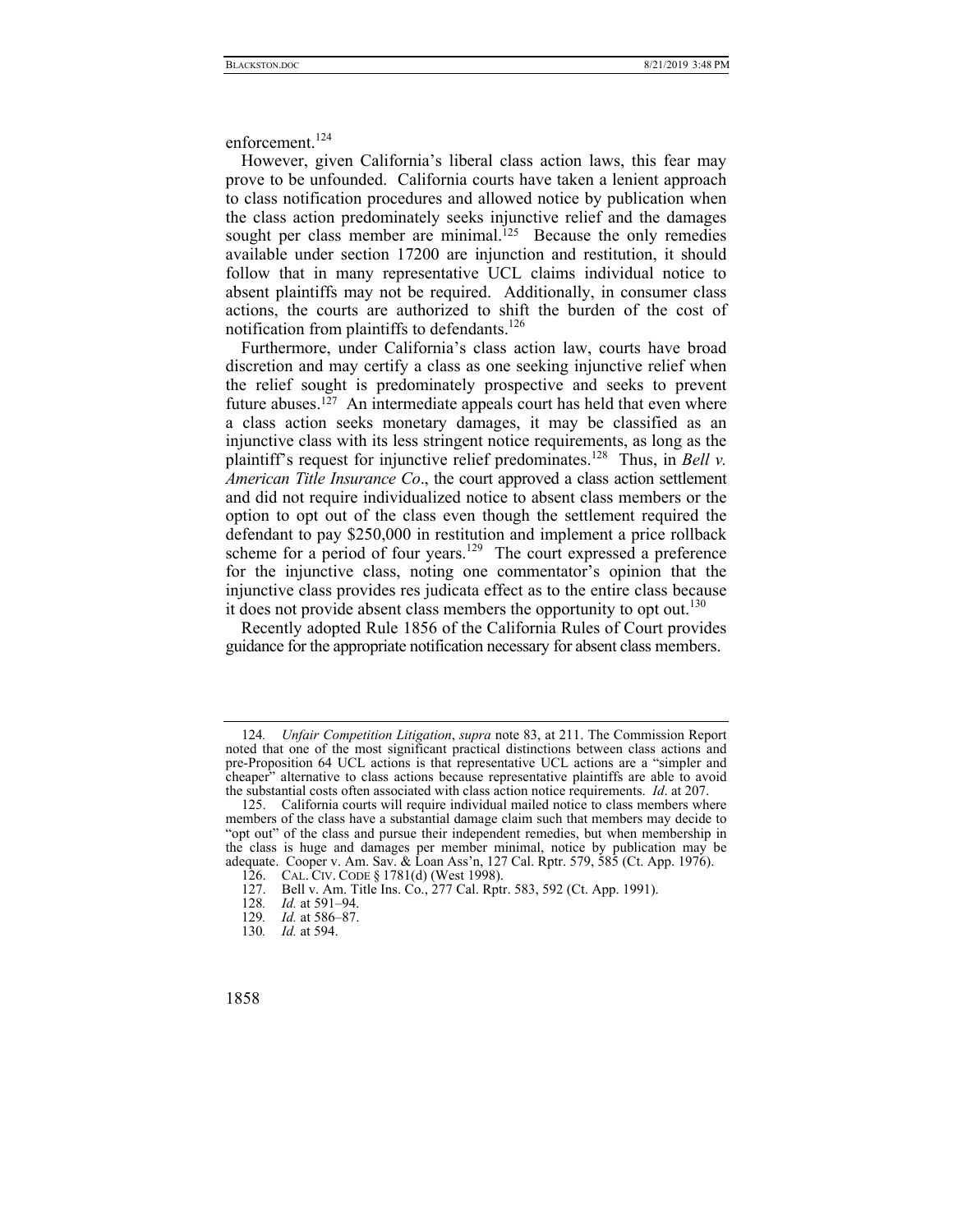In determining the manner of notice, the court must consider:

- (1) The interests of the class;<br>(2) The type of relief requested
- The type of relief requested:
- $(3)$  The stake of the individual class members;
- $(4)$  The cost of notifying class members:
- $(5)$  The resources of the parties;
- (6) The possible prejudice to class members who do not receive notice; and (7) The res judicata effect on class members.<sup>131</sup>
- 

If the cost of individual notice appears to be prohibitively expensive in light of the interests of the class members, then the court may order notice by publication.<sup>132</sup>

Given the policy goals of the UCL, it is likely that many, if not most, legitimate section 17200 representative actions will fall within the injunctive class designation. Such a designation will in turn assist in shaping the appropriate notification to absent plaintiffs. Undoubtedly, the high level of judicial discretion permitted in class formation poses the practical problem of unpredictable results.133 Nevertheless, the benefit of finality that class certification procedures bring outweighs the burden of the errant decisions that the passage of Proposition 64 is likely to breed during its formative years.

## *B. A Showing of Harm*

Proposition 64 requires plaintiffs to demonstrate a cognizable harm before they may bring a representative claim under section 17200.<sup>134</sup> At first blush, such a limitation on standing would appear to have the potential to decrease the filing of unmeritorious UCL lawsuits. Additionally, it seems logical that a person who has been harmed by an alleged unfair act is more competent to bring a representative action on behalf of

 <sup>134.</sup> Under its amendments to section 17204, Proposition 64 requires a plaintiff bringing a UCL action to have suffered injury in fact and to have lost money or property as a result of the alleged unfair competition.



 <sup>131.</sup> CAL. COURT RULES § 1856(e) (West Supp. 2004).

<sup>132</sup>*. Id.*

 <sup>133. &</sup>quot;Because the predominance test in this context is dependent on the exercise of sound discretion by the court, there is little doubt that reasonable courts can and do reach opposite results under similar circumstances. No clear standards have been or could be developed to yield more predictable results in this area so pregnant with judicial discretion."

*Bell*, 277 Cal. Rptr. at 592 (quoting HERBERT B. NEWBERG, 1 NEWBERG ON CLASS ACTIONS 298 (2d ed. 1985)).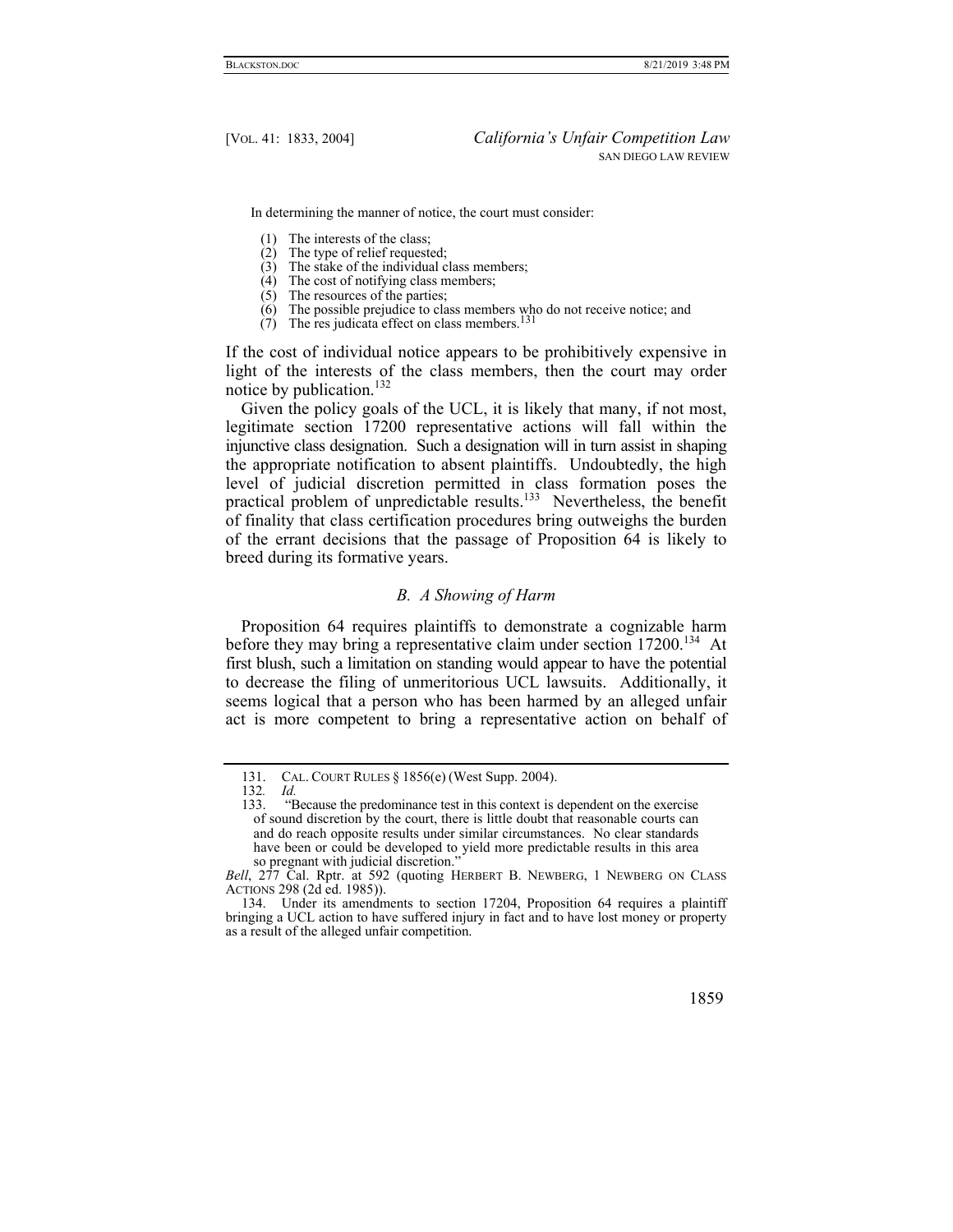injured consumers similarly situated than someone who has not been harmed by the unfair act.

However, when combined with the requirements of class certification, the additional benefits that a harm requirement provides may not be as great as it would initially appear. For one, a harm requirement can be easily overcome in many instances. In actions alleging false advertising, a plaintiff need only purchase the advertised product to demonstrate harm. $135$ 

Secondly, requiring UCL plaintiffs to demonstrate financial injury in some instances has the potential to undermine section 17200's policy of giving the public the power to police unfair competition. For example, private representative UCL actions brought to enjoin a violation of the state's environmental laws are now precluded where a direct harm to the representative plaintiff cannot be shown even when the violation clearly falls within the UCL's unlawful prong. While prosecutors could certainly bring an action against the violator, the State Attorney General and the California District Attorneys Association has stated that private UCL enforcement is a vital supplement to their efforts against illegal business practices.<sup>136</sup> "Although there are within the executive branch . . . offices and institutions . . . whose function it is to represent the general public . . . for various reasons the burden of enforcement is not always adequately carried by those offices and institutions, rendering some sort of private action imperative."<sup>137</sup> Moreover, private attorney general actions, such as those brought by consumer groups, played an important role in curbing market abuse.<sup>138</sup>

138*. Id*. at 1313.

 <sup>135.</sup> For example, plaintiffs could readily have representatives enter defendant nail salons to get their nails painted in order to create "harmed" plaintiffs for a claim that using the same bottle of nail polish for more than one customer constitutes an unfair practice. Complaint at 4, State v. Brar (Cal. Super. Ct., County of Orange, July 8, 2003), *available at* http://caag.state.ca.us/newsalerts/2003/03-085.pdf (last visited Oct. 22,  $2004$ ).<br>136.

<sup>136</sup>*. See* Kraus v. Trinity Mgmt. Servs., Inc., 999 P.2d 718, 738 (Cal. 2000) (Werdegar, J., concurring in part and dissenting in part). *See* Marc Lifsher, *Lockyer Joins Prop. 64 Fray: The attorney general wants voters to defeat the measure that would limit the Unfair Competition Law*, L.A. TIMES, Oct. 1, 2004, at C2, *available at* 2004 WL 55940741; Christian Berthelsen, *Prop. 64 Would Limit Suits Against Businesses*, S.F. CHRON., Oct. 19, 2004, *available* at 2004 WL 58610943.

 <sup>137.</sup> Serrano v. Priest, 569 P.2d 1303, 1313–15 (Cal. 1977) (holding attorneys fees may be awarded in private attorney general actions).

Through the UCL a plaintiff may obtain restitution and/or injunctive relief against unfair or unlawful practices in order to protect the public and restore to the parties in interest money or property taken by means of unfair competition. These actions supplement the efforts of law enforcement and regulatory agencies. This court has repeatedly recognized the importance of these private enforcement efforts.

Kraus v. Trinity Mgmt. Servs., Inc., 999 P.2d 718, 725 (Cal. 2000).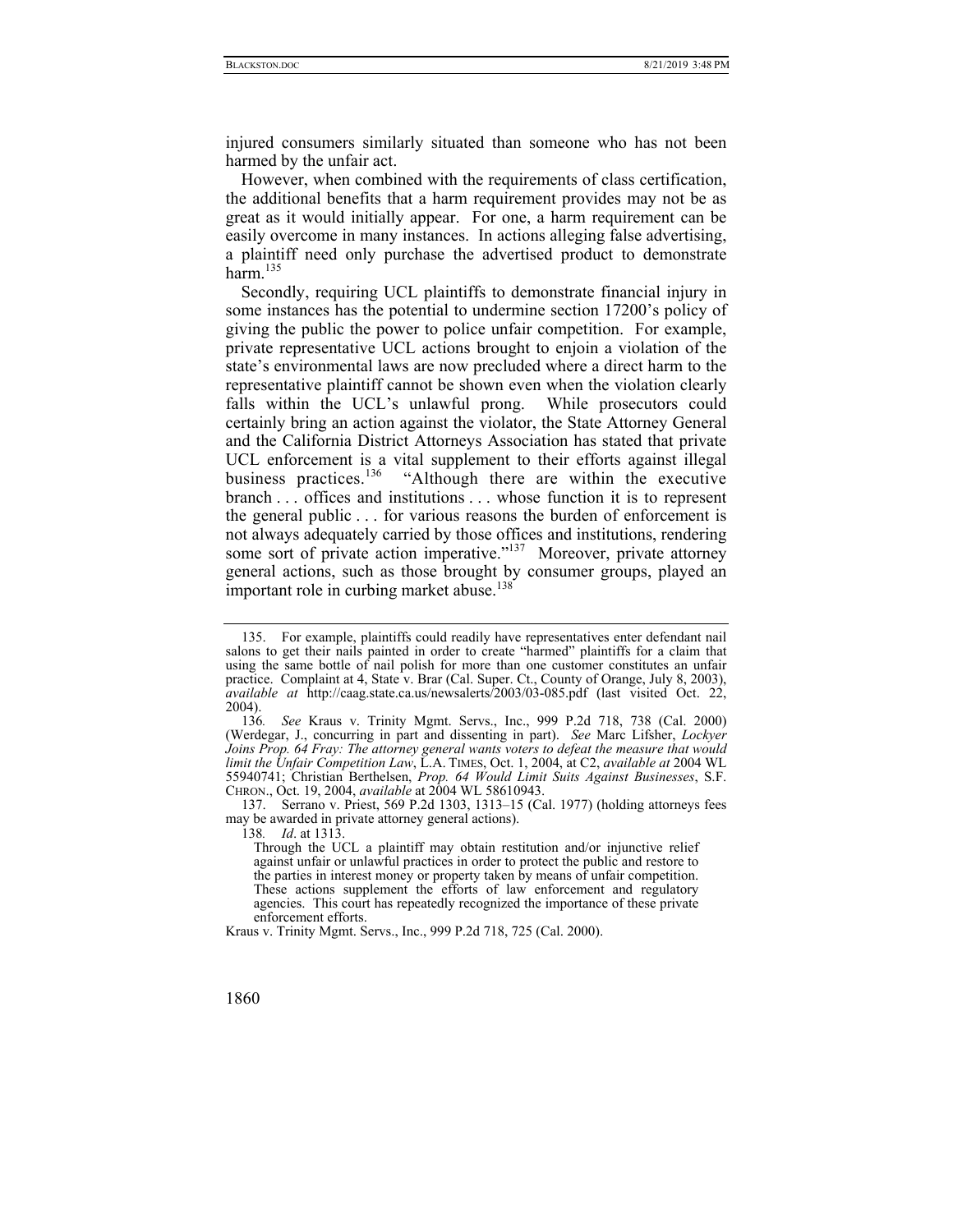A harm requirement for standing is necessary where a plaintiff seeks damages, but the UCL's remedies are limited.<sup>139</sup> Injunction and restitution are directed at preventing future harm. Injunctions stop harmful acts.<sup>140</sup> Restitution prevents future unlawful acts by removing the incentive to commit them.<sup>141</sup> The limited remedies available under the UCL, combined with class certification requirements, temper what had been section 17200's overbroad standing provision. Under the pre-Proposition 64 scheme, in cases where plaintiffs had suffered little to no harm, restitution was minimal or nonexistent, and the effect of a representative UCL action would have been to enjoin an unfair practice before it harmed the public.

Now that demonstration of actual injury is necessary for individuals to bring a UCL action, private plaintiffs will have to wait until an injury occurs before being able to enjoin an unfair practice. In most instances, this is a sensible result. But it is worth considering the effect on cases such as *Mangini v. R.J. Reynolds Tobacco Co.*, where a private attorney general action enjoined a cigarette manufacturer's practice of using a cartoon character, Joe Camel, to advertise cigarettes to teenagers.<sup>142</sup> If the UCL had been saddled with a harm requirement, it would have been much more difficult to enjoin the ad campaign. Questions such as "Would a child have to become addicted to cigarettes or be diagnosed with a tobacco-related illness as an adult in order to bring a UCL claim?" become paramount.

The creation of a harm requirement may or may not stem UCL abuses. Certainly, the requirement will assist plaintiffs in demonstrating that they are adequate representatives to form a section 17200 class. However, it remains to be seen whether Proposition 64's creation of a harm requirement and its subsequent effect of removing a category of UCL claims from the realm of private enforcement will have a positive or a deleterious impact on California's business environment.

<sup>139</sup>*. Cf*. *Conundrums*, *supra* note 13, at 247. In other states with unfair competition statutes, plaintiffs may recover damages, as well as punitive or treble damages. However, in order to have standing to bring an unfair competition claim in those states, the plaintiff must suffer actual business or personal injury.

<sup>140</sup>*. See* BLACK'S LAW DICTIONARY 788 (7th ed. 1999) (defining "injunction" as "court order commanding or preventing an action").

 <sup>141.</sup> Fletcher v. Sec. Pac. Nat'l Bank, 591 P.2d 51, 57 (Cal. 1979). The court stated that while injunction has some deterrent force, restitution is a necessary remedy in UCL actions to deter unfair competitive acts. *Id.*

 <sup>142.</sup> Mangini v. R.J. Reynolds Tobacco Co., 875 P.2d 73 (Cal. 1994).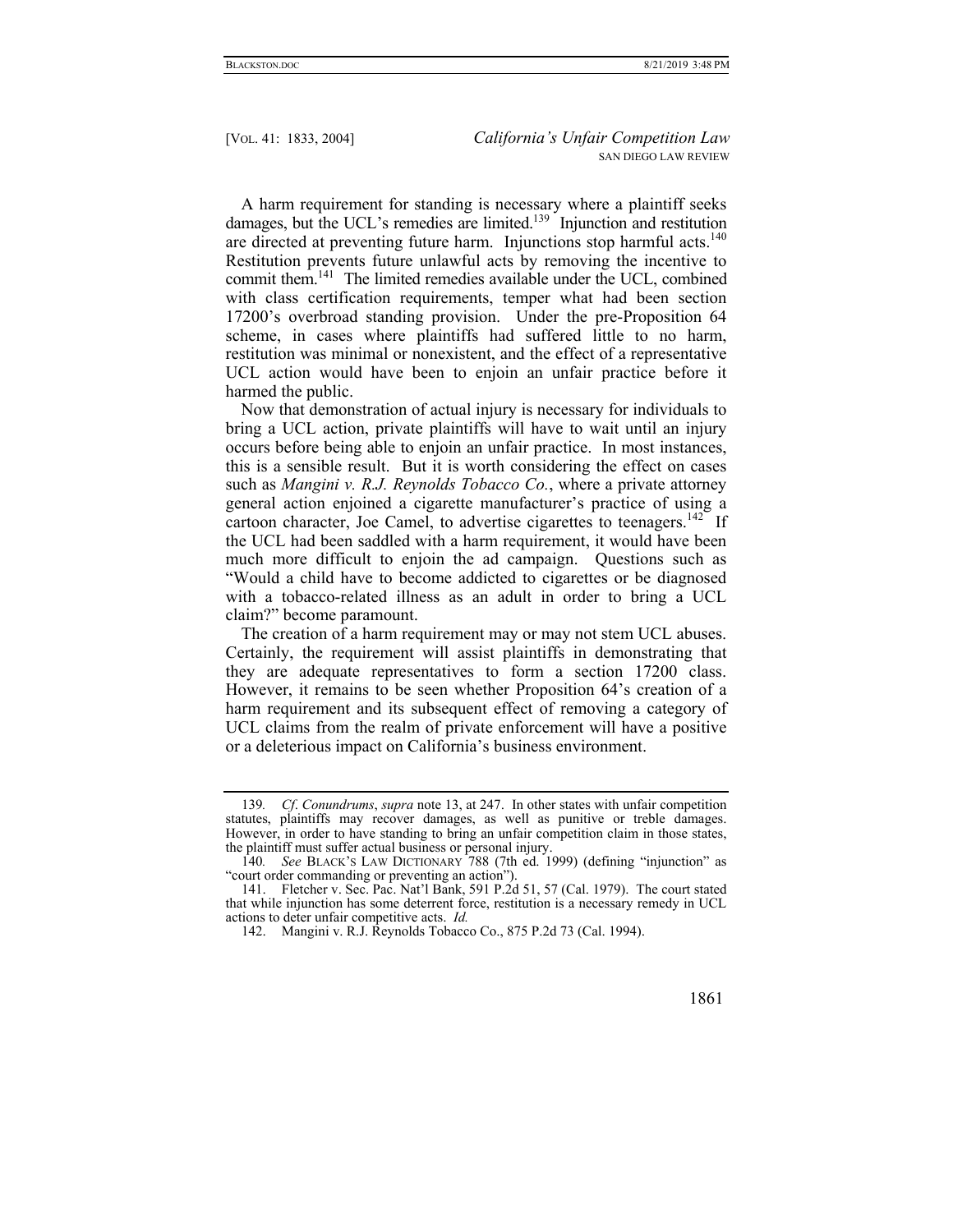#### V. ISSUES TO BE RESOLVED

Proposition 64 left two important issues concerning the enforcement of California's UCL unresolved. The Proposition did not address what has been the extraordinarily difficult task of defining what constitutes an unfair, rather than fraudulent or unlawful, business practice. Additionally, while imposing class action requirements for the enforcement of representative UCL claims, the Proposition did not touch upon the issue of fluid recovery. The California Supreme Court has precluded fluid recovery in section 17200 claims, stating that the legislature has permitted such relief only in the context of class actions.<sup>143</sup> Now that all representative UCL claims must undergo the rigorous procedures of class certification, it would seem to follow that that the establishment of a fluid recovery scheme is permissible.

# *A. Defining Unfair*

It is inherently difficult to predetermine what constitutes an unfair competitive act because it is impossible to contemplate with any certainty "the innumerable 'new schemes which the fertility of man's invention would contrive."<sup>144</sup> Recent judicial decisions have limited the scope of the UCL's unfairness prong, making it more difficult to bring representative private attorney general claims against businesses based solely on an allegation that a given practice is unfair, rather than unlawful or fraudulent. However, such a reduction of the UCL's power to enjoin unfair competition unnecessarily burdens consumers who may find themselves without a means to fight unfair business acts.

#### *1. Tethered Argument*

In cases of unfair acts amongst competitors, the California Supreme Court has tethered the section 17200 definition of unfair to "conduct that threatens an incipient violation of an antitrust law, or violates the policy

 <sup>144.</sup> Barquis v. Merchs. Collection Ass'n, 496 P.2d 817, 830 (Cal. 1972) (holding that by permitting a restraint on all unfair business practices, the UCL establishes a wide standard to guide courts of equity and the legislature concluded that a less inclusive standard was not adequate) (quoting Am. Philatelic Soc'y v. Claibourne, 46 P.2d 135, 140 (1935)).



 <sup>143.</sup> Kraus v. Trinity Mgmt. Servs., Inc., 999 P.2d 718, 732 (Cal. 2000). In sum, the Legislature has not expressly authorized monetary relief other than restitution in UCL actions, but has authorized disgorgement into a fluid recovery fund in class actions. Although the Legislature is well aware of the distinction between class actions and representative actions, it has not done so for representative actions.

*Id*.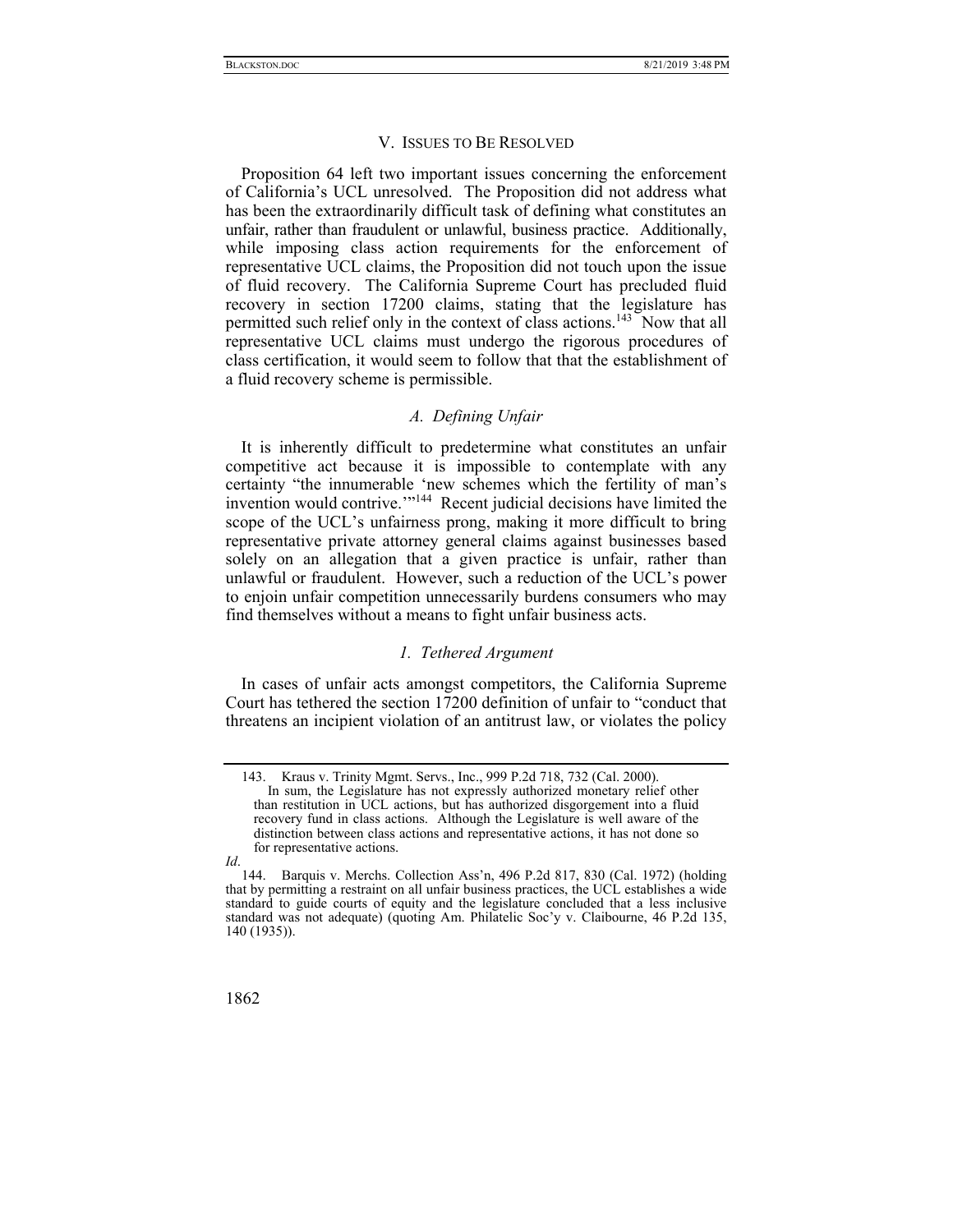or spirit of one of those laws."145 The court expressly stated that the definition does not apply to unfair acts affecting consumers or to fraudulent acts affecting competitors.<sup>146</sup> Nevertheless, two intermediate appellate courts have held that when public policy arguments are the impetus for unfair competition act litigation, the claims must "be 'tethered' to specific constitutional, statutory or regulatory provisions."<sup>147</sup> Tethering UCL claims to such provisions negates the section's unfair component and inappropriately requires unfair competitive acts to be defined at the expense of consumers.

In *Scripps Clinic v. Superior Court*, a couple, who had contracted with a health care organization for medical insurance and had chosen Scripps as their provider, filed a malpractice claim against two Scripps physicians.148 In retaliation, Scripps invoked a clause in its contract with the health care organization that allowed Scripps to refuse service to the couple and *all members of their family*. The couple filed a number of claims against the hospital, including a section 17200 action that alleged Scripps' policy, allowing it to refuse medical treatment, was unfair because "it impedes a patient's right to seek redress for malpractice in the courts  $\ldots$ <sup>5,149</sup>

The far reaching consequences of Scripps' action meant that family members of any patient who filed a malpractice claim against one of Scripps' doctors could no longer see any of the 350 Scripps physicians. This ban on treatment was made without inquiry into the merits of the malpractice claim and could be overridden only where another medical

 <sup>145.</sup> Cel-Tech Communications, Inc. v. L.A. Cellular Tel. Co., 973 P.2d 527, 544 (Cal. 1999) (holding that the effects of unfair acts amongst competitors are comparable to or the same as violations of antitrust law).

<sup>146</sup>*. Id*. at 544 n.12.

<sup>147</sup>*. See* Gregory v. Albertson's, Inc., 128 Cal. Rptr. 2d 389, 395 (Ct. App. 2002) (holding that a grocery store's lease arrangement requiring a nearby location to remain permanently closed so that no competing groceries could enter the local market was not an unfair practice because the Health and Safety Code does not call for a "private remedy affecting a single parcel of property under the unfair competition law"); *see also* Scripps Clinic v. Superior Court, 134 Cal. Rptr. 2d 101, 116 (Ct. App. 2003).

<sup>148</sup>*. Scripps Clinic*, 134 Cal. Rptr. 2d at 105.

<sup>149</sup>*. Id*. at 114. Scripps contended that it had not violated the UCL because "physicians have the right to withdraw from a patient's care and because patients have no right to treatment by a particular physician." *Id*. The court narrowly construed the UCL claim as applying to the particular plaintiffs and failed to fully consider the couple's representative claim. The court declined to consider Scripps' policy of transferring all members of a patient's family when a patient sues. "Scripps did not apply that policy in this case because both [individuals in the couple] were plaintiffs in the malpractice action." *Id*. at 118.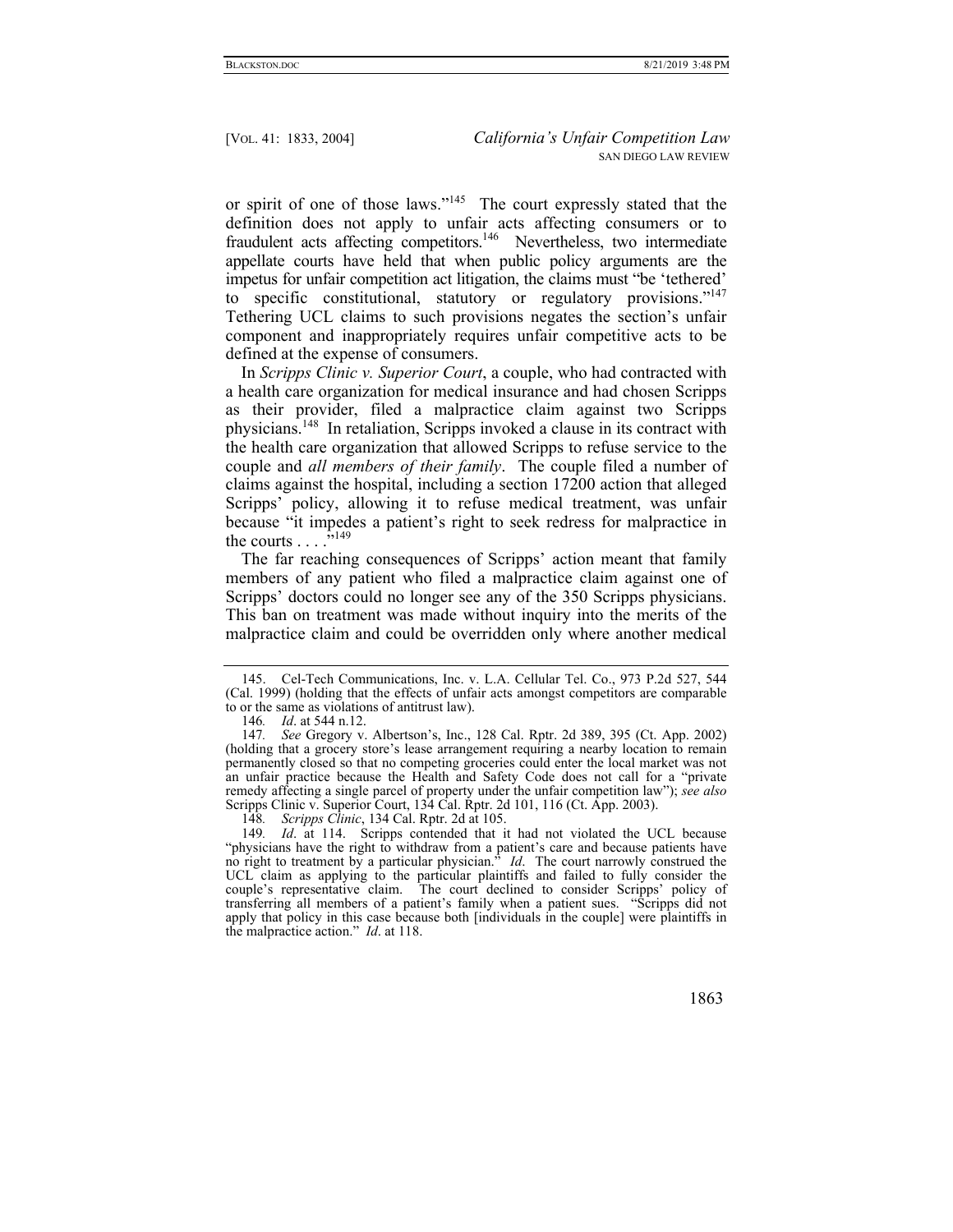system could not duplicate Scripps' services and the transfer would not jeopardize the patient's care.<sup>150</sup> On its face, such a policy seems patently unfair, albeit not illegal or fraudulent, and worthy of judicial review, not summary adjudication. However, the court summarily dismissed the couple's section 17200 claim because it was premised on public policy that was not tethered to specific constitutional, statutory, or regulatory provisions.151

## *2. Unfair v. Unlawful*

The *Scripps* case demonstrates the problem that arises when section 17200 claims are conditioned upon the business practice being unlawful or fraudulent. Under the *Scripps* scheme, the unfair component is no longer effectual, and section 17200 no longer promotes a "policy of permitting members of the public to police the spectrum of 'unfair competition.<sup>"152</sup> By default, the only public policies that are clearly tethered to constitutional, statutory, or regulatory provisions will be unlawful or fraudulent ones. This means unscrupulous competitive acts may not be precluded unless the legislature or a regulatory agency has expressly proscribed them. The first consumer who files a claim against an unscrupulous business practice that is not fraudulent, unlawful, or clearly based on the overall scheme of a statute will likely have no remedy because the public policy behind the section 17200 claim has not been "tethered."153 The *Scripps* case also portends a dramatic race to the bottom in the healthcare industry. Surely, other medical providers will

152*. See* Rubin v. Green, 847 P.2d 1044, 1052 (Cal. 1993) (stating that private plaintiff could not avoid bar of statute that provides a privilege for publications made during judicial proceedings by seeking injunctive relief under section 17204).

<sup>150</sup>*. Id*. at 105.

<sup>151</sup>*. Id*. at 117. "'[W]here a claim of an unfair act or practice is predicated on public policy . . . the public policy which is a predicate to the action must be "tethered" to specific constitutional, statutory or regulatory provisions.'" *Id.* at 116 (quoting *Gregory*, 128 Cal. Rptr. 2d at 394). The court did not think the constitutional right of persons to seek judicial redress without retaliation was an applicable constitutional predicate. The court stated that the right to seek redress in the courts is a constitutional right but held that the Scripps' policy does not interfere with the right to pursue malpractice claims, but merely "chooses not to treat the litigants once the decision to litigate has been communicated to Scripps." *Id*. at 117.

 <sup>153.</sup> The benefit of tethering unfair acts based on public policy is that businesses may predetermine whether a given practice is unfair by looking to laws and regulations already on the books. The legislature and California's regulatory agencies would, in effect, assume a role in determining what acts are unfair. For example, does using one bottle of nail polish for multiple patrons constitute an unfair business practice? The regulations promulgated by the Board of Barbering and Cosmetology may provide the answer. However, it may take agencies years to determine whether a new scheme constitutes an unfair practice, leaving consumers with little or no immediate relief. For further discussion see *Conundrums*, *supra* note 13, at 236–38.

<sup>1864</sup>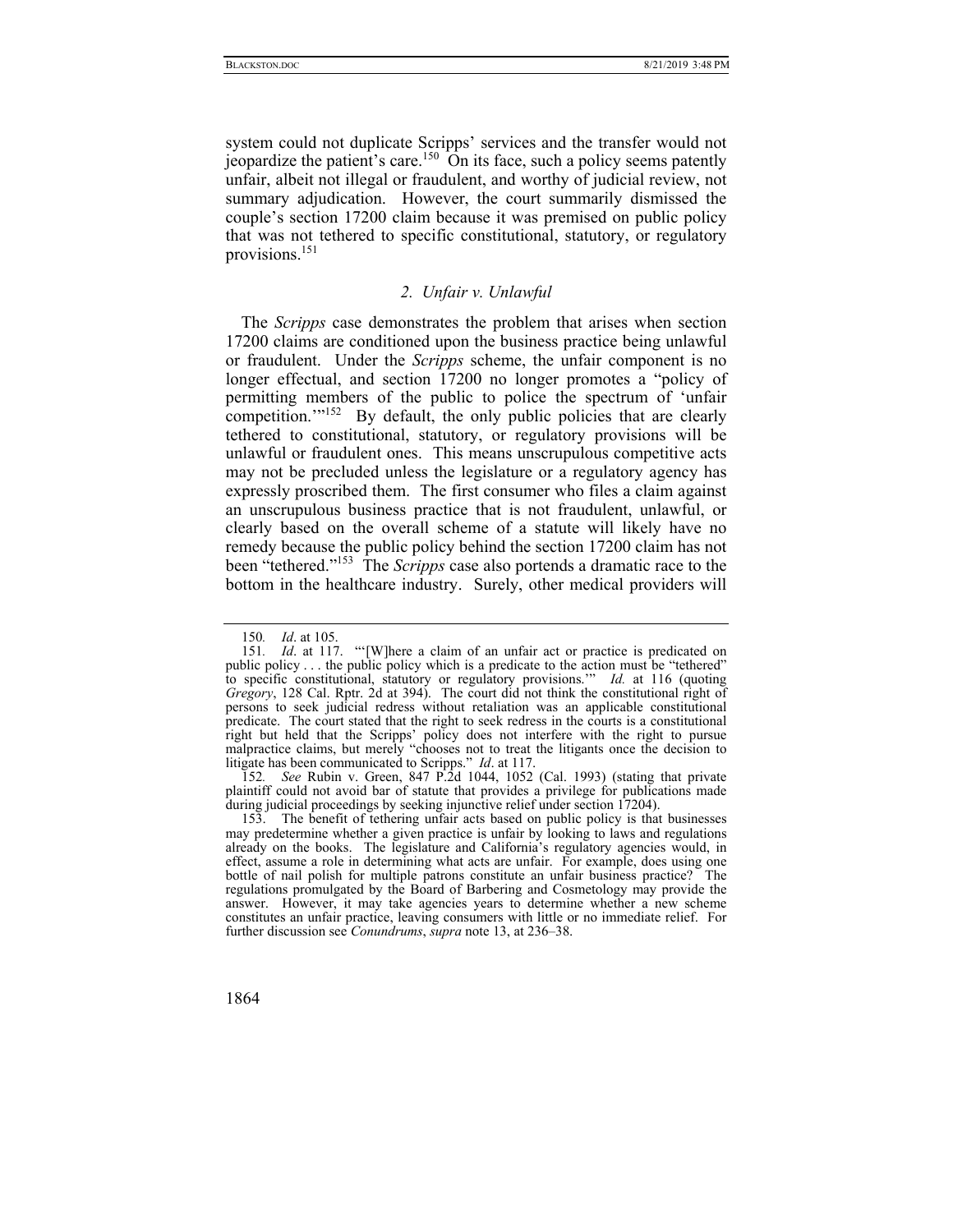implement similar clauses if they prove to be a means to reduce the number of malpractice claims.

Apart from *Scripps*, judicial attempts to define "unfair" in consumer actions have centered around "weigh[ing] the utility of the defendant's conduct against the gravity of the harm to the alleged victim<sup>"154</sup> or determining whether the alleged unfair act offends an established public policy or is "immoral, unethical, or oppressive, unscrupulous [or] whether it causes substantial injury to consumers . . . .<sup>''155</sup> These definitions provide little assistance to businesses seeking to know with reasonable certainty whether a given practice will be susceptible to private representative actions. California's UCL scheme, giving courts the power to determine what constitutes an unfair practice, has the advantage of "early detection" and provides a relatively quick means of determining whether a competitive act is unfair.<sup>156</sup> But businesses are given little guidance in predetermining what may constitute an unfair act.

This lack of certainty presents the converse problem of *Scripps*, which is allowing courts to define "unfair" at the expense of businesses.<sup>157</sup>

 155. People v. Casa Blanca Convalescent Homes, Inc., 206 Cal. Rptr. 164, 177 (Ct. App. 1984) (citing F.T.C. v. Sperry & Hutchinson Co., 405 U.S. 233, 244 (1972)).

<sup>157</sup>*. See* Cel-Tech Communications, Inc. v. L.A. Cellular Tel. Co., 973 P.2d 527, 543 (Cal. 1999). An undefined standard of what is unfair fails to give businesses adequate guidelines as to what conduct may be challenged. Furthermore, undefined standards may lead to arbitrary or unpredictable decisions about what is fair or unfair, and in some cases "may even lead to the enjoining of *pro* competitive conduct and



 <sup>154.</sup> State Farm Fire & Casualty Co. v. Superior Court, 53 Cal. Rptr. 2d 229, 234 (Ct. App. 1996); *see also* Motors, Inc. v. Times-Mirror Co., 162 Cal. Rptr. 543, 546 (Ct. App. 1980) (holding that summary judgment for the defendant is appropriate if the utility of the conduct clearly justifies the practice). An example of a business practice that was not deemed unfair under the UCL is found in *Walker v. Countrywide Home Loans, Inc.*, 121 Cal. Rptr. 2d 79 (Ct. App. 2002). The court upheld as not unfair a loan agency's practice of passing on the \$9.50 to \$12.00 cost of property inspections to delinquent borrowers. "There is nothing 'unethical' about passing a reasonable cost of protecting the security to a defaulting borrower." *Id*. at 92.

 <sup>156.</sup> In contrast to California's UCL, enforcement of the federal unfair competition act is not left to the courts but is the duty of the Federal Trade Commission. *See* 15 U.S.C. § 45 (2000). Similar to California's UCL, the federal counterpart provides a "generic prohibition" against unfair acts, but a single administrative agency determines whether a cease and desist order should be issued "against a person or entity committing unfair acts in competition." *Conundrums*, *supra* note 13, at 236–37. One advantage of having the FTC adjudicate all federal unfair competition claims is that it gives "clarity" and "notice" to the marketplace by creating a "system of advance guiding and warning." *Id*. at 237. A marked disadvantage is the "free bite" phenomenon, which may allow a business to continue an unfair practice for years because no punitive sanction is possible against the violator until the FTC completes the lengthy bureaucratic process necessary to issue a cease and desist order. *Id*.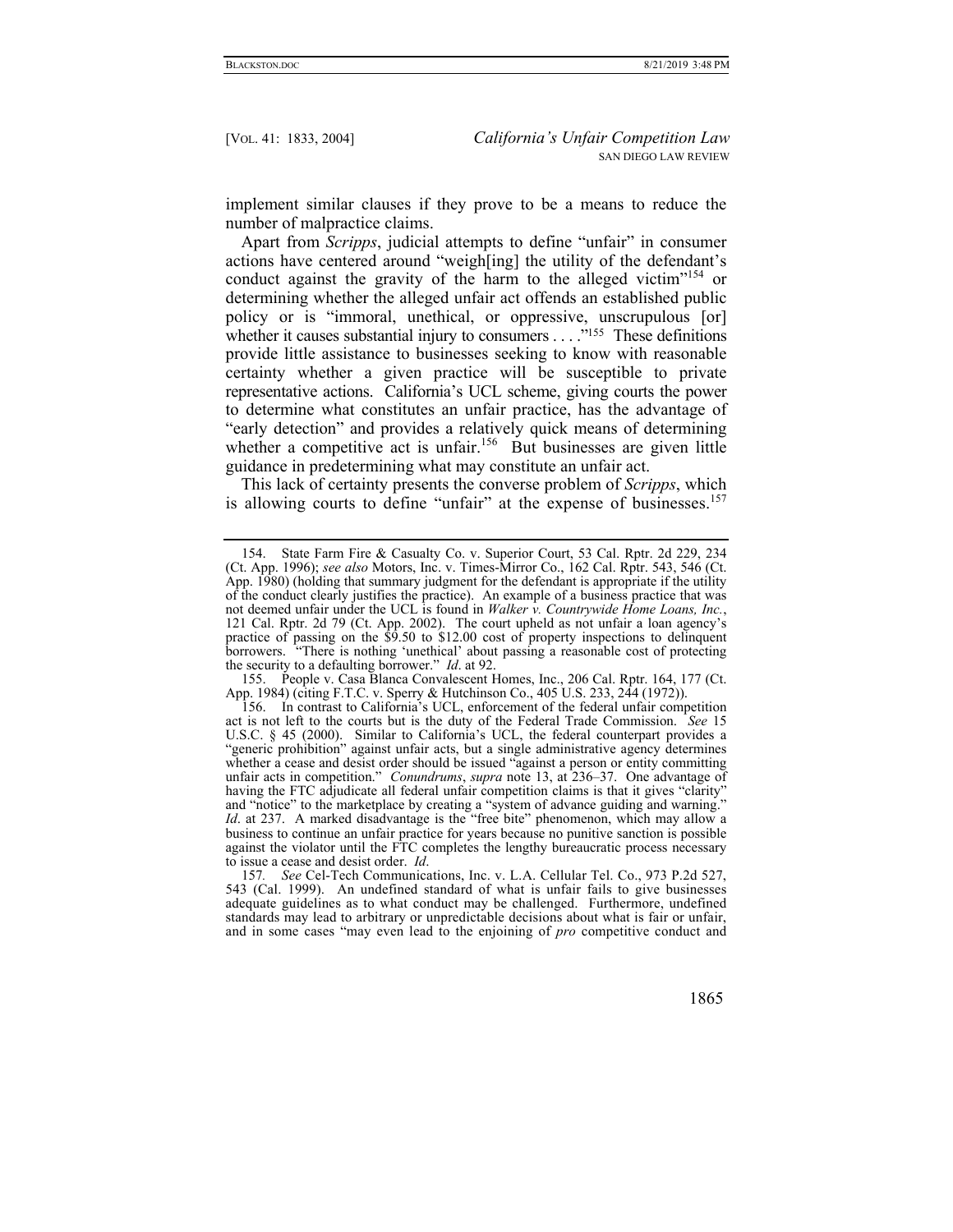Such an approach in the consumer context, however, is preferable because safeguards are in place to ameliorate the painful aftermath that a business may face when it finds itself on the losing end of a section 17200 test case.<sup>158</sup> Though the practice will still be enjoined, the remedies and civil penalties may be lessened since a trial court has "very broad" discretion in formulating equitable relief in UCL actions.159 Whether a practice is tethered to an existing law or policy is relevant to setting equitable remedies and civil penalties, but should not determine whether a practice is unfair and should, therefore, be enjoined.

# *B. The Role of Fluid Recovery*

The balance struck by California's UCL is between broad liability and limited relief.<sup>160</sup> Under section 17203, monetary relief is limited to orders "as may be necessary to restore to any person in interest any money or property . . . which may have been acquired by means of . . . unfair competition."<sup>161</sup> California's high court has held that section 17200 does not authorize a court to order a defendant to disgorge all profits gleaned from unfair competition to a plaintiff who does not have an ownership interest in those profits.<sup>162</sup> Additionally, the court has interpreted section 17203 as not permitting profits obtained from unfair competitive acts to be disgorged into a fluid recovery fund.<sup>163</sup>

thereby undermine consumer protection, the primary purpose of the antitrust laws." *Id*.

<sup>158</sup>*. See* People v. Nat'l Ass'n of Realtors, 202 Cal. Rptr. 243 (Ct. App. 1984). In setting civil penalties, courts take into account such equity considerations as the need to deter future misconduct, the nature and seriousness of the misconduct, and the willfulness of the misconduct. In *National Ass'n of Realtors*, the court held that the "lack of need to deter" is an appropriate consideration for "setting the amount of the penalty." *Id*. at 248. Additionally, the court concluded that the trial court had erred in imposing civil penalties without considering the numbers of persons directly affected by each act of unfair competition, the number of specific unfair acts, the malicious or predatory nature of the acts, and the degree of harm the acts of unfair competition actually caused. *Id*. at 249.

<sup>159</sup>*. See* Cortez v. Purolator Air Filtration Prods. Co., 999 P.2d 706, 717 (Cal. 2000) (stating that consideration of the equities between the parties is necessary to ensure an equitable result); c*f.* People v. Dollar Rent-A-Car Sys., Inc., 259 Cal. Rptr. 191, 199 (Ct. App. 1989) (holding that in a UCL action the trial court properly increased penalties by imposing civil liability on an individual defendant "[b]ecause of his control over the policies and procedures followed by defendant corporations").

 <sup>160.</sup> Korea Supply Co. v. Lockheed Martin Corp., 63 P.3d 937, 949 (Cal. 2003).

<sup>161.</sup> CAL. BUS. & PROF. CODE § 17203 (West 1997).

<sup>162</sup>*. Korea Supply Co*., 63 P.3d at 946.

 <sup>163.</sup> Kraus v. Trinity Mgmt. Servs., Inc., 999 P.2d 718, 732 (Cal. 2000). For a definition of fluid recovery see *infra* note 173.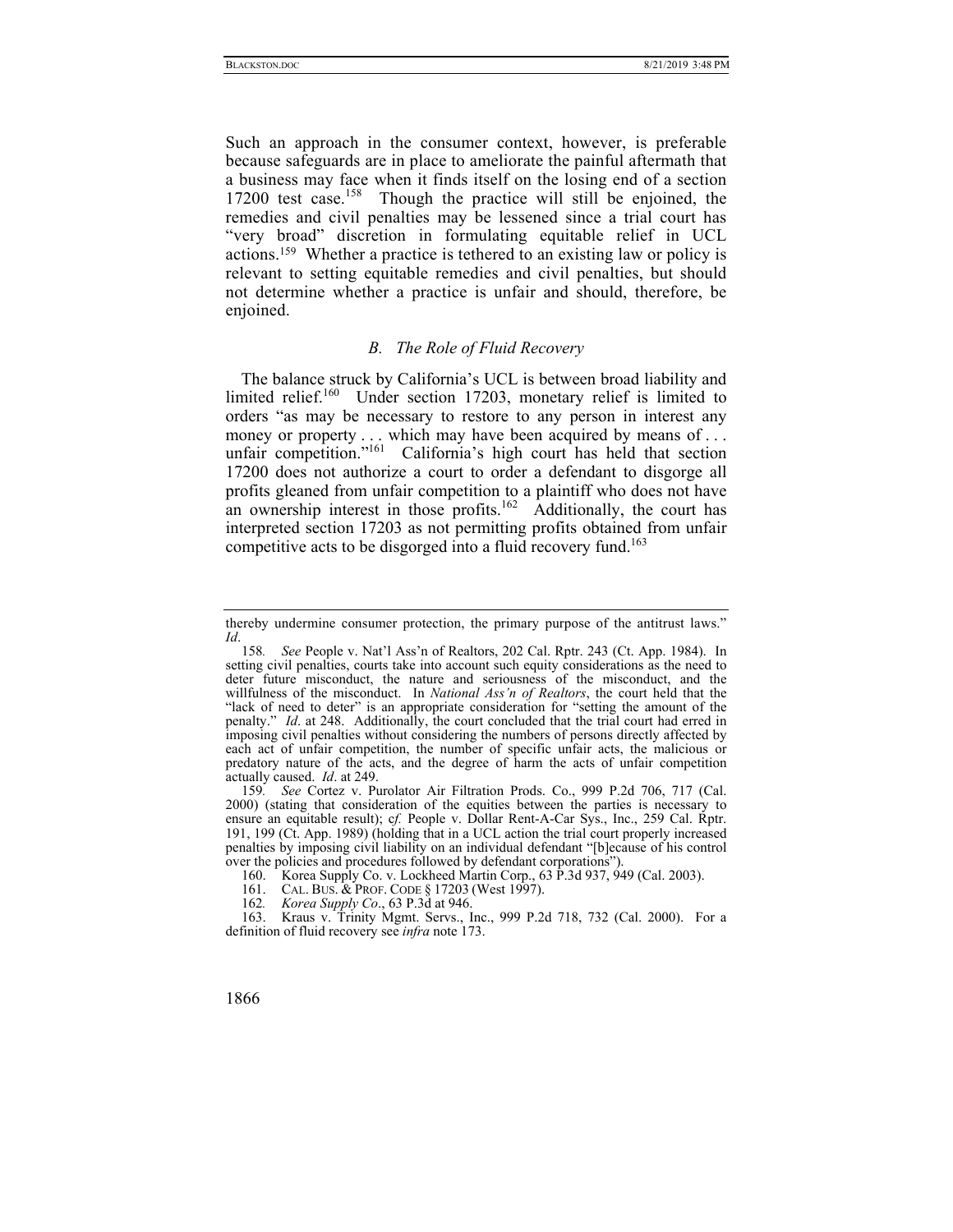## *1. Nonrestitutionary Disgorgement*

Restitution under the UCL is broad enough to allow a plaintiff to recover money or property in which he or she has a vested interest.<sup>164</sup> "Under the UCL, an individual may recover profits unfairly obtained to the extent that [the] profits represent monies given to the defendant or benefits in which the plaintiff has an ownership interest."<sup>165</sup> For example, unpaid wages may be recovered under the UCL because they "are as much the property of the employee who has given his or her labor to the employer . . . as is property a person surrenders through an unfair business practice."<sup>166</sup> In contrast, the commission a broker expects to receive from landing a deal for a client cannot be restored under the UCL. $167$  In such an instance, the broker will be found to have an expectancy interest in the profits, not an ownership interest.<sup>168</sup>

Nonrestitutionary disgorgement is not an available remedy under the UCL.<sup>169</sup> Nonrestitutionary disgorgement is best defined as an order to surrender all profits earned as a result of an unfair business practice regardless of whether those profits represent money taken directly from persons who were victims of the unfair practice.<sup>170</sup> A prohibition on nonrestitutionary disgorgement is in keeping with the balance struck by the UCL between broad liability and limited relief. Plaintiffs should not be able to rely on the UCL to disgorge defendants of profits in which the victims of the unfair competitive act have no ownership interest. In such

168*. Id.* at 947*.* The Korea Supply court held that the UCL does not permit disgorged profits to be awarded to an individual plaintiff who has no ownership interest in the profits. *Id*. at 946. Further, the court stated that allowing the transfer of disgorged profits in individual actions where the plaintiff has no ownership interest would improperly turn the UCL into "an all-purpose substitute" for tort claims over intentional interference with prospective economic advantage. *Id*. at 948. "Allowing the plaintiff in this case to recover nonrestitutionary disgorgement under the UCL would enable it to obtain tort damages while bypassing the burden of proving elements of liability under its traditional tort claim." *Id*. The court held that individual competitors should have quick access to the judiciary to enjoin unfair competition, but monetary remedies should be strictly limited to restitution. *Id*.

169*. Id.* at 949.

<sup>164</sup>*. Korea Supply Co*., 63 P.3d at 947.

<sup>165</sup>*. Id*.

<sup>166</sup>*. Id.* at 946 (quoting Cortez v. Purolator Air Filtration Prods. Co., 999 P.2d 706, 715 (Cal. 2000)).

<sup>167</sup>*. Id.* The case involved a broker for a defense contractor that filed an unfair competition claim against a competitor whose agent had used bribes and sexual favors to garner a contract with the Republic of Korea. *Id*. at 942.The broker sought the competitor's profits to be disgorged and handed over to the firm.

 <sup>170.</sup> Kraus v. Trinity Mgmt. Servs., Inc., 999 P.2d 718, 725 (Cal. 2000).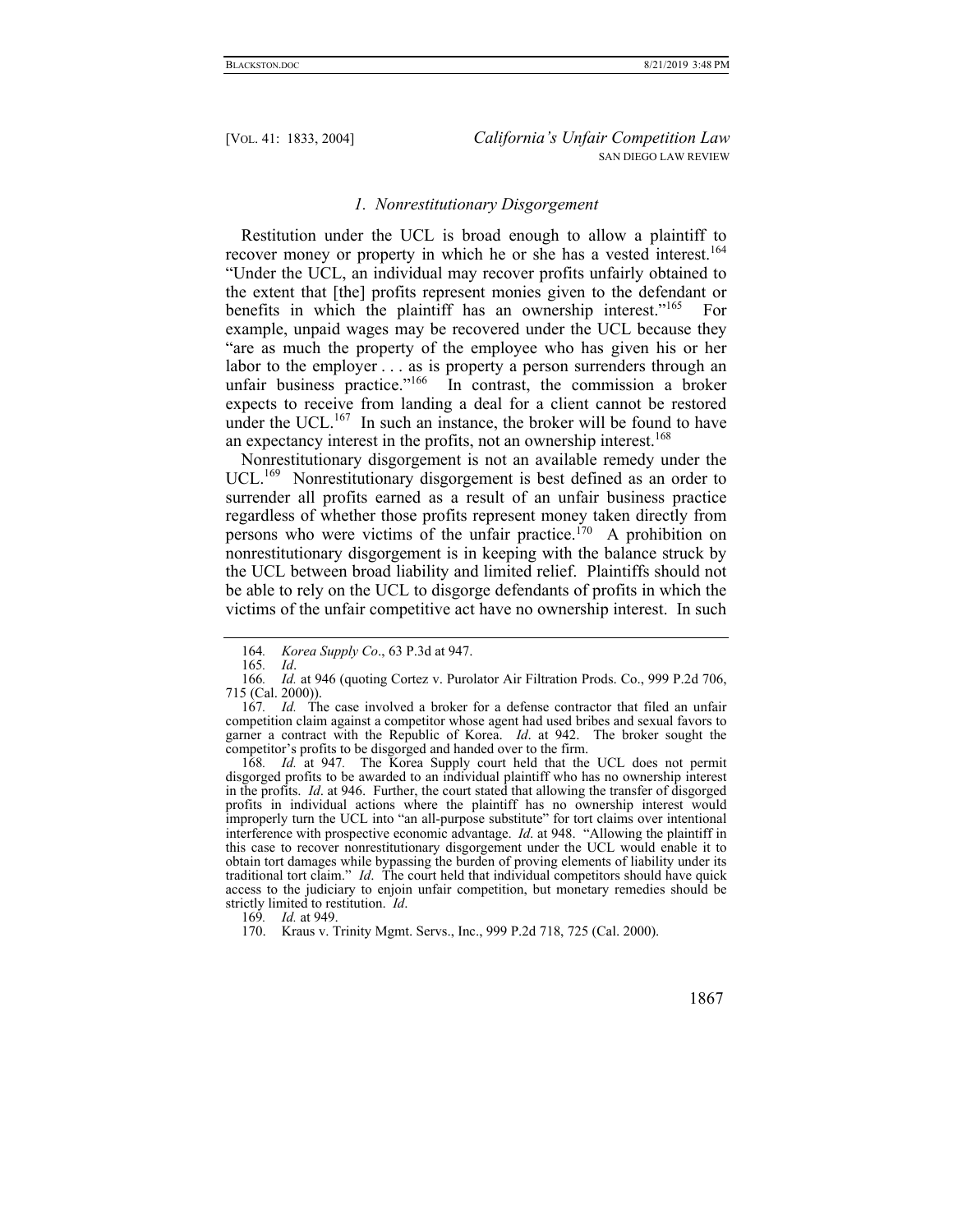instances, any disgorgement of those profits is better described as an award for damages.

However, it must be noted that in some cases this limitation on remedies will undermine the deterrent prong of the UCL and potentially permit unjust enrichment. For example, in *Southwest Marine, Inc. v. Triple A Machine Shop, Inc.*, discussed *supra*, where an unsuccessful bidder for a Navy contract brought a claim against a competitor for allegedly cutting bid costs by improperly disposing hazardous waste, the bidder's only remedy under the UCL would be an injunction.<sup>171</sup> Under the California Supreme Court's interpretation of the UCL, the bidder has no interest in the profits that the competitor received from unfairly obtaining the contract and, therefore, is not entitled to restitution.

Limiting relief to enjoining the competitor's improper disposal of hazardous waste arguably gives the competitor a free bite at achieving one-time profits through illegal means. There is little incentive for a business to stop cutting costs by improperly disposing waste when the only repercussion a competitor's UCL claim will bring is a court order to stop the practice. Nonetheless, the UCL does not operate in a vacuum and, as in *Southwest Marine* where the plaintiff sought treble damages under an applicable federal statute, plaintiffs need not rely solely on section  $17200$  for relief.<sup>172</sup>

## *2. Fluid Recovery*

In *Kraus v. Trinity Management Services, Inc.*, the California Supreme Court held that establishment of a fluid recovery fund as a form of *cy pres* relief is not a proper remedy under the UCL.<sup>173</sup> The decision is not

*Kraus*, 999 P.2d at 725 (quoting *Granberry v. Islay Invs*., 889 P.2d 970, 977).

 <sup>171.</sup> Southwest Marine, Inc. v. Triple A Mach. Shop, Inc., 720 F. Supp. 805, 808 (N.D. Cal. 1989).

<sup>172</sup>*. Id*.

 <sup>173.</sup> Directly translated, *cy pres* means "as near as." It is an equitable doctrine that is often used in "construing charitable gifts when the donor's original charitable purpose cannot be fulfilled." BLACK'S LAW DICTIONARY 392 (7th ed. 1999). That is, "where funds cannot be delivered precisely to those with primary legal claims, the money should if possible be put to the 'next best' use." *Developments in the Law—Class Actions*, 89 HARV. L. REV. 1318, 1522 (1976).

<sup>&</sup>quot;The term 'fluid recovery' refers to the application of the equitable doctrine of cy pres in the context of a modern class action. [State v. Levi Strauss & Co., 715 P.2d 564, 570 (Cal. 1986).] 'The implementation of fluid recovery involves three steps. [Citation.] First, the defendant's total damage liability is paid over to a class fund. Second, individual class members are afforded an opportunity to collect their individual shares by proving their particular damages, usually according to a lowered standard of proof. Third, any residue remaining after individual claims have been paid is distributed by one of several practical procedures that have been developed by the courts. [Levi Strauss  $\&$  Co., 715 P.2d at 571.]"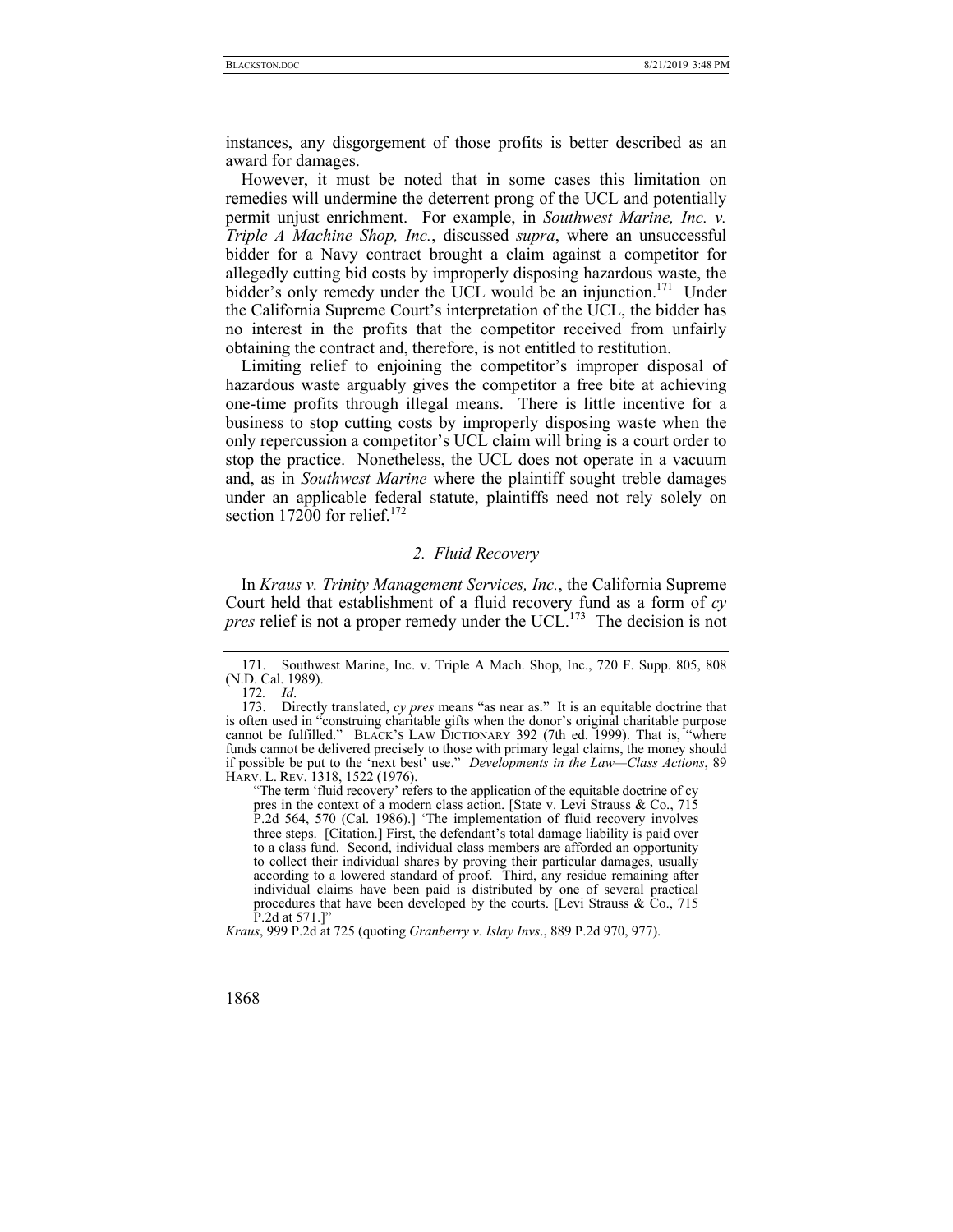in keeping with the broad liability and limited relief envisioned by the UCL. It also has the potential to render ineffectual an entire class of section 17200 claims where plaintiffs bring a representative action on behalf of consumers who are not easily located. Moreover, establishment of a fluid recovery fund assists in alleviating the due process concerns of defendants and absent plaintiffs.

In *Kraus*, tenants of a rental agency, which owned approximately 2000 residential units in San Francisco, brought a representative UCL action against the agency's practice of wrongfully requiring nonrefundable security deposits.<sup>174</sup> The plaintiff sought to disgorge the profits the agency illegally obtained from absent tenants into a fluid recovery fund.<sup>175</sup> The court held that section 17203 did not authorize fluid recovery and directed the trial court to order the defendants to use "all reasonable means" to "identify, locate, and repay" each former tenant.<sup>176</sup> In other words, the rental agency had to restore, that is, pay back, only the former tenants it could find with reasonable effort.

In dissent, Justice Kathryn Werdegar complained that the majority's decision allowed the rental agency to keep nearly a half million dollars in "illegal gains from unfair competition."<sup> $177$ </sup> She claimed the majority's decision also made the preventative component of the UCL ineffectual by potentially permitting defendants to retain a portion of illicit profits and thereby impair the UCL's deterrent force.<sup>178</sup> Moreover, requiring UCL defendants to restore only those victims they can find is an awkward and costly endeavor. It provides defendants with an incentive not to find victims, and in the mass market context such a scheme is wasteful. It requires defendants to incur the exorbitant cost of notifying injured consumers only to make comparatively meager individual restitution payments.<sup>179</sup>

 179. Given the facts of *Kraus*, such an order could be found reasonable because the deposits were \$100 and the defendant could reasonably be expected to have some record of the whereabouts of its former tenants. However, generally requiring UCL defendants to locate their potential adversaries is neither an effective nor efficient means of ensuring that defendants do not benefit from, or are unjustly punished for, their unfair business

<sup>174</sup>*. Kraus*, 999 P.2d at 722–24.

<sup>175</sup>*. Id*. at 722.

*Id.* at 732.

<sup>177</sup>*. Id.* at 736.

<sup>178</sup>*. See id*. at 737; *cf*. Sec. & Exch. Comm'n v. Manor Nursing Ctrs., Inc., 458 F.2d 1082, 1103–05 (2d Cir. 1972) (indicating that the deterrent effect of an SEC enforcement action would be greatly undermined if securities law violators did not disgorge illicit profits into a trust fund).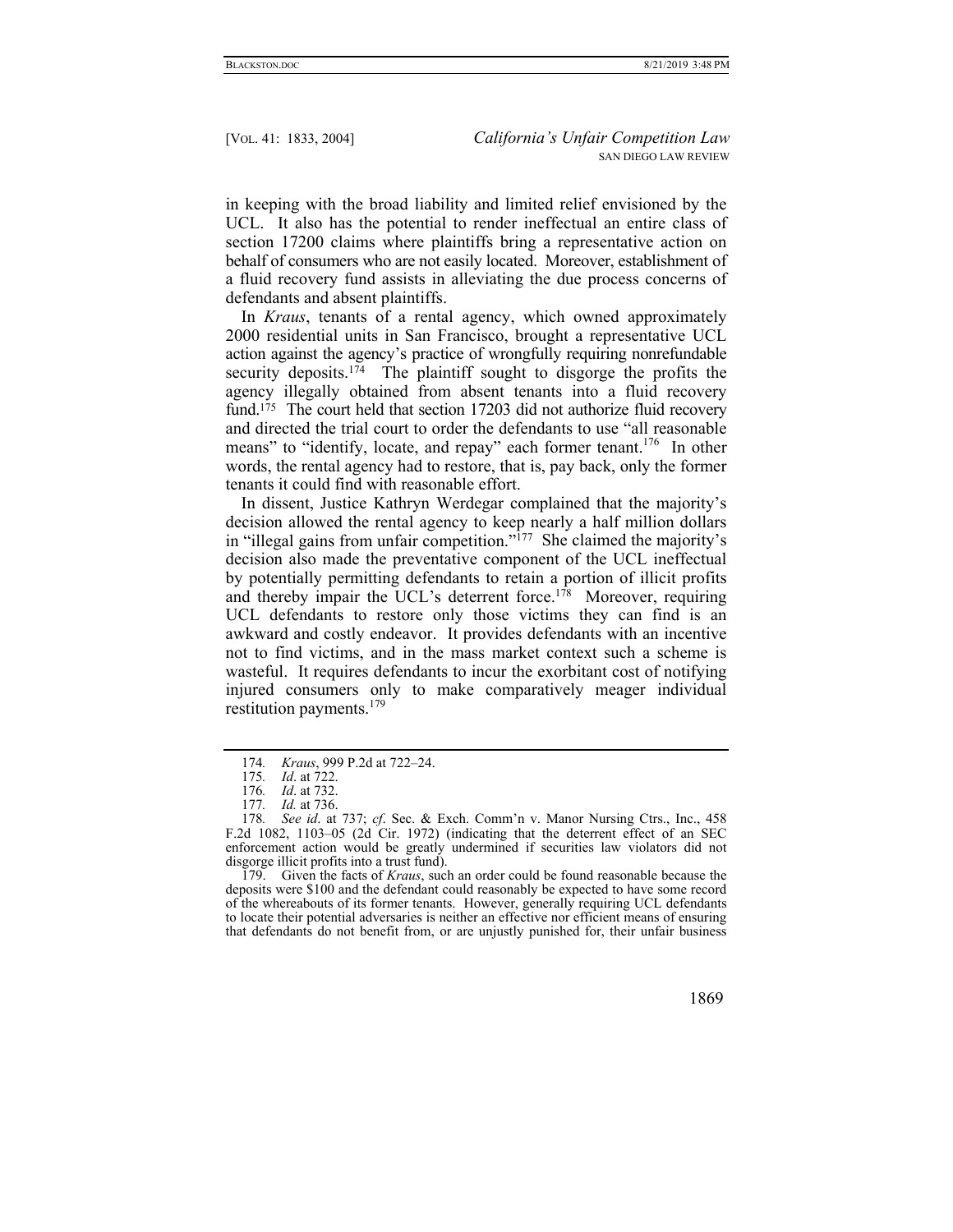Fluid recovery does not present double recovery and due process concerns for defendants as the defendant in *Kraus* claimed.<sup>180</sup> Ouite the contrary, it assists in bringing finality to UCL claims and precludes multiple payouts for a single injury because the entire restitution owed is determined in one lump sum rather than piecemealed based on the class the plaintiff purports to represent. A defendant's total liability is paid over to a fluid recovery fund, and individual members of the representative class are restored. The residue is calculated and deposited into a trust fund over which the trial court will retain jurisdiction. If subsequent plaintiffs file representative UCL claims over the same acts, "no court entertaining such action could award additional disgorgement because, by virtue of the [prior judgment], defendants would have given up all their ill-gotten gains and, as a matter of law, would have nothing left to disgorge."<sup>181</sup>

Subsequent successful claims for restitution would be directed to the trust fund. The fund would remain in place until the applicable statute of limitations has run. Depending on court order or agreement between the parties, any funds remaining after the expiration of the statute of limitations could be handled in one of a variety of ways. The residual funds would escheat to a state agency or be handed over to consumer groups active in protecting the interests of the representative class.<sup>182</sup> In the alternative, the funds could be returned to the defendant who would then be required to issue a corresponding price rollback.

## *3. Restitution Provisions*

The legislature should intervene to clarify the available monetary remedies in UCL actions by carefully defining restitution, so as not to be confused with nonrestitutionary disgorgement, and expressly providing for fluid recovery. Such a provision should include the following:

practices. In instances where small amounts of individual restitution are owed, while a business has reaped large gains from unfair competitive acts, locating potential plaintiffs may be cost prohibitive. For example, a retailer that shortchanged customers could find restitution costs prohibitive if not impossible. The cost could easily outpace the amount of illicit profits the retailer garnered. For further discussion, see Stan Karas, *The Role of Fluid Recovery in Consumer Protection Litigation:* Kraus v. Trinity Management Services, 90 CAL. L. REV. 959, 981–84 (2002); *see also* McCall, *supra* note 122, at 845– 49.

<sup>180</sup>*. Kraus*, 999 P.2d at 724. The defendant was concerned that absent class certification, a defendant in a UCL action where fluid recovery was permitted may remain subject to innumerable future lawsuits based on the same conduct and raising the same issues as the initial litigation despite the fact that the defendant has previously prevailed. *Id*.

<sup>181</sup>*. Id*. at 746 (Werdegar, J., concurring in part and dissenting in part).

 <sup>182.</sup> For further discussion see Karas, *supra* note 179, at 988.

<sup>1870</sup>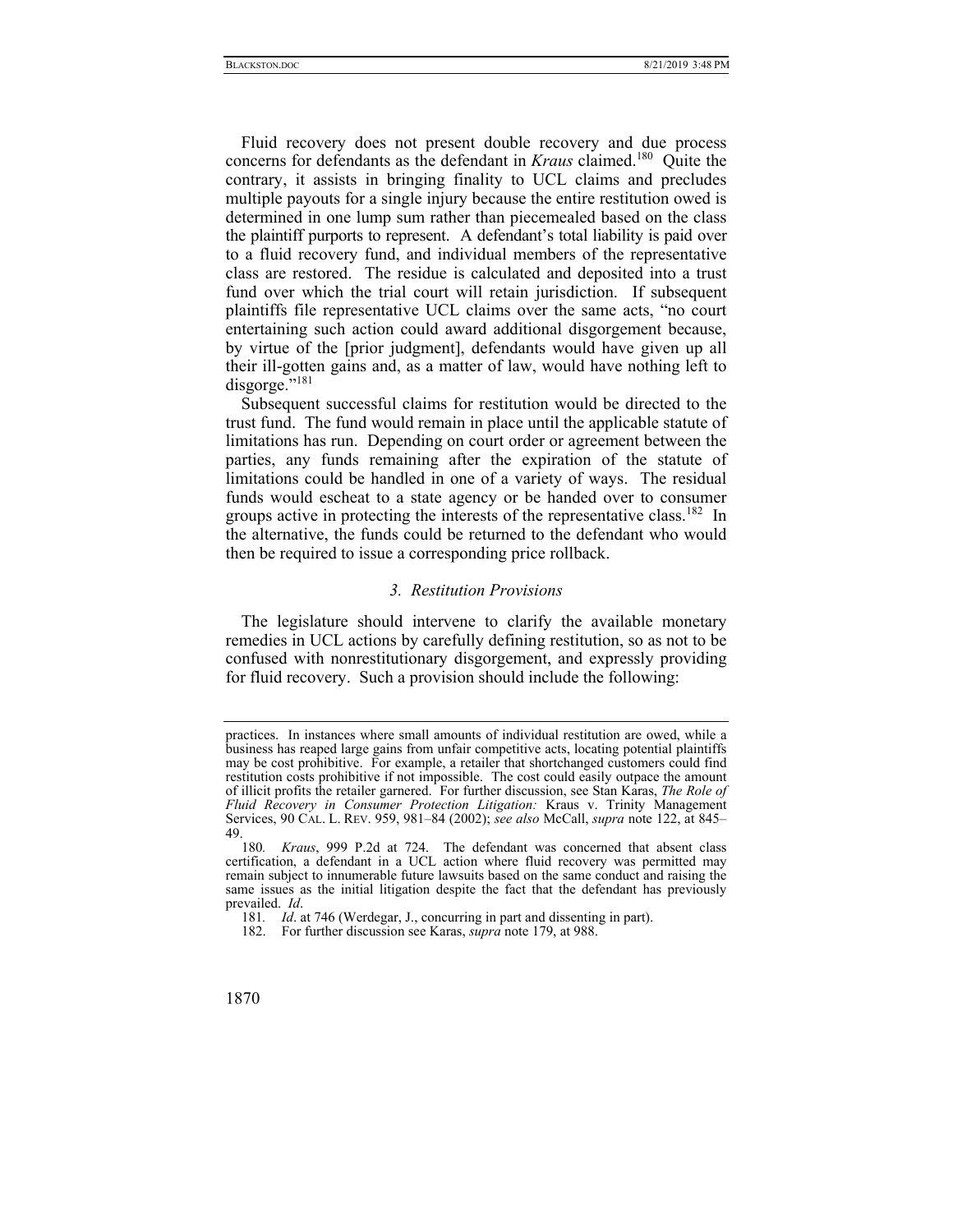Restitution is intended to return parties to their status prior to the commission of the violations of Section 17200 et seq. Such restitution calculates gains and losses by and from the violations committed, and includes consideration of offsetting benefits against incurred losses where applicable. If restitution cannot be provided to individuals suffering loss or it would be unfairly burdensome to defendants or impractical to require it, it may be accomplished through fluid recovery or cy pres means intended to benefit the general grouping of persons suffering losses from the violations at issue.

The foregoing language requires close causation between the section 17200 violation and the monetary remedy. Only profits stemming directly from the unfair act should be awarded. Further, allowing for fluid recovery when consumers cannot be easily restored prevents unfair players in the market from reaping the benefits of their unfair acts simply because their victims cannot be readily found.<sup>183</sup>

## VI. CONCLUSION

Prior to the passage of Proposition 64, enforcement of California's UCL was clearly chaotic. Private attorney general claims were filed on behalf of the public without prosecutors ever knowing that an unfair act, which harmed the public at large, had been alleged. Settlements on behalf of all Californians were entered into, yet purported benefits to consumers went undisclosed. Businesses that complied with regulatory action subsequently found themselves defending a private attorney general suit over the same matter they thought they had resolved. Nearly a decade after the legislature's own Law Revision Commission proposed several procedural improvements to the UCL and despite numerous attempts at reform, California's UCL was still in need of a "traffic cop."<sup>184</sup>

<sup>183</sup>*. Cf*. State v. Levi Strauss & Co., 715 P.2d 564, 570–71 (Cal. 1986): Fluid recovery may be essential to ensure that the policies of disgorgement or deterrence are realized. [Simer v. Rios, 661 F.2d 655, 676 (7th Cir. 1981).] Without fluid recovery, defendants may be permitted to retain ill gotten gains simply because their conduct harmed large numbers of people in small amounts instead of small numbers of people in large amounts.

<sup>184</sup>*. Who's on First?*, *supra* note 59, at 2. In recent years, legislative consensus regarding the UCL appeared only to have achieved the removal of the topic from the Law Revision Commission's agenda, which was accomplished in 2000. *See* Wheaton,